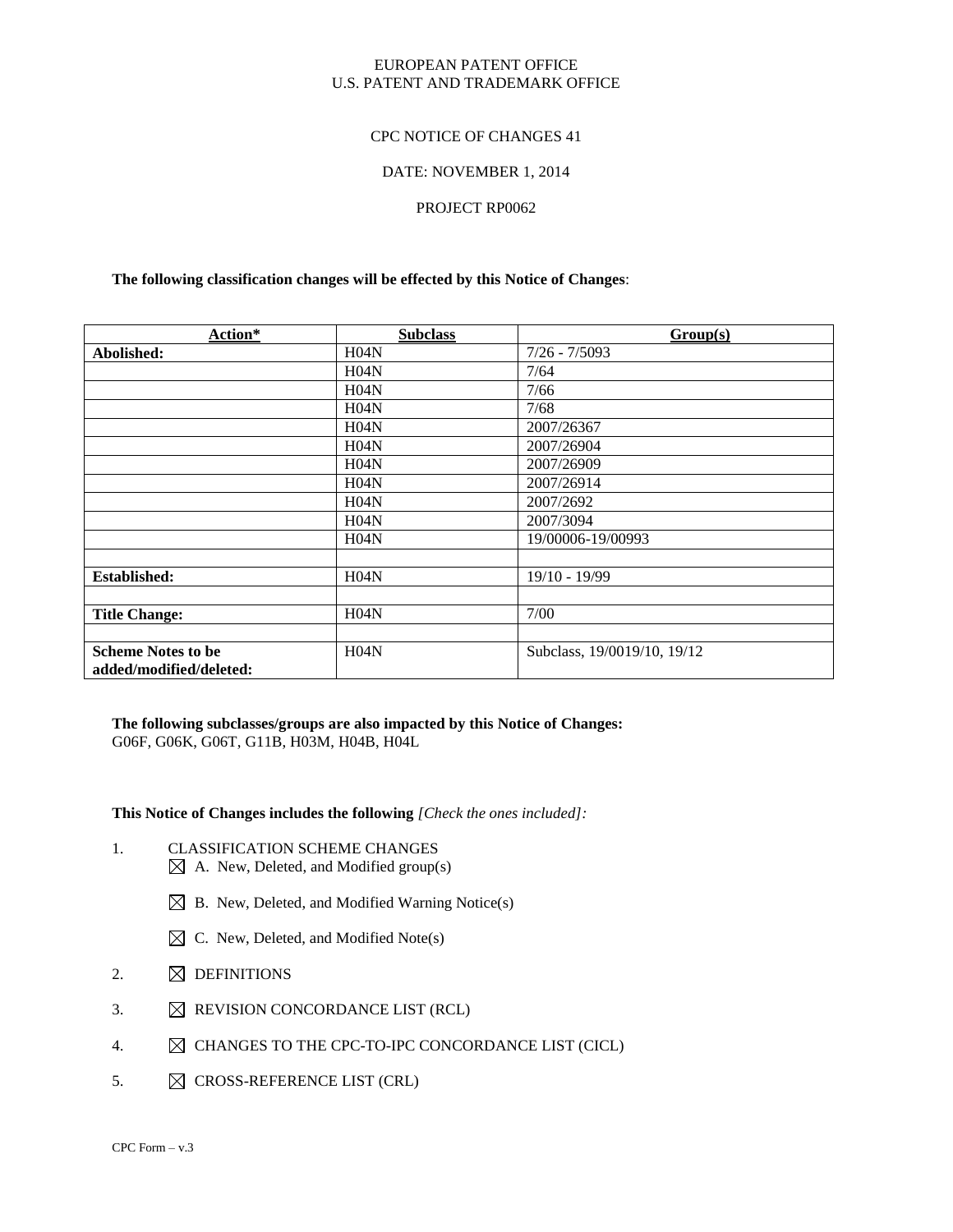#### DATE: NOVEMBER 1, 2014

#### PROJECT RP0062

# 1. CLASSIFICATION SCHEME CHANGES

A. New, Modified or Deleted Group(s)

## **SUBCLASS H04N - PICTORIAL COMMUNICATION**

| Type*              | <b>Symbol</b>  | <b>Indent Level</b> | <b>Title</b>                                                            |
|--------------------|----------------|---------------------|-------------------------------------------------------------------------|
|                    | H04N7/26 -     |                     |                                                                         |
| D                  | H04N7/5093     |                     |                                                                         |
| D                  | H04N7/64       |                     |                                                                         |
| D                  | H04N7/66       |                     |                                                                         |
| D                  | H04N7/68       |                     |                                                                         |
| D                  | H04N2007/26367 |                     |                                                                         |
| D                  | H04N2007/26904 |                     |                                                                         |
| D                  | H04N2007/26909 |                     |                                                                         |
| D                  | H04N2007/26914 |                     |                                                                         |
| D                  | H04N2007/2692  |                     |                                                                         |
| D                  | H04N2007/3094  |                     |                                                                         |
|                    | H04N19/00006 - |                     |                                                                         |
| D                  | H04N19/00993   |                     |                                                                         |
|                    |                |                     |                                                                         |
|                    |                |                     | Television systems (details H04N 3/00, H04N 5/00;                       |
|                    |                |                     | methods or arrangements, for coding, decoding,                          |
|                    |                |                     | compressing or decompressing digital video signals                      |
|                    |                |                     | H04N 19/00; selective content distribution H04N                         |
| М                  | 7/00           |                     | 21/00                                                                   |
|                    |                |                     | Methods or arrangements for coding, decoding,                           |
| M                  | 19/00          |                     | compressing or decompressing digital video signals                      |
| $\overline{N}$     | 19/10          | 1                   | using adaptive coding                                                   |
|                    |                |                     | characterised by the element, parameter or selection                    |
| $\mathbf N$        | 19/102         | $\overline{2}$      | affected or controlled by the adaptive coding                           |
| $\overline{\rm N}$ | 19/103         | $\overline{3}$      | Selection of coding mode or of prediction mode                          |
|                    |                |                     | Selection of the reference unit for prediction within                   |
|                    |                |                     | a chosen coding or prediction mode, e.g. adaptive                       |
|                    |                |                     | choice of position and number of pixels used for                        |
| N                  | 19/105         | $\overline{4}$      | prediction                                                              |
| $\mathbf N$        | 19/107         | 4                   | between spatial and temporal predictive coding, e.g.<br>picture refresh |
|                    |                |                     | among a plurality of temporal predictive coding                         |
| ${\bf N}$          | 19/109         | $\overline{4}$      | modes                                                                   |
|                    |                |                     | among a plurality of spatial predictive coding                          |
| N                  | 19/11          | $\overline{4}$      | modes                                                                   |
|                    |                |                     | according to a given display mode, e.g. for                             |
| $\mathbf N$        | 19/112         | $\overline{4}$      | interlaced or progressive display mode                                  |
|                    |                |                     | Adapting the group of pictures [GOP] structure, e.g.                    |
| $\mathbf N$        | 19/114         | $\overline{4}$      | number of B-frames between two anchor frames                            |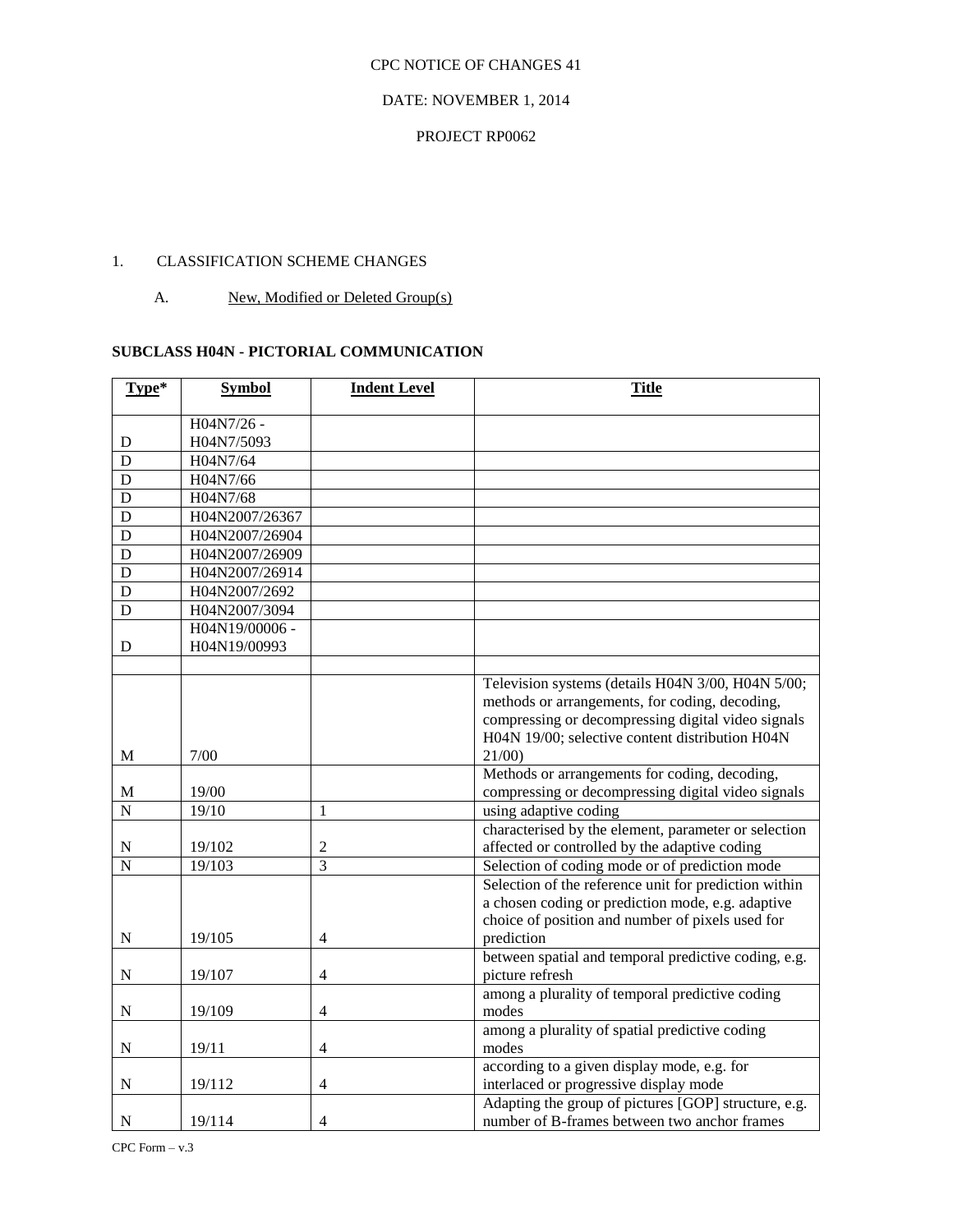# DATE: NOVEMBER 1, 2014

| Type*          | <b>Symbol</b>    | <b>Indent Level</b> | <b>Title</b>                                                                |
|----------------|------------------|---------------------|-----------------------------------------------------------------------------|
|                |                  |                     | (H04N 19/107 takes precedence)                                              |
|                |                  |                     | Selection of the code volume for a coding unit prior                        |
| ${\bf N}$      | 19/115           | 3                   | to coding                                                                   |
|                |                  |                     | Filters, e.g. for pre-processing or post-processing                         |
| ${\bf N}$      | 19/117           | $\mathfrak{Z}$      | (sub-band filter banks H04N 19/635)                                         |
|                |                  |                     | Adaptive subdivision aspects e.g. subdivision of a                          |
|                |                  |                     | picture into rectangular or non-rectangular coding                          |
| N              | 19/119           | 3                   | blocks                                                                      |
|                |                  |                     | Selection from among a plurality of transforms or                           |
|                |                  |                     | standards, e.g. selection between discrete cosine                           |
|                |                  |                     | transform [DCT] and sub-band transform or                                   |
| N              | 19/12            | 3                   | selection between H.263 and H.264                                           |
|                |                  |                     | Selection of transform size, e.g. 8x8 or 2x4x8 DCT;                         |
|                |                  |                     | Selection of sub-band transforms of varying                                 |
| N<br>N         | 19/122<br>19/124 | 4<br>3              | structure or type<br>Quantisation                                           |
|                |                  |                     | Details of normalisation or weighting functions, e.g.                       |
|                |                  |                     | normalisation matrices or variable uniform                                  |
| $\mathbf N$    | 19/126           | $\overline{4}$      | quantisers                                                                  |
|                |                  |                     | Prioritisation of hardware or computational                                 |
| N              | 19/127           | 3                   | resources                                                                   |
|                |                  |                     | Scanning of coding units, e.g. zig-zag scan of                              |
|                |                  |                     | transform coefficients or flexible macroblock                               |
| ${\bf N}$      | 19/129           | 3                   | ordering [FMO]                                                              |
|                |                  |                     | Adaptive entropy coding, e.g. adaptive variable                             |
|                |                  |                     | length coding [AVLC] or context adaptive binary                             |
| N              | 19/13            | 3                   | arithmetic coding [CABAC]                                                   |
|                |                  |                     | Sampling, masking or truncation of coding units,                            |
|                |                  |                     | e.g. adaptive resampling, frame skipping, frame                             |
|                |                  |                     | interpolation or high-frequency transform                                   |
| N              | 19/132           | 3                   | coefficient masking<br>characterised by the element, parameter or criterion |
| N              | 19/134           | 2                   | affecting or controlling the adaptive coding                                |
| $\overline{N}$ | 19/136           | 3                   | Incoming video signal characteristics or properties                         |
|                |                  |                     | Motion inside a coding unit, e.g. average field,                            |
| N              | 19/137           | 4                   | frame or block difference                                                   |
|                |                  |                     | Analysis of motion vectors, e.g. their magnitude,                           |
| ${\bf N}$      | 19/139           | 5                   | direction, variance or reliability                                          |
|                |                  |                     | Coding unit complexity, e.g. amount of activity or                          |
|                |                  |                     | edge presence estimation (H04N 19/146 takes                                 |
| ${\bf N}$      | 19/14            | 4                   | precedence)                                                                 |
| ${\bf N}$      | 19/142           | $\overline{3}$      | Detection of scene cut or scene change                                      |
| ${\bf N}$      | 19/146           | 3                   | Data rate or code amount at the encoder output                              |
|                |                  |                     | according to rate distortion criteria (rate-distortion                      |
| ${\bf N}$      | 19/147           | $\overline{4}$      | as a criterion for motion estimation H04N 19/567)                           |
|                |                  |                     | by estimating the code amount by means of a                                 |
| ${\bf N}$      | 19/149           | $\overline{4}$      | model, e.g. mathematical model or statistical model                         |
|                |                  |                     | by monitoring actual compressed data size at the                            |
|                |                  |                     | memory before deciding storage at the transmission                          |
| N              | 19/15            | 4                   | buffer                                                                      |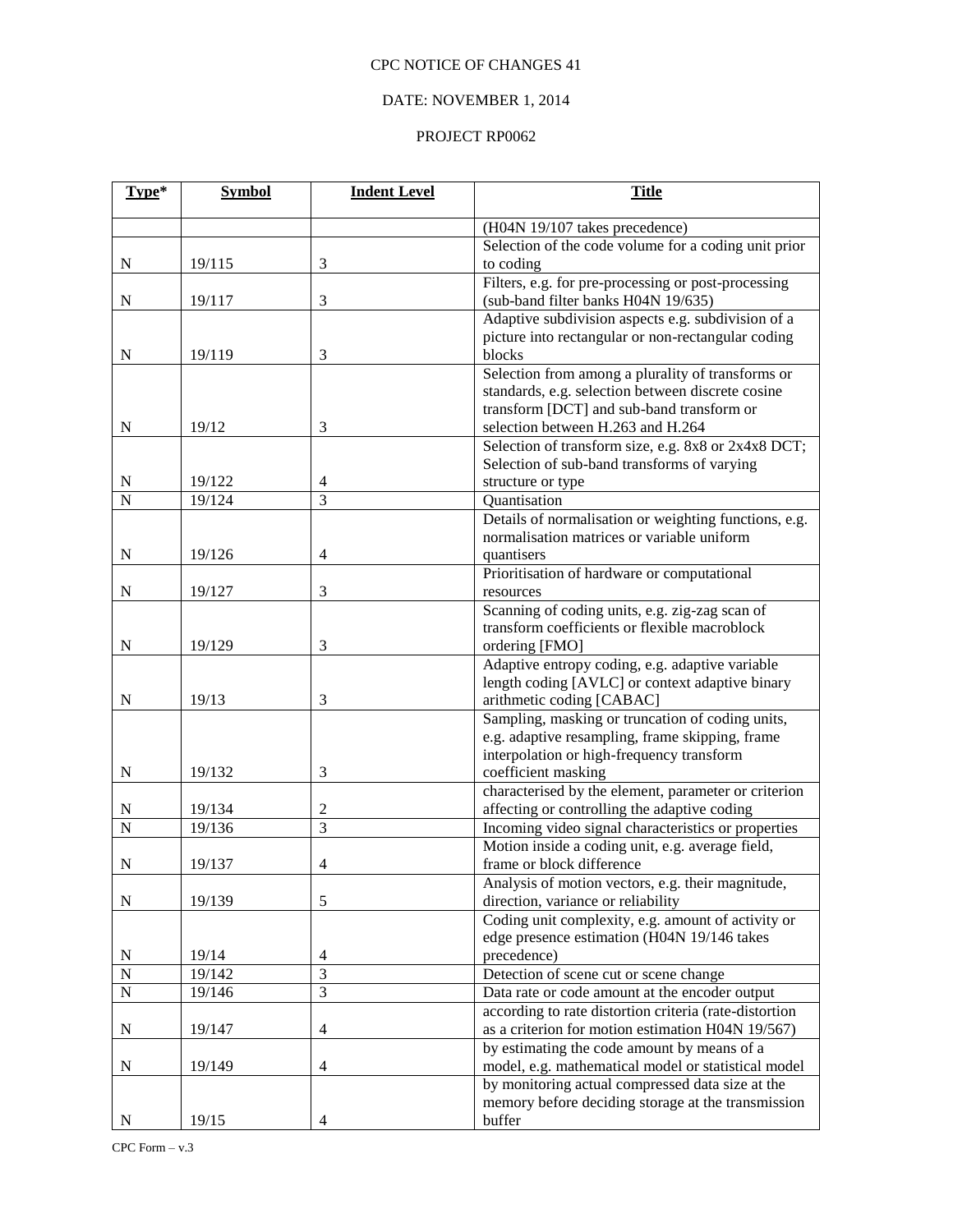# DATE: NOVEMBER 1, 2014

| Type*              | <b>Symbol</b> | <b>Indent Level</b> | <b>Title</b>                                                               |  |
|--------------------|---------------|---------------------|----------------------------------------------------------------------------|--|
| N                  | 19/152        | $\overline{4}$      | by measuring the fullness of the transmission buffer                       |  |
|                    |               |                     | Measured or subjectively estimated visual quality                          |  |
|                    |               |                     | after decoding, e.g. measurement of distortion (use                        |  |
| ${\bf N}$          | 19/154        | $\mathfrak{Z}$      | of rate-distortion criteria H04N 19/147)                                   |  |
|                    |               |                     | Availability of hardware or computational                                  |  |
|                    |               |                     | resources, e.g. encoding based on power-saving                             |  |
| N                  | 19/156        | $\mathfrak{Z}$      | criteria                                                                   |  |
|                    |               |                     | Assigned coding mode, i.e. the coding mode being                           |  |
|                    |               |                     | predefined or preselected to be further used for                           |  |
| ${\bf N}$          | 19/157        | 3                   | selection of another element or parameter                                  |  |
|                    |               |                     | Prediction type, e.g. intra-frame, inter-frame or                          |  |
| ${\bf N}$          | 19/159        | $\overline{4}$      | bidirectional frame prediction                                             |  |
|                    |               |                     | for a given display mode, e.g. for interlaced or                           |  |
| N                  | 19/16         | 4                   | progressive display mode                                                   |  |
| $\overline{N}$     | 19/162        | $\overline{3}$      | User input                                                                 |  |
|                    |               |                     | Feedback from the receiver or from the transmission                        |  |
| N                  | 19/164        | $\mathfrak{Z}$      | channel                                                                    |  |
| N                  | 19/166        | $\overline{4}$      | concerning the amount of transmission errors, e.g.<br>bit error rate [BER] |  |
|                    |               |                     | Position within a video image, e.g. region of interest                     |  |
| ${\bf N}$          | 19/167        | 3                   | [ROI]                                                                      |  |
|                    |               |                     | characterised by the coding unit, i.e. the structural                      |  |
|                    |               |                     | portion or semantic portion of the video signal being                      |  |
| ${\bf N}$          | 19/169        | 2                   | the object or the subject of the adaptive coding                           |  |
| $\overline{N}$     | 19/17         | $\overline{3}$      | the unit being an image region, e.g. an object                             |  |
| $\overline{N}$     | 19/172        | $\overline{4}$      | the region being a picture, frame or field                                 |  |
|                    |               |                     | the region being a slice, e.g. a line of blocks or a                       |  |
| ${\bf N}$          | 19/174        | 4                   | group of blocks                                                            |  |
| $\overline{\bf N}$ | 19/176        | $\overline{4}$      | the region being a block, e.g. a macroblock                                |  |
| $\overline{N}$     | 19/177        | $\mathfrak{Z}$      | the unit being a group of pictures [GOP]                                   |  |
| $\overline{N}$     | 19/179        | 3                   | the unit being a scene or a shot                                           |  |
| $\overline{N}$     | 19/18         | $\mathfrak{Z}$      | the unit being a set of transform coefficients                             |  |
| $\overline{N}$     | 19/182        | 3                   | the unit being a pixel                                                     |  |
|                    |               |                     | the unit being bits, e.g. of the compressed video                          |  |
| N                  | 19/184        | 3                   | stream                                                                     |  |
| $\overline{N}$     | 19/186        | $\overline{3}$      | the unit being a colour or a chrominance component                         |  |
| ${\bf N}$          | 19/187        | 3                   | the unit being a scalable video layer                                      |  |
|                    |               |                     | {the unit being a video data packet, e.g. a network                        |  |
| ${\bf N}$          | 19/188        | $\mathfrak{Z}$      | abstraction layer [NAL] unit}                                              |  |
|                    |               |                     | {the unit relating to sub-band structure, e.g.                             |  |
|                    |               |                     | hierarchical level, directional tree, e.g. low-high                        |  |
| N                  | 19/1883       | 3                   | [LH], high-low [HL], high-high [HH]}                                       |  |
| $\overline{N}$     | 19/1887       | 3                   | {the unit being a variable length codeword}                                |  |
|                    |               |                     | characterised by the adaptation method, adaptation                         |  |
| $\mathbf N$        | 19/189        | $\mathfrak{2}$      | tool or adaptation type used for the adaptive coding                       |  |
| $\overline{N}$     | 19/19         | $\overline{3}$      | using optimisation based on Lagrange multipliers                           |  |
|                    |               |                     | the adaptation method, adaptation tool or adaptation                       |  |
| N                  | 19/192        | 3                   | type being iterative or recursive                                          |  |
| $\overline{\bf N}$ | 19/194        | $\overline{4}$      | involving only two passes                                                  |  |
| $\overline{N}$     | 19/196        | $\mathfrak{Z}$      | being specially adapted for the computation of                             |  |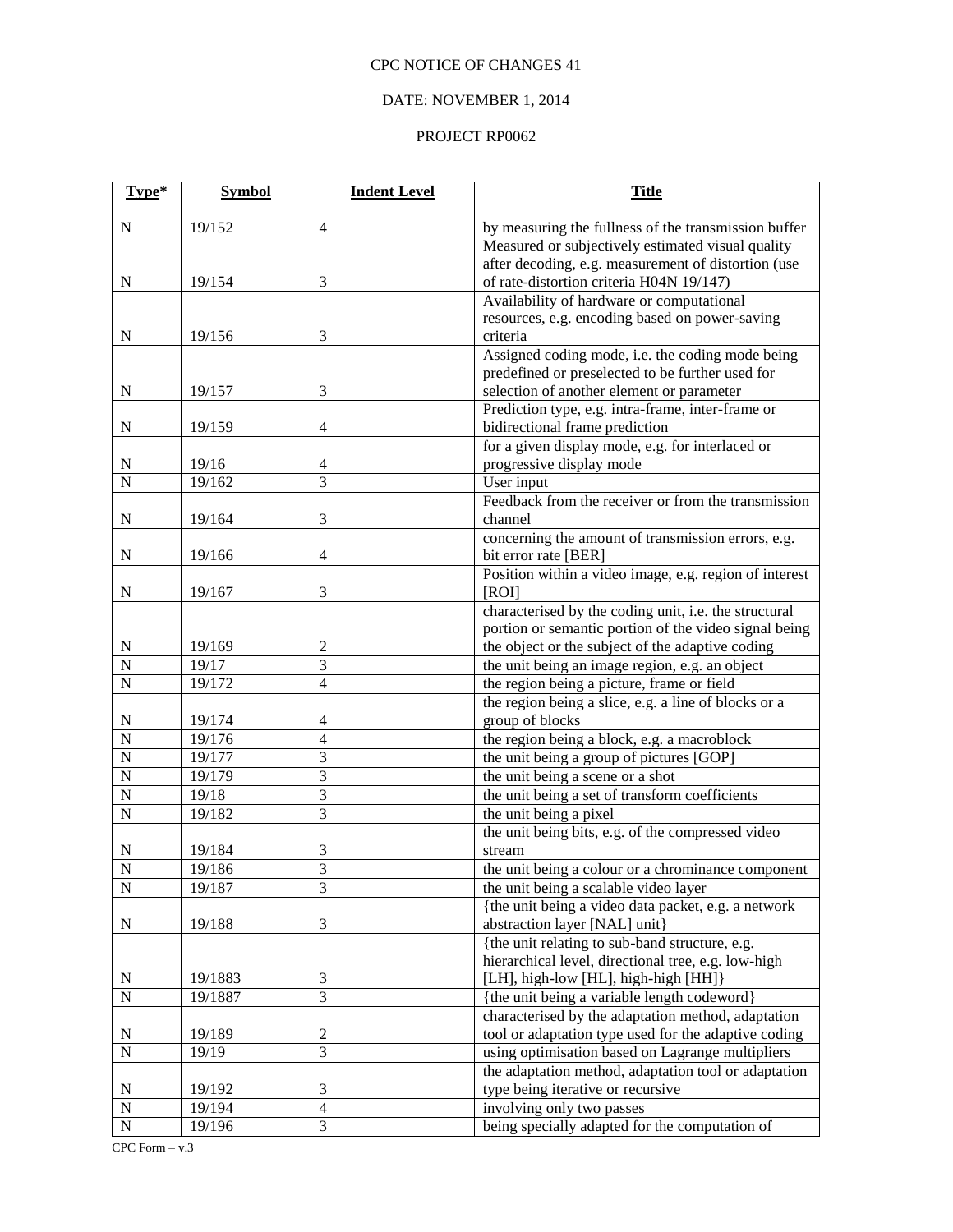## DATE: NOVEMBER 1, 2014

| Type*          | <b>Symbol</b> | <b>Indent Level</b> | <b>Title</b>                                                                                                                    |
|----------------|---------------|---------------------|---------------------------------------------------------------------------------------------------------------------------------|
|                |               |                     | encoding parameters, e.g. by averaging previously<br>computed encoding parameters (processing of<br>motion vectors H04N 19/513) |
|                |               |                     | {including determination of the initial value of an                                                                             |
|                |               |                     | encoding parameter (H04N19/56 takes                                                                                             |
| N              | 19/197        | $\overline{4}$      | precedence) }                                                                                                                   |
|                |               |                     | {including smoothing of a sequence of encoding                                                                                  |
|                |               |                     | parameters, e.g. by averaging, by choice of the                                                                                 |
| N              | 19/198        | $\overline{4}$      | maximum, minimum or median value}                                                                                               |
| $\overline{N}$ | 19/20         | $\mathbf{1}$        | using video object coding                                                                                                       |
|                |               |                     | with binary alpha-plane coding for video objects,                                                                               |
| N              | 19/21         | $\overline{c}$      | e.g. context-based arithmetic encoding [CAE]                                                                                    |
|                |               |                     | with coding of regions that are present throughout a                                                                            |
|                |               |                     | whole video segment, e.g. sprites, background or                                                                                |
| N              | 19/23         | $\boldsymbol{2}$    | mosaic                                                                                                                          |
|                |               |                     | with scene description coding, e.g. binary format for                                                                           |
| N              | 19/25         | $\overline{c}$      | scenes [BIFS] compression                                                                                                       |
|                |               |                     | involving both synthetic and natural picture                                                                                    |
|                |               |                     | components, e.g. synthetic natural hybrid coding                                                                                |
| N              | 19/27         | $\overline{c}$      | [SNHC]                                                                                                                          |
|                |               |                     | involving scalability at the object level, e.g. video                                                                           |
| $\mathbf N$    | 19/29         | $\overline{c}$      | object layer [VOL]                                                                                                              |
|                |               |                     | using hierarchical techniques, e.g. scalability (H04N                                                                           |
| N              | 19/30         | 1                   | 19/63 takes precedence)                                                                                                         |
| $\overline{N}$ | 19/31         | $\overline{2}$      | in the temporal domain                                                                                                          |
| N              | 19/33         | $\overline{2}$      | in the spatial domain                                                                                                           |
|                |               |                     | Scalability techniques involving progressive bit-                                                                               |
| ${\bf N}$      | 19/34         | $\overline{2}$      | plane based encoding of the enhancement layer, e.g.                                                                             |
|                |               |                     | fine granular scalability [FGS]<br>Scalability techniques involving formatting the                                              |
|                |               |                     | layers as a function of picture distortion after                                                                                |
|                | 19/36         | $\overline{c}$      | decoding, e.g. signal-to-noise [SNR] scalability                                                                                |
| N              |               |                     | with arrangements for assigning different                                                                                       |
|                |               |                     | transmission priorities to video input data or to                                                                               |
| N              | 19/37         | 2                   | video coded data                                                                                                                |
|                |               |                     | involving multiple description coding [MDC], i.e.                                                                               |
|                |               |                     | with separate layers being structured as                                                                                        |
|                |               |                     | independently decodable descriptions of input                                                                                   |
| N              | 19/39         | $\boldsymbol{2}$    | picture data                                                                                                                    |
|                |               |                     | {involving distributed video coding [DVC], e.g.                                                                                 |
|                |               |                     | Wyner-Ziv video coding or Slepian-Wolf video                                                                                    |
| $\mathbf N$    | 19/395        | $\boldsymbol{2}$    | coding }                                                                                                                        |
|                |               |                     | using video transcoding, i.e. partial or full decoding                                                                          |
|                |               |                     | of a coded input stream followed by re-encoding of                                                                              |
| N              | 19/40         | 1                   | the decoded output stream                                                                                                       |
|                |               |                     | characterised by implementation details or hardware                                                                             |
|                |               |                     | specially adapted for video compression or                                                                                      |
|                |               |                     | decompression, e.g. dedicated software                                                                                          |
| N              | 19/42         | 1                   | implementation (H04N 19/635 takes precedence)                                                                                   |
| N              | 19/423        | $\overline{c}$      | characterised by memory arrangements (H04N                                                                                      |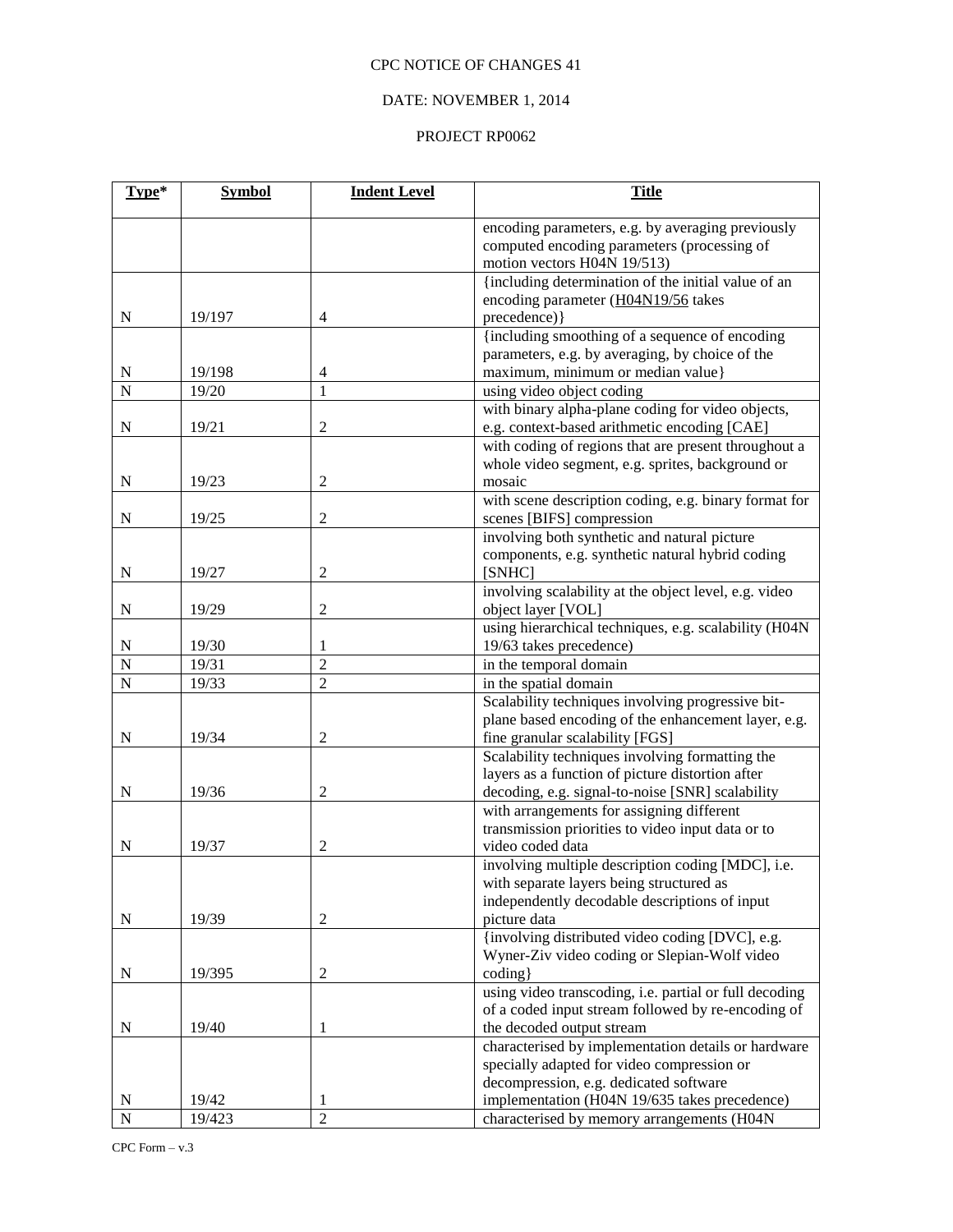## DATE: NOVEMBER 1, 2014

| Type*          | <b>Symbol</b> | <b>Indent Level</b>     | <b>Title</b>                                                                                  |  |
|----------------|---------------|-------------------------|-----------------------------------------------------------------------------------------------|--|
|                |               |                         | 19/433 takes precedence)                                                                      |  |
| N              | 19/426        | 3                       | using memory downsizing methods                                                               |  |
| N              | 19/427        | 4                       | {Display on the fly, e.g. simultaneous writing to and<br>reading from decoding memory}        |  |
|                |               |                         | {Recompression, e.g. by spatial or temporal                                                   |  |
| ${\bf N}$      | 19/428        | $\overline{4}$          | decimation}                                                                                   |  |
|                |               |                         | Hardware specially adapted for motion estimation                                              |  |
| N              | 19/43         | $\overline{c}$          | or compensation                                                                               |  |
| $\overline{N}$ | 19/433        | 3                       | characterised by techniques for memory access                                                 |  |
| $\overline{N}$ | 19/436        | $\overline{2}$          | using parallelised computational arrangements                                                 |  |
|                |               |                         | {using cascaded computational arrangements for                                                |  |
| ${\bf N}$      | 19/439        | $\boldsymbol{2}$        | performing a single operation, e.g. filtering}                                                |  |
|                |               |                         | Decoders specially adapted therefor, e.g. video                                               |  |
|                |               |                         | decoders which are asymmetric with respect to the                                             |  |
| N              | 19/44         | 1                       | encoder                                                                                       |  |
|                |               |                         | {performing compensation of the inverse transform                                             |  |
|                |               |                         | mismatch, e.g. Inverse Discrete Cosine Transform                                              |  |
| N              | 19/45         | $\mathfrak{2}$          | [IDCT] mismatch}                                                                              |  |
|                |               |                         | Embedding additional information in the video                                                 |  |
|                |               |                         | signal during the compression process (H04N                                                   |  |
| ${\bf N}$      | 19/46         | 1                       | 19/517, H04N 19/68, H04N 19/70 take precedence)                                               |  |
|                |               |                         | by compressing encoding parameters before                                                     |  |
| N              | 19/463        | $\overline{\mathbf{c}}$ | transmission                                                                                  |  |
|                |               |                         | characterised by the embedded information being                                               |  |
| N              | 19/467        | $\mathfrak{2}$          | invisible, e.g. watermarking                                                                  |  |
|                |               |                         | using compressed domain processing techniques                                                 |  |
|                |               |                         | other than decoding, e.g. modification of transform                                           |  |
|                |               |                         | coefficients, variable length coding [VLC] data or                                            |  |
|                |               |                         | run-length data (motion estimation in a transform                                             |  |
|                |               |                         | domain H04N 19/547; processing of decoded                                                     |  |
| ${\bf N}$      | 19/48         | 1                       | motion vectors H04N 19/513)                                                                   |  |
|                |               |                         | using predictive coding (H04N 19/61 takes                                                     |  |
| N              | 19/50         | 1                       | precedence)                                                                                   |  |
|                |               |                         | involving temporal prediction (adaptive coding with                                           |  |
|                |               |                         | adaptive selection between spatial and temporal                                               |  |
|                |               |                         | predictive coding H04N 19/107; adaptive coding                                                |  |
| $\mathbf N$    | 19/503        | 2                       | with adaptive selection among a plurality of<br>temporal predictive coding modes H04N 19/109) |  |
| $\mathbf N$    | 19/507        | 3                       | using conditional replenishment                                                               |  |
| $\overline{N}$ | 19/51         | $\overline{3}$          | Motion estimation or motion compensation                                                      |  |
| $\mathbf N$    | 19/513        | $\overline{4}$          | Processing of motion vectors                                                                  |  |
| $\overline{N}$ | 19/517        | $\overline{5}$          | by encoding                                                                                   |  |
| $\overline{N}$ | 19/52         | $\overline{6}$          | by predictive encoding                                                                        |  |
|                |               |                         | {for estimating the reliability of the determined                                             |  |
|                |               |                         | motion vectors or motion vector field, e.g. for                                               |  |
|                |               |                         | smoothing the motion vector field or for correcting                                           |  |
| ${\bf N}$      | 19/521        | 5                       | motion vectors }                                                                              |  |
| $\mathbf N$    | 19/523        | $\overline{4}$          | with sub-pixel accuracy                                                                       |  |
| $\mathbf N$    | 19/527        | $\overline{4}$          | Global motion vector estimation                                                               |  |
| $\overline{N}$ | 19/53         | $\overline{4}$          | Multi-resolution motion estimation; Hierarchical                                              |  |
|                |               |                         |                                                                                               |  |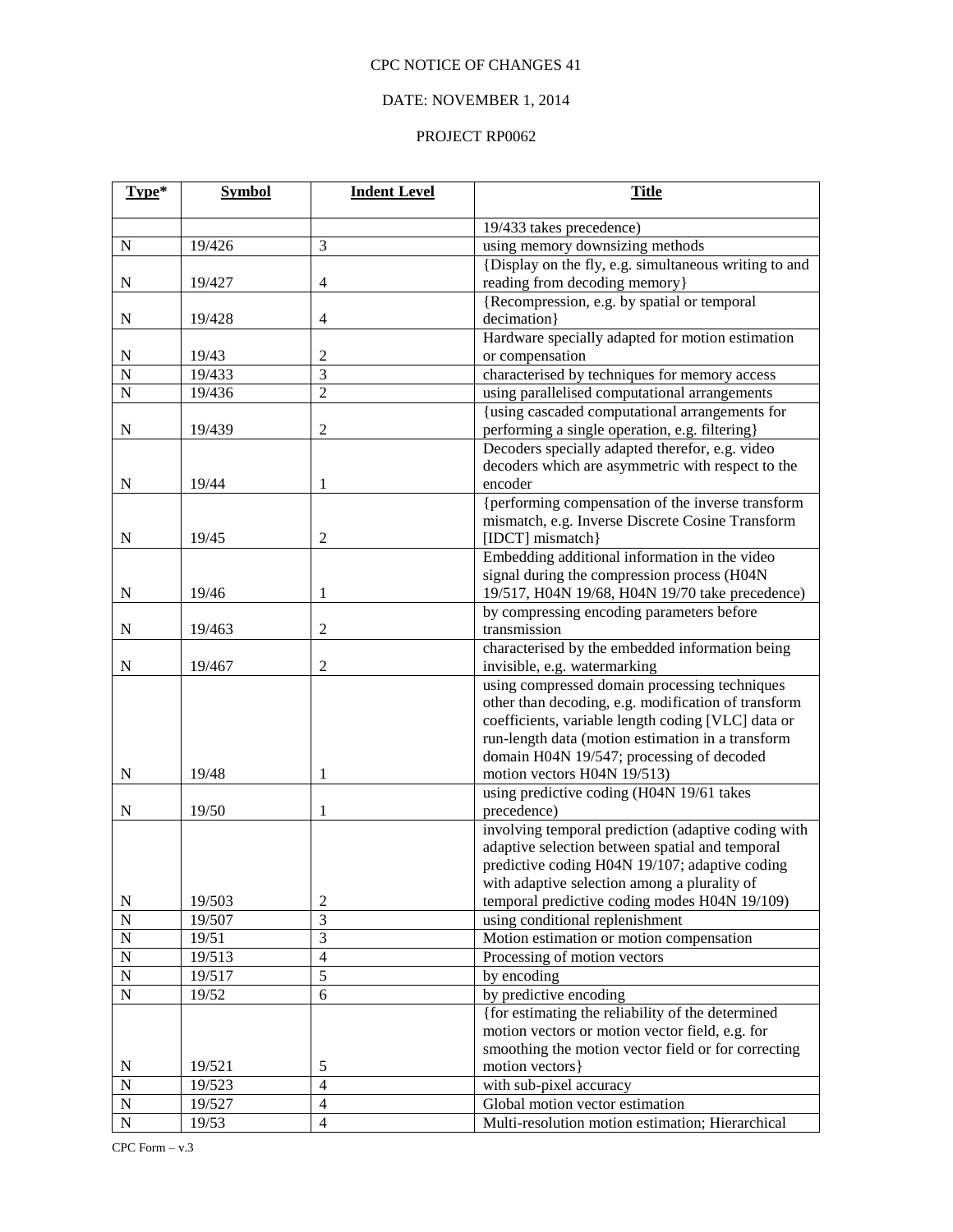## DATE: NOVEMBER 1, 2014

| motion estimation<br>Motion estimation using multistep search, e.g. 2D-<br>$\mathbf N$<br>19/533<br>4<br>log search or one-at-a-time search [OTS]<br>$\overline{N}$<br>19/537<br>Motion estimation other than block-based<br>$\overline{4}$<br>$\overline{N}$<br>19/54<br>5<br>using feature points or meshes<br>5<br>19/543<br>$\overline{N}$<br>using regions<br>$\overline{N}$<br>19/547<br>$\overline{4}$<br>Motion estimation performed in a transform domain<br>Motion estimation with spatial constraints, e.g. at<br>19/55<br>image or region borders<br>N<br>4<br>$\overline{N}$<br>Motion estimation dealing with occlusions<br>19/553<br>$\overline{4}$<br>Motion estimation characterised by stopping<br>computation or iteration based on certain criteria,<br>19/557<br>N<br>$\overline{4}$<br>e.g. error magnitude being too large or early exit<br>Motion estimation with initialisation of the vector<br>search, e.g. estimating a good candidate to initiate a<br>search<br>${\bf N}$<br>19/56<br>$\overline{4}$<br>Motion estimation with padding, i.e. with filling of<br>non-object values in an arbitrarily shaped picture<br>19/563<br>block or region for estimation purposes<br>N<br>4<br>Motion estimation based on rate distortion criteria<br>N<br>19/567<br>$\overline{4}$<br>Motion estimation characterised by a search<br>window with variable size or shape<br>${\bf N}$<br>19/57<br>$\overline{4}$ | Type* | <b>Symbol</b> | <b>Indent Level</b> | <b>Title</b> |  |
|--------------------------------------------------------------------------------------------------------------------------------------------------------------------------------------------------------------------------------------------------------------------------------------------------------------------------------------------------------------------------------------------------------------------------------------------------------------------------------------------------------------------------------------------------------------------------------------------------------------------------------------------------------------------------------------------------------------------------------------------------------------------------------------------------------------------------------------------------------------------------------------------------------------------------------------------------------------------------------------------------------------------------------------------------------------------------------------------------------------------------------------------------------------------------------------------------------------------------------------------------------------------------------------------------------------------------------------------------------------------------------------------------------------------------------------|-------|---------------|---------------------|--------------|--|
|                                                                                                                                                                                                                                                                                                                                                                                                                                                                                                                                                                                                                                                                                                                                                                                                                                                                                                                                                                                                                                                                                                                                                                                                                                                                                                                                                                                                                                      |       |               |                     |              |  |
|                                                                                                                                                                                                                                                                                                                                                                                                                                                                                                                                                                                                                                                                                                                                                                                                                                                                                                                                                                                                                                                                                                                                                                                                                                                                                                                                                                                                                                      |       |               |                     |              |  |
|                                                                                                                                                                                                                                                                                                                                                                                                                                                                                                                                                                                                                                                                                                                                                                                                                                                                                                                                                                                                                                                                                                                                                                                                                                                                                                                                                                                                                                      |       |               |                     |              |  |
|                                                                                                                                                                                                                                                                                                                                                                                                                                                                                                                                                                                                                                                                                                                                                                                                                                                                                                                                                                                                                                                                                                                                                                                                                                                                                                                                                                                                                                      |       |               |                     |              |  |
|                                                                                                                                                                                                                                                                                                                                                                                                                                                                                                                                                                                                                                                                                                                                                                                                                                                                                                                                                                                                                                                                                                                                                                                                                                                                                                                                                                                                                                      |       |               |                     |              |  |
|                                                                                                                                                                                                                                                                                                                                                                                                                                                                                                                                                                                                                                                                                                                                                                                                                                                                                                                                                                                                                                                                                                                                                                                                                                                                                                                                                                                                                                      |       |               |                     |              |  |
|                                                                                                                                                                                                                                                                                                                                                                                                                                                                                                                                                                                                                                                                                                                                                                                                                                                                                                                                                                                                                                                                                                                                                                                                                                                                                                                                                                                                                                      |       |               |                     |              |  |
|                                                                                                                                                                                                                                                                                                                                                                                                                                                                                                                                                                                                                                                                                                                                                                                                                                                                                                                                                                                                                                                                                                                                                                                                                                                                                                                                                                                                                                      |       |               |                     |              |  |
|                                                                                                                                                                                                                                                                                                                                                                                                                                                                                                                                                                                                                                                                                                                                                                                                                                                                                                                                                                                                                                                                                                                                                                                                                                                                                                                                                                                                                                      |       |               |                     |              |  |
|                                                                                                                                                                                                                                                                                                                                                                                                                                                                                                                                                                                                                                                                                                                                                                                                                                                                                                                                                                                                                                                                                                                                                                                                                                                                                                                                                                                                                                      |       |               |                     |              |  |
|                                                                                                                                                                                                                                                                                                                                                                                                                                                                                                                                                                                                                                                                                                                                                                                                                                                                                                                                                                                                                                                                                                                                                                                                                                                                                                                                                                                                                                      |       |               |                     |              |  |
|                                                                                                                                                                                                                                                                                                                                                                                                                                                                                                                                                                                                                                                                                                                                                                                                                                                                                                                                                                                                                                                                                                                                                                                                                                                                                                                                                                                                                                      |       |               |                     |              |  |
|                                                                                                                                                                                                                                                                                                                                                                                                                                                                                                                                                                                                                                                                                                                                                                                                                                                                                                                                                                                                                                                                                                                                                                                                                                                                                                                                                                                                                                      |       |               |                     |              |  |
|                                                                                                                                                                                                                                                                                                                                                                                                                                                                                                                                                                                                                                                                                                                                                                                                                                                                                                                                                                                                                                                                                                                                                                                                                                                                                                                                                                                                                                      |       |               |                     |              |  |
|                                                                                                                                                                                                                                                                                                                                                                                                                                                                                                                                                                                                                                                                                                                                                                                                                                                                                                                                                                                                                                                                                                                                                                                                                                                                                                                                                                                                                                      |       |               |                     |              |  |
|                                                                                                                                                                                                                                                                                                                                                                                                                                                                                                                                                                                                                                                                                                                                                                                                                                                                                                                                                                                                                                                                                                                                                                                                                                                                                                                                                                                                                                      |       |               |                     |              |  |
|                                                                                                                                                                                                                                                                                                                                                                                                                                                                                                                                                                                                                                                                                                                                                                                                                                                                                                                                                                                                                                                                                                                                                                                                                                                                                                                                                                                                                                      |       |               |                     |              |  |
|                                                                                                                                                                                                                                                                                                                                                                                                                                                                                                                                                                                                                                                                                                                                                                                                                                                                                                                                                                                                                                                                                                                                                                                                                                                                                                                                                                                                                                      |       |               |                     |              |  |
|                                                                                                                                                                                                                                                                                                                                                                                                                                                                                                                                                                                                                                                                                                                                                                                                                                                                                                                                                                                                                                                                                                                                                                                                                                                                                                                                                                                                                                      |       |               |                     |              |  |
|                                                                                                                                                                                                                                                                                                                                                                                                                                                                                                                                                                                                                                                                                                                                                                                                                                                                                                                                                                                                                                                                                                                                                                                                                                                                                                                                                                                                                                      |       |               |                     |              |  |
|                                                                                                                                                                                                                                                                                                                                                                                                                                                                                                                                                                                                                                                                                                                                                                                                                                                                                                                                                                                                                                                                                                                                                                                                                                                                                                                                                                                                                                      |       |               |                     |              |  |
|                                                                                                                                                                                                                                                                                                                                                                                                                                                                                                                                                                                                                                                                                                                                                                                                                                                                                                                                                                                                                                                                                                                                                                                                                                                                                                                                                                                                                                      |       |               |                     |              |  |
|                                                                                                                                                                                                                                                                                                                                                                                                                                                                                                                                                                                                                                                                                                                                                                                                                                                                                                                                                                                                                                                                                                                                                                                                                                                                                                                                                                                                                                      |       |               |                     |              |  |
| Motion compensation with multiple frame                                                                                                                                                                                                                                                                                                                                                                                                                                                                                                                                                                                                                                                                                                                                                                                                                                                                                                                                                                                                                                                                                                                                                                                                                                                                                                                                                                                              |       |               |                     |              |  |
| prediction using two or more reference frames in a                                                                                                                                                                                                                                                                                                                                                                                                                                                                                                                                                                                                                                                                                                                                                                                                                                                                                                                                                                                                                                                                                                                                                                                                                                                                                                                                                                                   |       |               |                     |              |  |
| given prediction direction<br>$\mathbf N$<br>19/573<br>$\overline{4}$                                                                                                                                                                                                                                                                                                                                                                                                                                                                                                                                                                                                                                                                                                                                                                                                                                                                                                                                                                                                                                                                                                                                                                                                                                                                                                                                                                |       |               |                     |              |  |
| Motion compensation with bidirectional frame                                                                                                                                                                                                                                                                                                                                                                                                                                                                                                                                                                                                                                                                                                                                                                                                                                                                                                                                                                                                                                                                                                                                                                                                                                                                                                                                                                                         |       |               |                     |              |  |
| interpolation, i.e. using B-pictures<br>$\mathbf N$<br>19/577<br>$\overline{4}$                                                                                                                                                                                                                                                                                                                                                                                                                                                                                                                                                                                                                                                                                                                                                                                                                                                                                                                                                                                                                                                                                                                                                                                                                                                                                                                                                      |       |               |                     |              |  |
| Motion compensation with long-term prediction, i.e.                                                                                                                                                                                                                                                                                                                                                                                                                                                                                                                                                                                                                                                                                                                                                                                                                                                                                                                                                                                                                                                                                                                                                                                                                                                                                                                                                                                  |       |               |                     |              |  |
| the reference frame for a current frame not being the<br>temporally closest one (H04N 19/23 takes                                                                                                                                                                                                                                                                                                                                                                                                                                                                                                                                                                                                                                                                                                                                                                                                                                                                                                                                                                                                                                                                                                                                                                                                                                                                                                                                    |       |               |                     |              |  |
| 19/58<br>precedence)<br>N<br>4                                                                                                                                                                                                                                                                                                                                                                                                                                                                                                                                                                                                                                                                                                                                                                                                                                                                                                                                                                                                                                                                                                                                                                                                                                                                                                                                                                                                       |       |               |                     |              |  |
| N<br>19/583<br>$\overline{4}$<br>Motion compensation with overlapping blocks                                                                                                                                                                                                                                                                                                                                                                                                                                                                                                                                                                                                                                                                                                                                                                                                                                                                                                                                                                                                                                                                                                                                                                                                                                                                                                                                                         |       |               |                     |              |  |
| involving temporal sub-sampling or interpolation,                                                                                                                                                                                                                                                                                                                                                                                                                                                                                                                                                                                                                                                                                                                                                                                                                                                                                                                                                                                                                                                                                                                                                                                                                                                                                                                                                                                    |       |               |                     |              |  |
| e.g. decimation or subsequent interpolation of                                                                                                                                                                                                                                                                                                                                                                                                                                                                                                                                                                                                                                                                                                                                                                                                                                                                                                                                                                                                                                                                                                                                                                                                                                                                                                                                                                                       |       |               |                     |              |  |
| 19/587<br>pictures in a video sequence<br>$\mathbf N$<br>2                                                                                                                                                                                                                                                                                                                                                                                                                                                                                                                                                                                                                                                                                                                                                                                                                                                                                                                                                                                                                                                                                                                                                                                                                                                                                                                                                                           |       |               |                     |              |  |
| involving spatial sub-sampling or interpolation, e.g.                                                                                                                                                                                                                                                                                                                                                                                                                                                                                                                                                                                                                                                                                                                                                                                                                                                                                                                                                                                                                                                                                                                                                                                                                                                                                                                                                                                |       |               |                     |              |  |
| 19/59<br>$\overline{c}$<br>alteration of picture size or resolution<br>N                                                                                                                                                                                                                                                                                                                                                                                                                                                                                                                                                                                                                                                                                                                                                                                                                                                                                                                                                                                                                                                                                                                                                                                                                                                                                                                                                             |       |               |                     |              |  |
| $\overline{2}$<br>$\overline{N}$<br>19/593<br>involving spatial prediction techniques                                                                                                                                                                                                                                                                                                                                                                                                                                                                                                                                                                                                                                                                                                                                                                                                                                                                                                                                                                                                                                                                                                                                                                                                                                                                                                                                                |       |               |                     |              |  |
| specially adapted for multi-view video sequence                                                                                                                                                                                                                                                                                                                                                                                                                                                                                                                                                                                                                                                                                                                                                                                                                                                                                                                                                                                                                                                                                                                                                                                                                                                                                                                                                                                      |       |               |                     |              |  |
| $\boldsymbol{2}$<br>N<br>19/597                                                                                                                                                                                                                                                                                                                                                                                                                                                                                                                                                                                                                                                                                                                                                                                                                                                                                                                                                                                                                                                                                                                                                                                                                                                                                                                                                                                                      |       |               |                     | encoding     |  |
| $\overline{\rm N}$<br>19/60<br>$\mathbf{1}$<br>using transform coding                                                                                                                                                                                                                                                                                                                                                                                                                                                                                                                                                                                                                                                                                                                                                                                                                                                                                                                                                                                                                                                                                                                                                                                                                                                                                                                                                                |       |               |                     |              |  |
| $\overline{N}$<br>in combination with predictive coding<br>19/61<br>$\overline{c}$                                                                                                                                                                                                                                                                                                                                                                                                                                                                                                                                                                                                                                                                                                                                                                                                                                                                                                                                                                                                                                                                                                                                                                                                                                                                                                                                                   |       |               |                     |              |  |
| using motion compensated temporal filtering                                                                                                                                                                                                                                                                                                                                                                                                                                                                                                                                                                                                                                                                                                                                                                                                                                                                                                                                                                                                                                                                                                                                                                                                                                                                                                                                                                                          |       |               |                     |              |  |
| [MCTF]<br>${\bf N}$<br>19/615<br>3                                                                                                                                                                                                                                                                                                                                                                                                                                                                                                                                                                                                                                                                                                                                                                                                                                                                                                                                                                                                                                                                                                                                                                                                                                                                                                                                                                                                   |       |               |                     |              |  |
| {the transform being operated outside the prediction                                                                                                                                                                                                                                                                                                                                                                                                                                                                                                                                                                                                                                                                                                                                                                                                                                                                                                                                                                                                                                                                                                                                                                                                                                                                                                                                                                                 |       |               |                     |              |  |
| 3<br>$loop$ }<br>N<br>19/619                                                                                                                                                                                                                                                                                                                                                                                                                                                                                                                                                                                                                                                                                                                                                                                                                                                                                                                                                                                                                                                                                                                                                                                                                                                                                                                                                                                                         |       |               |                     |              |  |
| by frequency transforming in three dimensions                                                                                                                                                                                                                                                                                                                                                                                                                                                                                                                                                                                                                                                                                                                                                                                                                                                                                                                                                                                                                                                                                                                                                                                                                                                                                                                                                                                        |       |               |                     |              |  |
| (H04N 19/63 takes precedence)<br>19/62<br>$\overline{c}$<br>N                                                                                                                                                                                                                                                                                                                                                                                                                                                                                                                                                                                                                                                                                                                                                                                                                                                                                                                                                                                                                                                                                                                                                                                                                                                                                                                                                                        |       |               |                     |              |  |
| $\overline{2}$<br>$\overline{N}$<br>19/625<br>using discrete cosine transform [DCT]                                                                                                                                                                                                                                                                                                                                                                                                                                                                                                                                                                                                                                                                                                                                                                                                                                                                                                                                                                                                                                                                                                                                                                                                                                                                                                                                                  |       |               |                     |              |  |
| $\overline{\rm N}$<br>$\overline{2}$<br>19/63<br>using sub-band based transform, e.g. wavelets                                                                                                                                                                                                                                                                                                                                                                                                                                                                                                                                                                                                                                                                                                                                                                                                                                                                                                                                                                                                                                                                                                                                                                                                                                                                                                                                       |       |               |                     |              |  |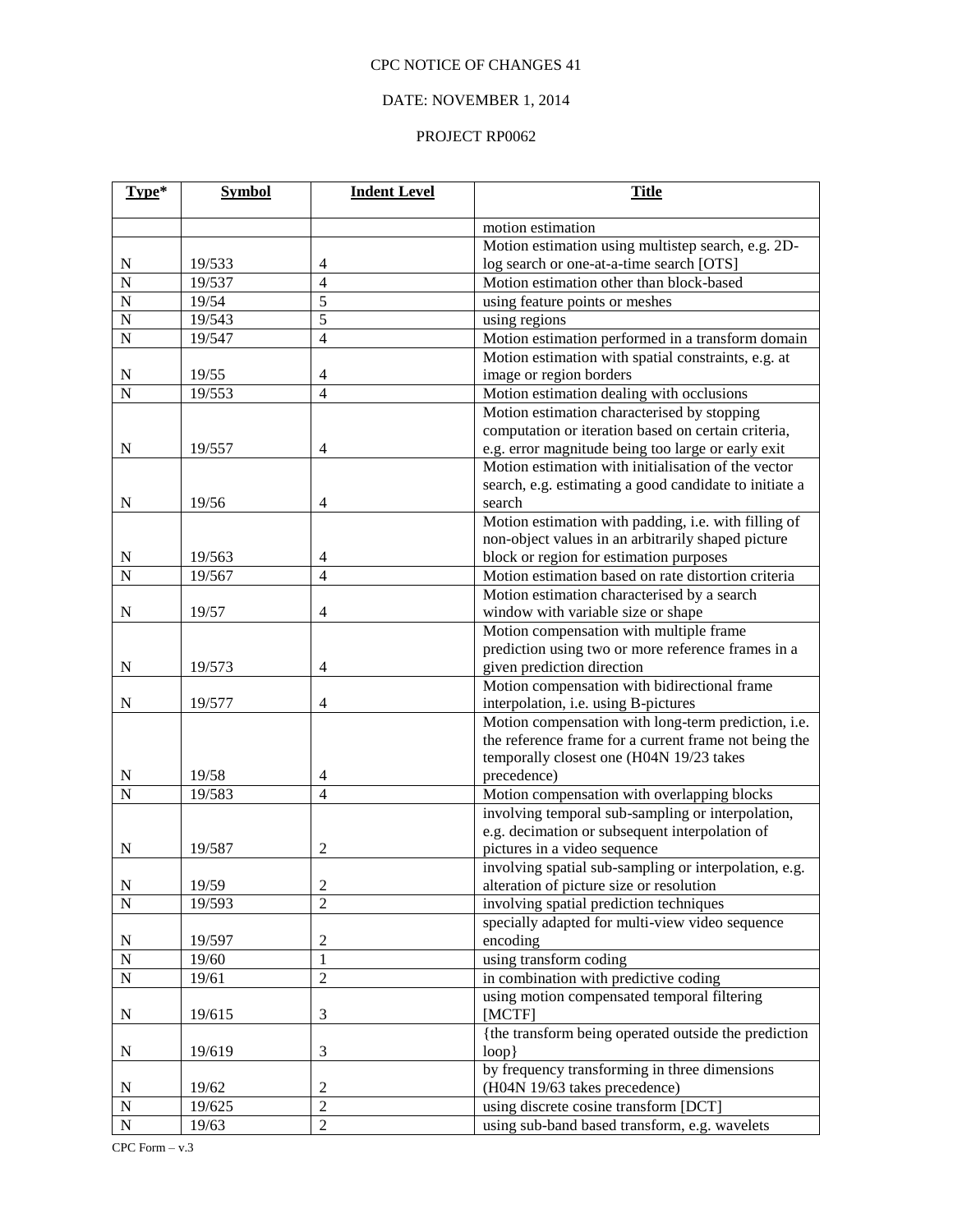# DATE: NOVEMBER 1, 2014

| Type*                       | <b>Symbol</b>  | <b>Indent Level</b>              | <b>Title</b>                                                                                          |
|-----------------------------|----------------|----------------------------------|-------------------------------------------------------------------------------------------------------|
|                             |                |                                  | characterised by filter definition or implementation                                                  |
| ${\bf N}$                   | 19/635         | 3                                | details                                                                                               |
|                             |                |                                  | characterised by ordering of coefficients or of bits                                                  |
| ${\bf N}$                   | 19/64          | 3                                | for transmission                                                                                      |
|                             |                |                                  | by grouping of coefficients into blocks after the                                                     |
| ${\bf N}$                   | 19/645         | 4                                | transform                                                                                             |
|                             |                |                                  | {using significance based coding, e.g. Embedded<br>Zerotrees of Wavelets [EZW] or Set Partitioning in |
| ${\bf N}$                   | 19/647         | 4                                | Hierarchical Trees [SPIHT]}                                                                           |
|                             |                |                                  | {the transform being applied to non rectangular                                                       |
| N                           | 19/649         | $\mathfrak{2}$                   | image segments]                                                                                       |
| $\overline{N}$              | 19/65          | $\mathbf{1}$                     | using error resilience                                                                                |
|                             |                |                                  | involving data partitioning, i.e. separation of data                                                  |
| $\mathbf N$                 | 19/66          | $\mathfrak{2}$                   | into packets or partitions according to importance                                                    |
|                             |                |                                  | involving unequal error protection [UEP], i.e.                                                        |
|                             |                |                                  | providing protection according to the importance of                                                   |
| $\mathbf N$                 | 19/67          | $\overline{c}$                   | the data                                                                                              |
|                             |                |                                  | involving the insertion of resynchronisation markers                                                  |
| N                           | 19/68          | 2                                | into the bitstream                                                                                    |
| $\overline{N}$              | 19/69          | $\overline{c}$                   | involving reversible variable length codes [RVLC]<br>characterised by syntax aspects related to video |
| $\mathbf N$                 | 19/70          | 1                                | coding, e.g. related to compression standards                                                         |
|                             |                |                                  | Details of filtering operations specially adapted for                                                 |
|                             |                |                                  | video compression, e.g. for pixel interpolation                                                       |
| N                           | 19/80          | 1                                | (H04N 19/635, H04N 19/86 take precedence)                                                             |
| N                           | 19/82          | $\overline{2}$                   | involving filtering within a prediction loop                                                          |
|                             |                |                                  | using pre-processing or post-processing specially                                                     |
| ${\bf N}$                   | 19/85          | 1                                | adapted for video compression                                                                         |
|                             |                |                                  | involving reduction of coding artifacts, e.g. of                                                      |
| ${\bf N}$                   | 19/86          | $\overline{c}$                   | blockiness                                                                                            |
|                             |                |                                  | {with detection of the former encoding block                                                          |
| ${\bf N}$                   | 19/865         | 3                                | subdivision in decompressed video}                                                                    |
|                             |                |                                  | involving scene cut or scene change detection in                                                      |
| N                           | 19/87          | $\overline{c}$                   | combination with video compression<br>involving rearrangement of data among different                 |
|                             |                |                                  | coding units, e.g. shuffling, interleaving, scrambling                                                |
|                             |                |                                  | or permutation of pixel data or permutation of                                                        |
| $\mathbf N$                 | 19/88          | 2                                | transform coefficient data among different blocks                                                     |
|                             |                |                                  | involving methods or arrangements for detection of                                                    |
| ${\bf N}$                   | 19/89          | $\mathfrak{2}$                   | transmission errors at the decoder                                                                    |
| $\overline{N}$              | 19/895         | $\overline{3}$                   | in combination with error concealment                                                                 |
|                             |                |                                  | using coding techniques not provided for in groups                                                    |
| ${\bf N}$                   | 19/90          | 1                                | H04N 19/10-H04N 19/85, e.g. fractals                                                                  |
|                             |                |                                  | Entropy coding, e.g. variable length coding [VLC]                                                     |
|                             |                |                                  | or arithmetic coding                                                                                  |
| ${\bf N}$<br>$\overline{N}$ | 19/91<br>19/93 | $\overline{c}$<br>$\overline{2}$ |                                                                                                       |
| $\overline{N}$              | 19/94          | $\overline{2}$                   | Run-length coding<br>Vector quantisation                                                              |
| $\mathbf N$                 | 19/96          | $\overline{2}$                   | Tree coding, e.g. quad-tree coding                                                                    |
| $\overline{N}$              | 19/97          | $\overline{2}$                   | Matching pursuit coding                                                                               |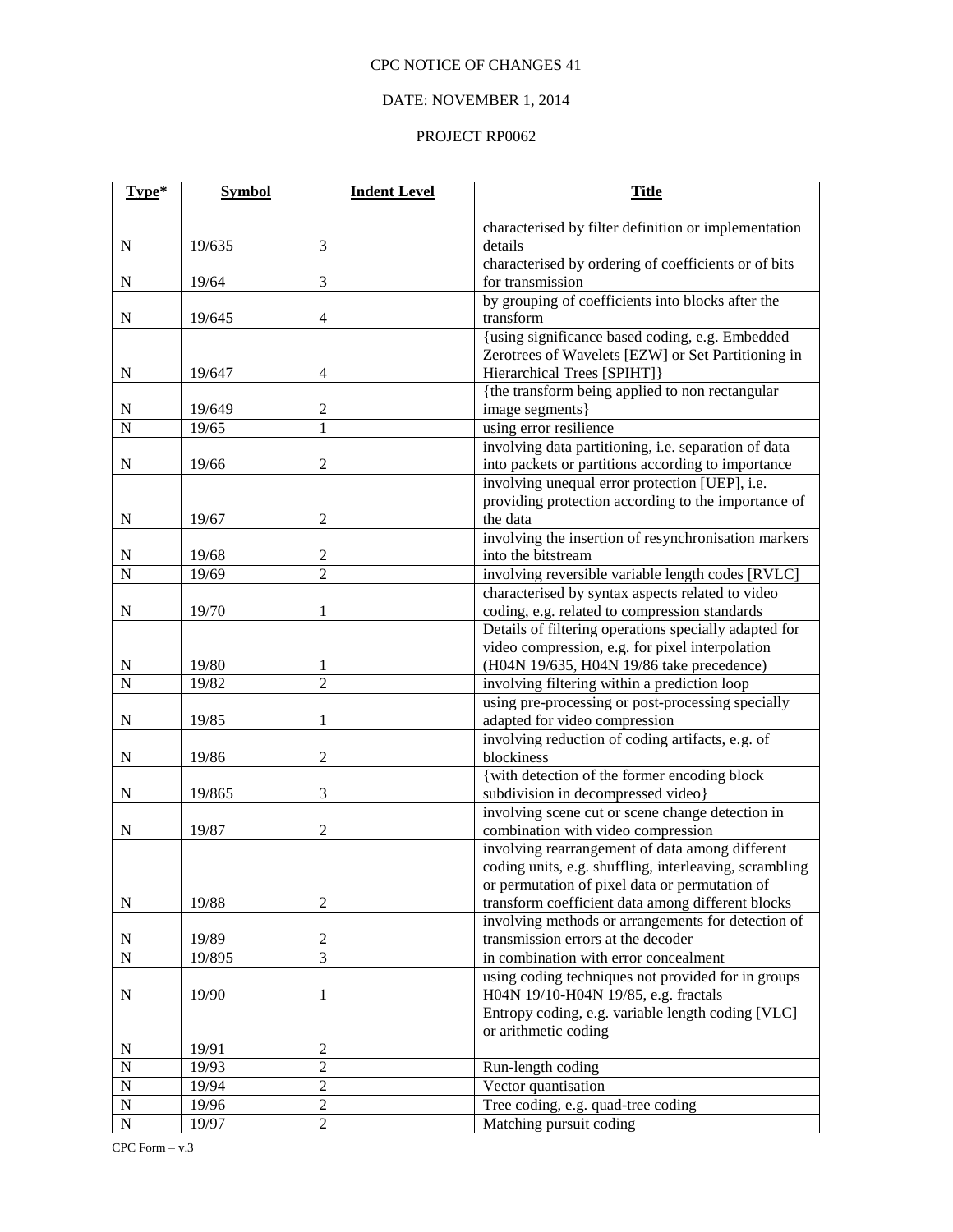#### DATE: NOVEMBER 1, 2014

#### PROJECT RP0062

| Type* | Symbol | <b>Indent Level</b> | <b>Title</b>                         |
|-------|--------|---------------------|--------------------------------------|
| N     | 19/98  |                     | Adaptive-dynamic-range coding [ADRC] |
| -N    | 19/99  |                     | {involving fractal coding}           |

 $N =$  new entries (reclassification involved); C = entries with modified file scope (reclassification involved); M = entries with no change to the file scope (no reclassification);  $D =$  deleted entries;  $F =$  frozen/entries (deleted pending reclassification completion);  $U =$  entries that are unchanged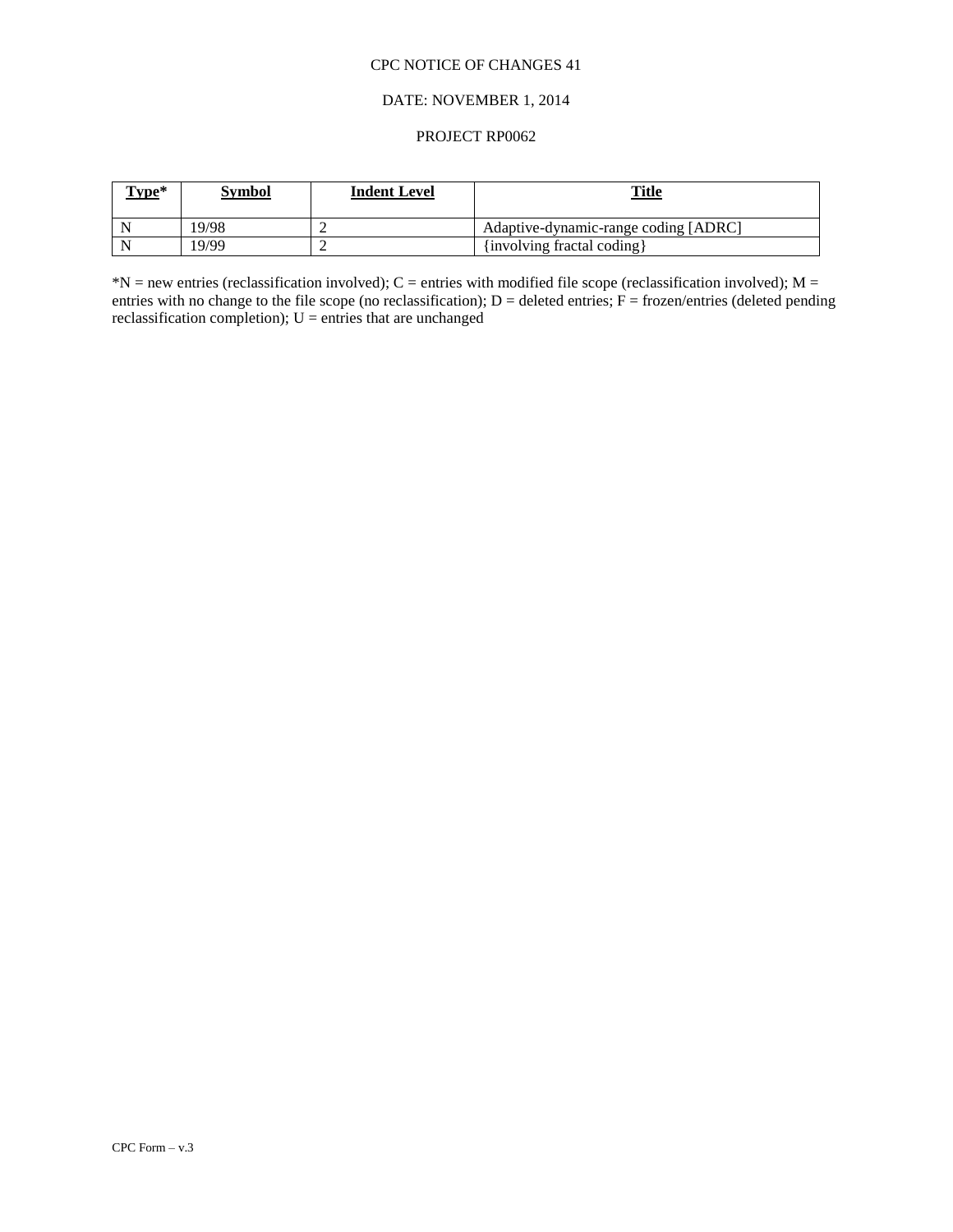#### DATE: NOVEMBER 1, 2014

# PROJECT RP0062

# B. New, Modified or Deleted Warning notice(s)

# **SUBCLASS H04N - PICTORIAL COMMUNICATION**

| Type*       | <b>Location</b> | <b>Old Warning notice</b>                                                                                                                                                                                                                                                                                                                                                                                                                                                                                                                                                                                                                     | <b>New/Modified Warning notice</b>                                                                                                                                                                                                                                                                                                                                                                                                                                                                               |
|-------------|-----------------|-----------------------------------------------------------------------------------------------------------------------------------------------------------------------------------------------------------------------------------------------------------------------------------------------------------------------------------------------------------------------------------------------------------------------------------------------------------------------------------------------------------------------------------------------------------------------------------------------------------------------------------------------|------------------------------------------------------------------------------------------------------------------------------------------------------------------------------------------------------------------------------------------------------------------------------------------------------------------------------------------------------------------------------------------------------------------------------------------------------------------------------------------------------------------|
| $\mathbf M$ | Sub class       | Warning:<br>The following IPC groups are<br>not used in the CPC scheme.<br>Subject matter covered by<br>these groups is classified in<br>the following CPC groups : -<br>H04N5/31 covered by<br>G01S7/52, G01S15/89 -<br>H04N5/761 covered by<br>H04N5/782 - H04N5/7613<br>covered by H04N5/782 -<br>H04N5/7617 covered by<br>H04N5/782 - H04N5/922<br>covered by H04N5/92 -<br>H04N5/924 covered by<br>H04N5/92 - H04N7/40<br>covered by H04N7/38 -<br>H04N7/42 covered by<br>H04B14/06 - H04N7/44<br>covered by H04B14/06 -<br>H04N9/815 covered by<br>H04N9/81 - H04N11/24<br>covered by H04N11/002 -<br>H04N15/00 covered by<br>H04N13/00 | Warning:<br>The following IPC groups are not used<br>in the CPC scheme. Subject matter<br>covered by these groups is classified<br>in the following CPC groups :<br>- H04N5/31 covered by G01S7/52,<br>G01S15/89<br>- H04N5/761 covered by H04N5/782 -<br>H04N5/7613 covered by H04N5/782<br>- H04N5/7617 covered by H04N5/782<br>- H04N5/922 covered by H04N5/92<br>- H04N5/924 covered by H04N5/92<br>- H04N9/815 covered by H04N9/81<br>- H04N11/24 covered by H04N11/002<br>- H04N15/00 covered by H04N13/00 |
| D           | 19/00           | Warning:<br>1. This group does not<br>correspond to current or future<br>IPC. It is likely to be<br>introduced in IPC2014.01.<br>2. this group is not complete<br>pending reclassification; see<br>provisionally H04N 7/26 and<br>subgroups, H04N 7/64 and<br>subgroups.                                                                                                                                                                                                                                                                                                                                                                      | None                                                                                                                                                                                                                                                                                                                                                                                                                                                                                                             |

 $N = new warning, M = modified warning, D = deleted warning$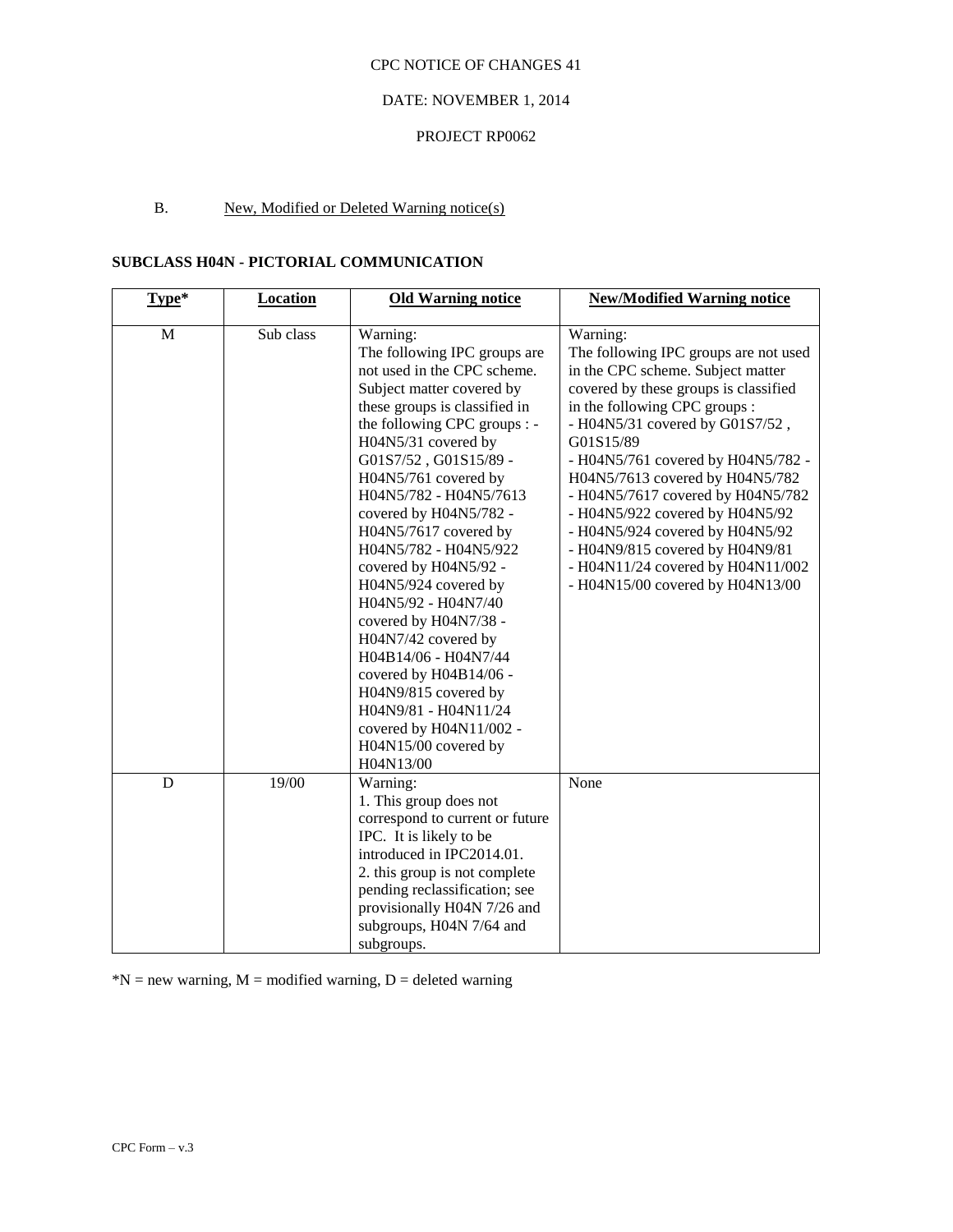### DATE: NOVEMBER 1, 2014

#### PROJECT RP0062

# C. New, Modified or Deleted Note(s) or Guidance Heading(s)

# **SUBCLASS H04N - PICTORIAL COMMUNICATION**

| Type* | Location | <b>Old Note or Guidance Heading</b> | <b>New/Modified Note or Guidance</b><br><b>Heading</b>                                                                                                                                                                |
|-------|----------|-------------------------------------|-----------------------------------------------------------------------------------------------------------------------------------------------------------------------------------------------------------------------|
| N     | 19/10    |                                     | When classifying in this group,<br>each aspect relating to adaptive<br>coding should, insomuch as<br>possible, be classified in each one<br>of subgroups H04N 19/102, H04N<br>19/134, H04N 19/169 and H04N<br>19/189. |
| N     | 19/12    |                                     | When classifying in this group,<br>each compression algorithm is<br>further classified in the relevant<br>subgroups of groups H04N 19/60<br>or H04N 19/90.                                                            |

 $*N$  = new note/guidance heading, M = modified note/guidance heading, D = deleted note/guidance heading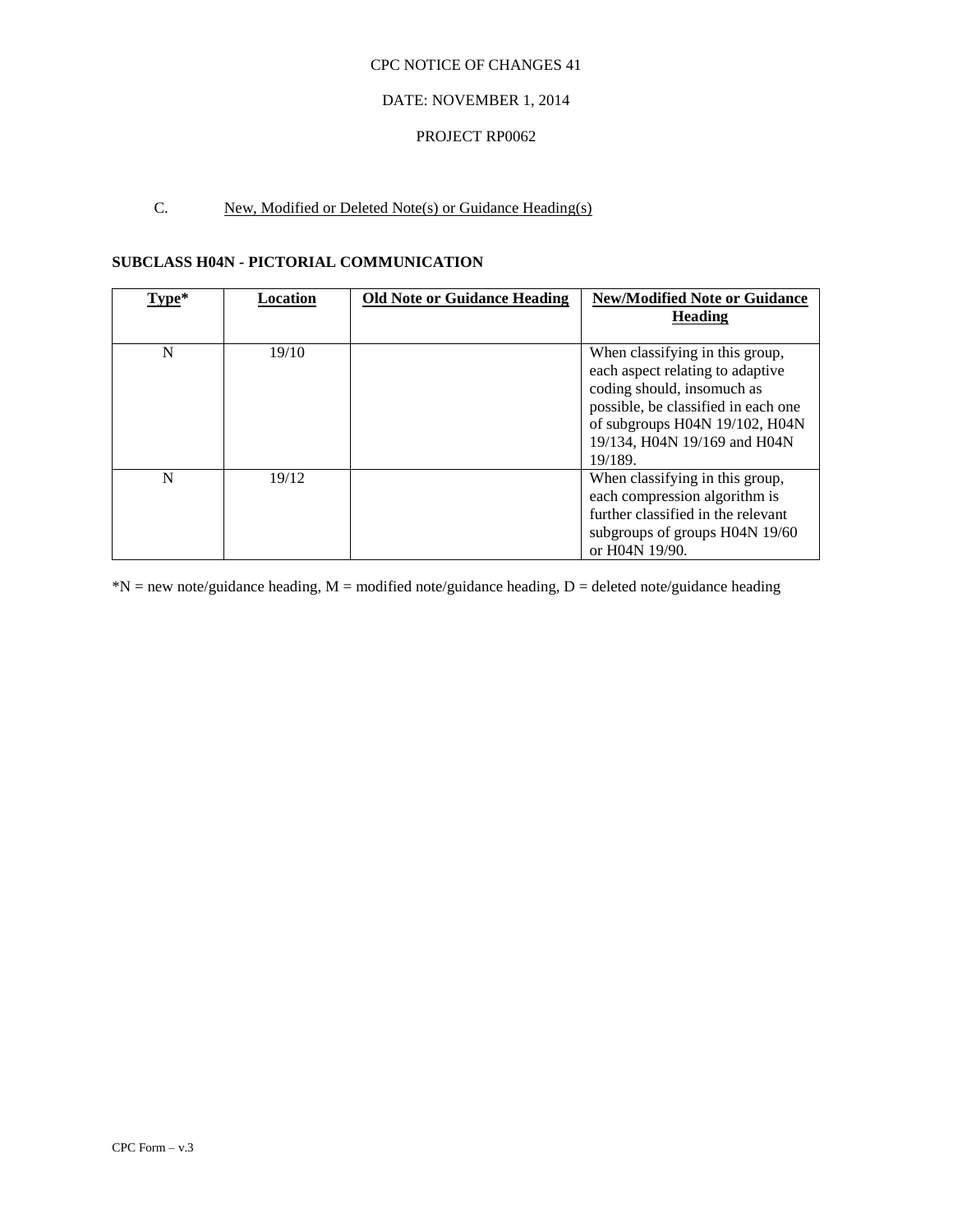#### DATE: NOVEMBER 1, 2014

#### PROJECT RP0062

# 2. DEFINITIONS

## B. Definitions Quick Fix

| <b>Symbol</b> | <b>Location of</b>    | <b>Existing</b>                  | <u>New</u> |
|---------------|-----------------------|----------------------------------|------------|
|               | change                |                                  |            |
|               | (e.g., section title) |                                  |            |
| $H04N19/00 -$ | Definition            | Delete entire Definition for all |            |
| H04N19/00993  |                       | symbols in the range listed.     |            |

NOTE: The table above may be used for less detailed definition corrections or modifications, e.g. misspelling, minor clarification, deletion of reference. Changes may not affect the subject matter scope of the area.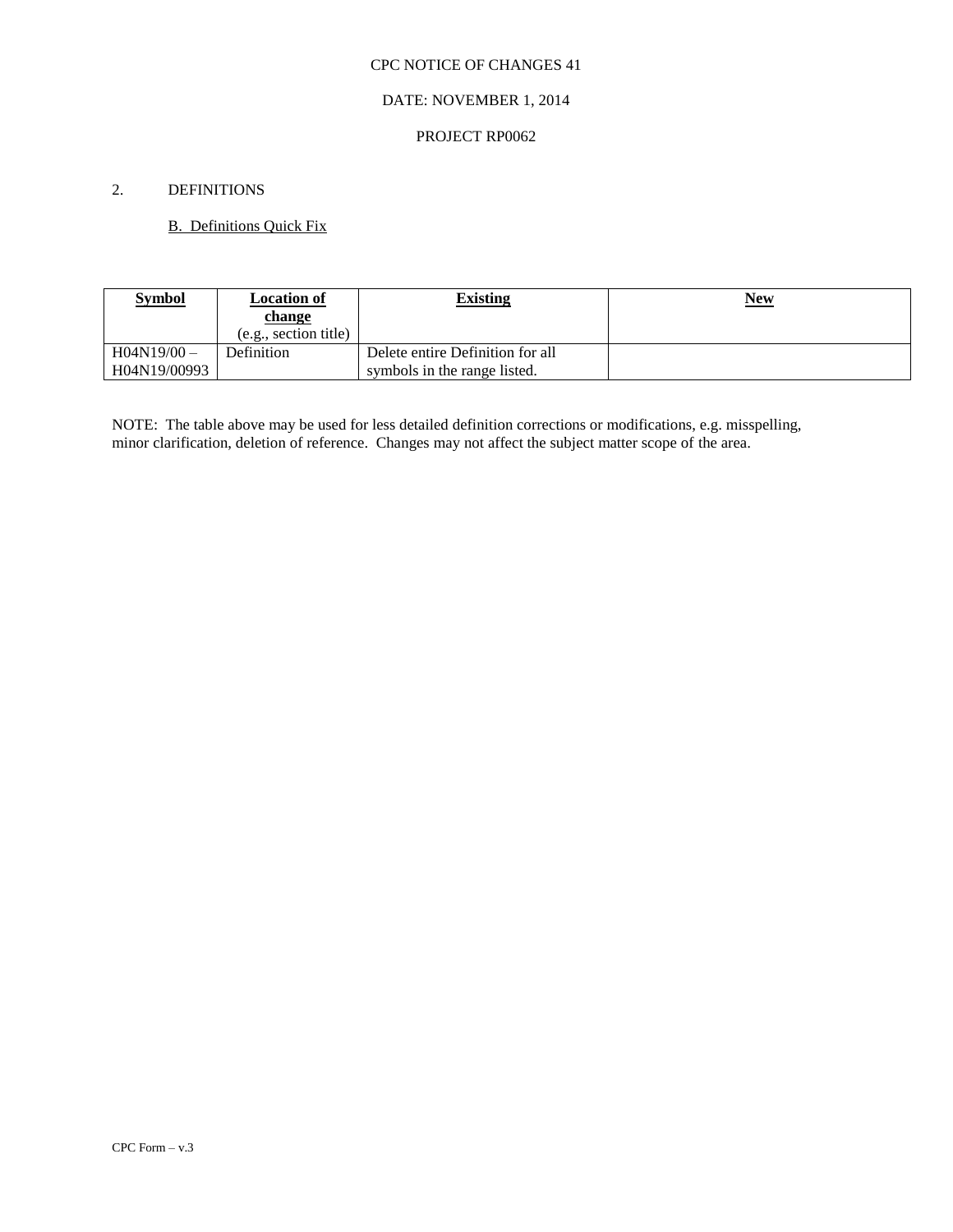#### DATE: NOVEMBER 1, 2014

## PROJECT RP0062

# 3. REVISION CONCORDANCE LIST (RCL)

| Type*       | <b>From CPC Symbol</b><br>(existing) | To CPC Symbol (new)               |
|-------------|--------------------------------------|-----------------------------------|
| D           | H04N7/26                             | H04N19/00                         |
| $\mathbf D$ | H04N7/26005                          | H04N19/10                         |
| D           | H04N7/2601                           | H04N19/102                        |
| D           | H04N7/26015                          | H04N19/105                        |
| D           | H04N7/26021                          | H04N19/103                        |
| $\mathbf D$ | H04N7/26026                          | H04N19/11                         |
| D           | H04N7/26031                          | H04N19/107                        |
| D           | H04N7/26037                          | H04N19/109                        |
| D           | H04N7/26042                          | H04N19/112                        |
| $\mathbf D$ | H04N7/26047                          | H04N19/114                        |
| $\mathbf D$ | H04N7/26053                          | H04N19/115                        |
| ${\bf D}$   | H04N7/26058                          | H04N19/117                        |
| D           | H04N7/26063                          | H04N19/119                        |
| $\mathbf D$ | H04N7/26069                          | H04N19/12                         |
| $\mathbf D$ | H04N7/26074                          | H04N19/196, H04N19/463            |
| D           | H04N7/26079                          | H04N19/124                        |
| D           | H04N7/26085                          | H04N19/126                        |
| $\mathbf D$ | H04N7/2609                           | H04N19/127                        |
| $\mathbf D$ | H04N7/26095                          | H04N19/129                        |
| D           | H04N7/26101                          | H04N19/122                        |
| D           | H04N7/26106                          | H04N19/13, H04N19/91              |
| D           | H04N7/26111                          | H04N19/132                        |
| $\mathbf D$ | H04N7/26117                          | H04N19/134                        |
| $\mathbf D$ | H04N7/26122                          | H04N19/136                        |
| D           | H04N7/26127                          | H04N19/14                         |
| D           | H04N7/26132                          | H04N19/137                        |
| $\mathbf D$ | H04N7/26138                          | H04N19/139                        |
| $\mathbf D$ | H04N7/26143                          | H04N19/142                        |
| D           | H04N7/26148                          | H04N19/186                        |
| ${\bf D}$   | H04N7/26154                          | H04N19/147                        |
| D           | H04N7/26159                          | H04N19/146                        |
| ${\bf D}$   | H04N7/26164                          | H04N19/149, H04N19/15, H04N19/152 |
| $\mathbf D$ | H04N7/2617                           | H04N19/149, H04N19/15             |
| ${\bf D}$   | H04N7/26175                          | H04N19/149                        |
| ${\bf D}$   | H04N7/2618                           | H04N19/15                         |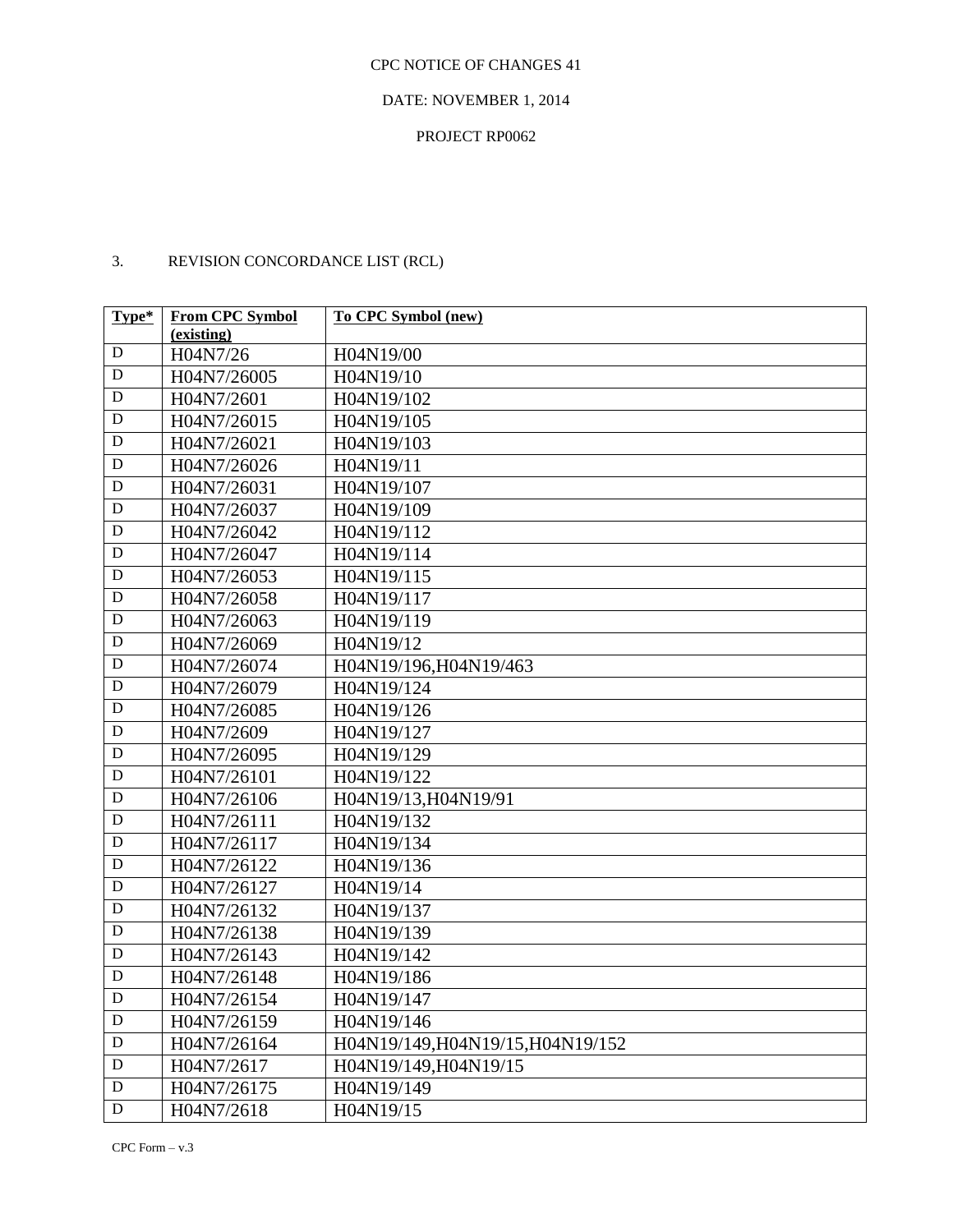# DATE: NOVEMBER 1, 2014

| Type*       | <b>From CPC Symbol</b> | <b>To CPC Symbol (new)</b> |
|-------------|------------------------|----------------------------|
|             | (existing)             |                            |
| D           | H04N7/26186            | H04N19/152                 |
| $\mathbf D$ | H04N7/26191            | H04N19/149, H04N19/15      |
| ${\bf D}$   | H04N7/26196            | H04N19/154                 |
| ${\bf D}$   | H04N7/26202            | H04N19/156                 |
| ${\bf D}$   | H04N7/26207            | H04N19/157                 |
| D           | H04N7/26212            | H04N19/159                 |
| D           | H04N7/26218            | H04N19/16                  |
| $\mathbf D$ | H04N7/26223            | H04N19/162                 |
| $\mathbf D$ | H04N7/26228            | H04N19/164                 |
| $\mathbf D$ | H04N7/26234            | H04N19/166                 |
| $\mathbf D$ | H04N7/26239            | H04N19/169                 |
| ${\bf D}$   | H04N7/26244            | H04N19/176                 |
| $\mathbf D$ | H04N7/2625             | H04N19/18                  |
| ${\bf D}$   | H04N7/26255            | H04N19/182                 |
| $\mathbf D$ | H04N7/2626             | H04N19/177                 |
| $\mathbf D$ | H04N7/26265            | H04N19/174                 |
| ${\bf D}$   | H04N7/26271            | H04N19/172                 |
| ${\bf D}$   | H04N7/26276            | H04N19/17                  |
| $\mathbf D$ | H04N7/26281            | H04N19/179                 |
| ${\bf D}$   | H04N7/26287            | H04N19/184                 |
| ${\bf D}$   | H04N7/26292            | H04N19/186                 |
| $\mathbf D$ | H04N7/26297            | H04N19/187                 |
| ${\bf D}$   | H04N7/26303            | H04N19/189                 |
| $\mathbf D$ | H04N7/26308            | H04N19/19                  |
| $\mathbf D$ | H04N7/26313            | H04N19/46                  |
| D           | H04N7/26319            | H04N19/192                 |
| $\mathbf D$ | H04N7/26324            | H04N19/194                 |
| D           | H04N7/26329            | H04N19/48                  |
| ${\bf D}$   | H04N7/26335            | H04N19/44                  |
| $\mathbf D$ | H04N7/2634             | H04N19/45                  |
| $\mathbf D$ | H04N7/26345            | H04N19/30                  |
| $\mathbf D$ | H04N7/26351            | H04N19/30                  |
| ${\bf D}$   | H04N7/26356            | H04N19/37                  |
| $\mathbf D$ | H04N7/26361            | H04N19/39                  |
| D           | H04N7/26372            | H04N19/467                 |
| $\mathbf D$ | H04N7/26377            | H04N19/80                  |
| D           | H04N7/26382            | H04N19/82                  |
| D           | H04N7/26388            | H04N19/63                  |
| $\mathbf D$ | H04N7/26393            | H04N19/63                  |
| $\mathbf D$ | H04N7/26398            | H04N19/62                  |
| $\mathbf D$ | H04N7/26404            | H04N19/647, H04N19/63      |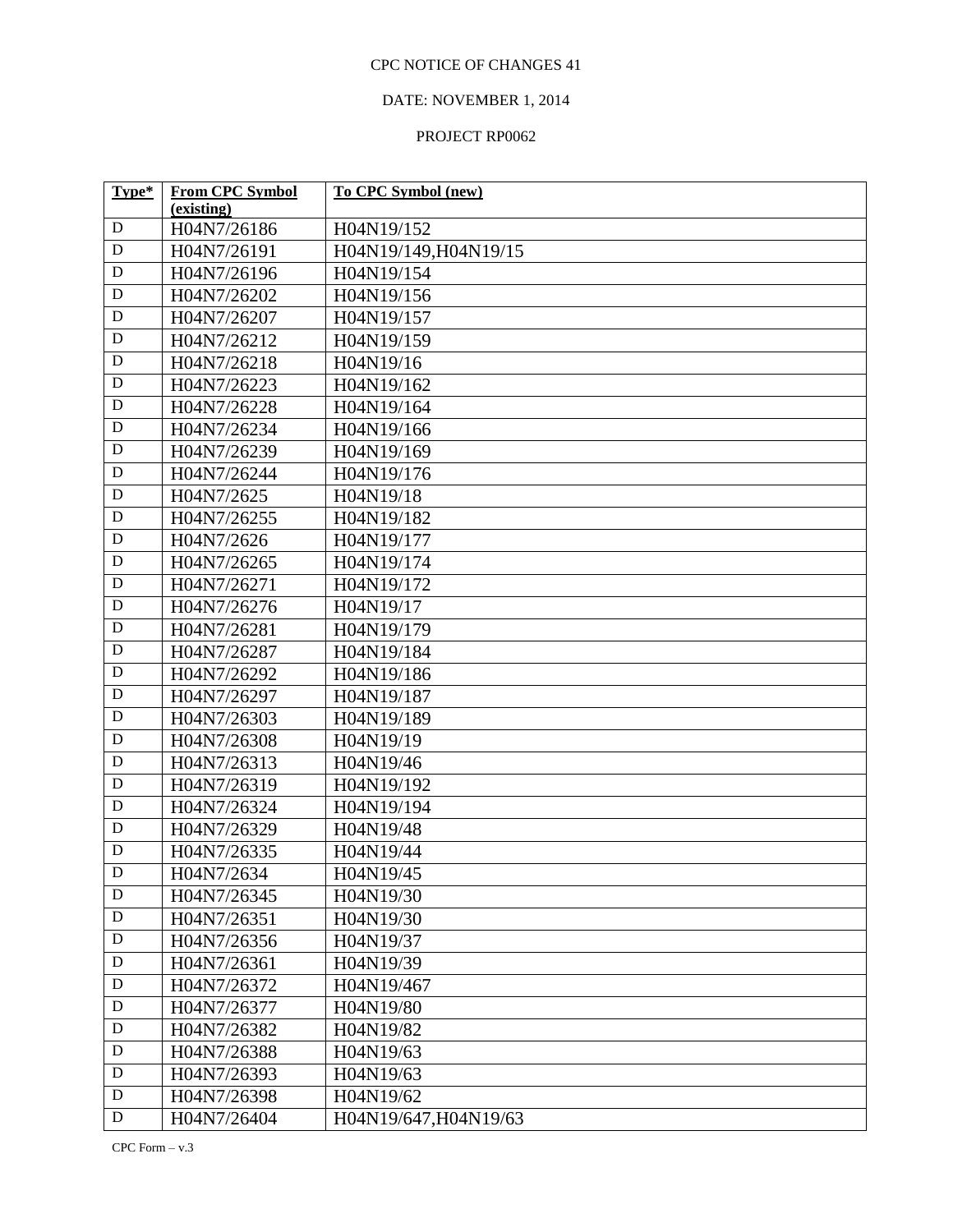# DATE: NOVEMBER 1, 2014

| Type*            | <b>From CPC Symbol</b> | To CPC Symbol (new)                          |  |
|------------------|------------------------|----------------------------------------------|--|
|                  | (existing)             |                                              |  |
| $\mathbf D$<br>D | H04N7/26409            | H04N19/10, H04N19/63                         |  |
|                  | H04N7/26414            | H04N19/134, H04N19/63                        |  |
| ${\bf D}$        | H04N7/2642             | H04N19/63, H04N19/1883                       |  |
| $\mathbf D$      | H04N7/26425            | H04N19/122, H04N19/635                       |  |
| ${\bf D}$        | H04N7/2643             | H04N19/63, H04N19/65                         |  |
| D                | H04N7/26436            | H04N19/129, H04N19/63                        |  |
| $\mathbf D$      | H04N7/26441            | H04N19/129, H04N19/63                        |  |
| $\mathbf D$      | H04N7/26446            | H04N19/169, H04N19/63                        |  |
| $\mathbf D$      | H04N7/26452            | H04N19/63, H04N19/1883                       |  |
| $\mathbf D$      | H04N7/26457            | H04N19/63, H04N19/1883                       |  |
| $\mathbf D$      | H04N7/26462            | H04N19/63, H04N19/1883                       |  |
| $\mathbf D$      | H04N7/26468            | H04N19/63, H04N19/17                         |  |
| $\mathbf D$      | H04N7/26473            | H04N19/63, H04N19/134                        |  |
| ${\bf D}$        | H04N7/26478            | H04N19/167                                   |  |
| D                | H04N7/26484            | H04N19/63, H04N19/162                        |  |
| $\mathbf D$      | H04N7/26489            | H04N19/635                                   |  |
| $\mathbf D$      | H04N7/26494            | H04N19/635                                   |  |
| $\mathbf D$      | H04N7/265              | H04N19/63, H04N19/42                         |  |
| $\mathbf D$      | H04N7/26505            | H04N19/102, H04N19/63                        |  |
| $\mathbf D$      | H04N7/2651             | H04N19/63, H04N19/13                         |  |
| $\mathbf D$      | H04N7/26515            | H04N19/63, H04N19/124                        |  |
| D                | H04N7/26521            | H04N19/63, H04N19/115, H04N19/146            |  |
| $\mathbf D$      | H04N7/26526            | H04N19/63, H04N19/115, H04N19/146            |  |
| $\mathbf D$      | H04N7/26531            | H04N19/61, H04N19/63                         |  |
| ${\bf D}$        | H04N7/26537            | H04N19/61, H04N19/63                         |  |
| $\mathbf D$      | H04N7/26542            | H04N19/61, H04N19/63                         |  |
| $\mathbf D$      | H04N7/26547            | H04N19/64                                    |  |
| $\mathbf D$      | H04N7/26553            | H04N19/64                                    |  |
| $\mathbf D$      | H04N7/26558            | H04N19/64                                    |  |
| $\mathbf D$      | H04N7/26563            | H04N19/647                                   |  |
| D                | H04N7/26569            | H04N19/63, H04N19/65, H04N19/89              |  |
| $\mathbf D$      | H04N7/26574            | H04N19/63, H04N19/70                         |  |
| ${\bf D}$        | H04N7/26579            | H04N19/645                                   |  |
| $\mathbf D$      | H04N7/26585            | H04N19/61, H04N19/63                         |  |
| $\mathbf D$      | H04N7/2659             | H04N19/63                                    |  |
| $\mathbf D$      | H04N7/26595            | H04N19/102, H04N19/63, H04N19/61             |  |
| $\mathbf D$      | H04N7/26601            | H04N19/63, H04N19/61, H04N19/13              |  |
| $\mathbf D$      | H04N7/26606            | H04N19/63, H04N19/61, H04N19/124             |  |
| $\mathbf D$      | H04N7/26611            | H04N19/63, H04N19/61, H04N19/115, H04N19/146 |  |
| ${\bf D}$        | H04N7/26617            | H04N19/63, H04N19/61, H04N19/115, H04N19/146 |  |
| ${\bf D}$        | H04N7/26622            | H04N19/63, H04N19/61                         |  |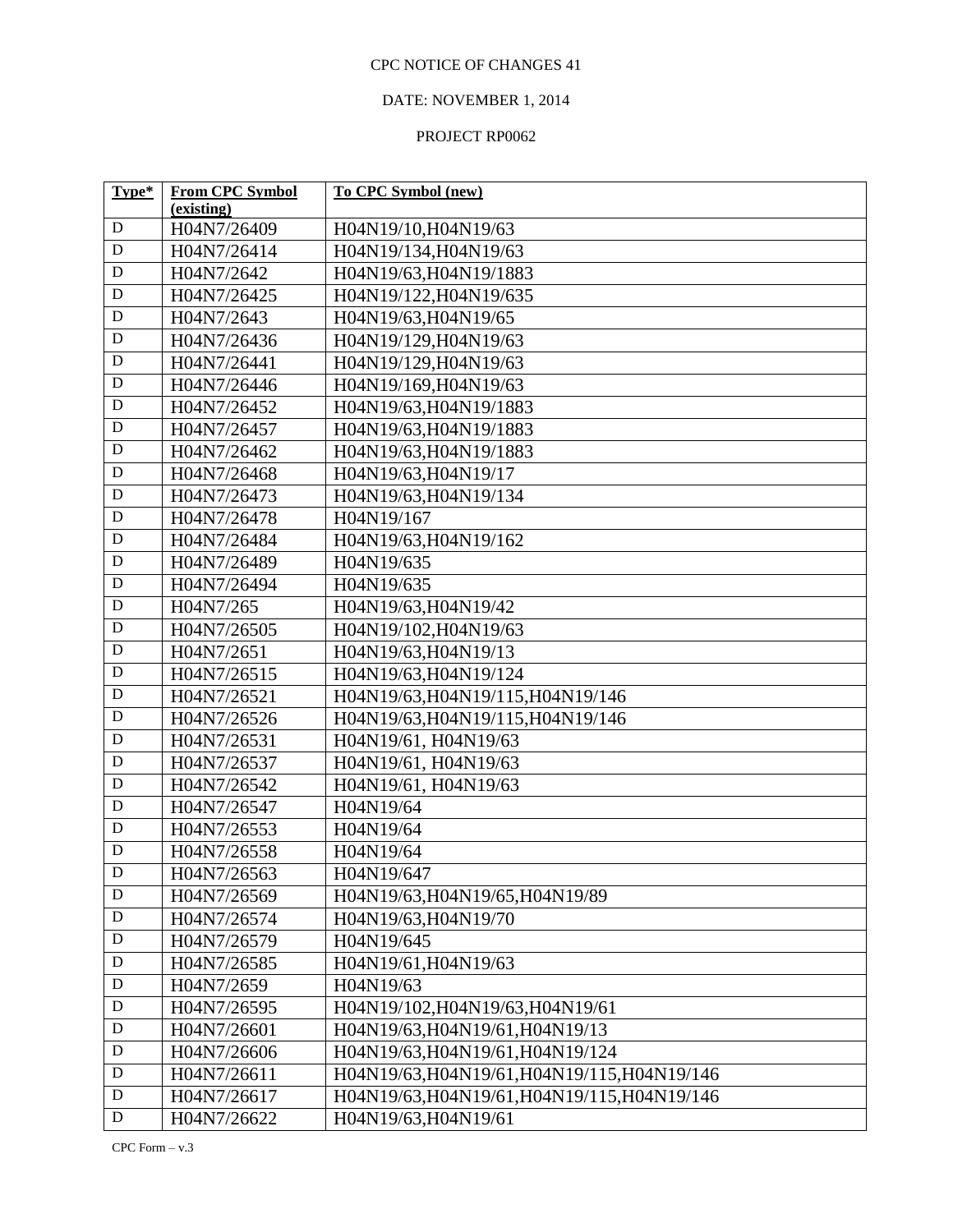# DATE: NOVEMBER 1, 2014

| Type*       | <b>From CPC Symbol</b> | To CPC Symbol (new)                      |  |
|-------------|------------------------|------------------------------------------|--|
| $\mathbf D$ | (existing)             |                                          |  |
| $\mathbf D$ | H04N7/26627            | H04N19/63, H04N19/61, H04N19/70          |  |
|             | H04N7/26632            | H04N19/63, H04N19/619                    |  |
| $\mathbf D$ | H04N7/26638            | H04N19/20                                |  |
| $\mathbf D$ | H04N7/26643            | G06T9/20, H04N19/20                      |  |
| ${\bf D}$   | H04N7/26648            | H04N19/21                                |  |
| $\mathbf D$ | H04N7/26654            | G06T9/001, H04N19/20                     |  |
| ${\bf D}$   | H04N7/26659            | G06T9/001,G06T15/00,G06T17/205,H04N19/20 |  |
| ${\bf D}$   | H04N7/26664            | H04N19/23                                |  |
| ${\bf D}$   | H04N7/2667             | H04N19/23                                |  |
| ${\bf D}$   | H04N7/26675            | H04N19/25                                |  |
| ${\bf D}$   | H04N7/2668             | H04N19/27                                |  |
| ${\bf D}$   | H04N7/26686            | H04N19/29                                |  |
| ${\bf D}$   | H04N7/26691            | H04N19/29, H04N19/33                     |  |
| $\mathbf D$ | H04N7/26696            | H04N19/29, H04N19/31                     |  |
| $\mathbf D$ | H04N7/26702            | H04N19/42                                |  |
| $\mathbf D$ | H04N7/26707            | H04N19/423                               |  |
| $\mathbf D$ | H04N7/26712            | H04N19/426                               |  |
| ${\bf D}$   | H04N7/26718            | H04N19/427                               |  |
| $\mathbf D$ | H04N7/26723            | H04N19/427                               |  |
| ${\bf D}$   | H04N7/26728            | H04N19/428                               |  |
| ${\bf D}$   | H04N7/26734            | H04N19/428                               |  |
| $\mathbf D$ | H04N7/26739            | H04N19/43                                |  |
| ${\bf D}$   | H04N7/26744            | H04N19/43                                |  |
| ${\bf D}$   | H04N7/2675             | H04N19/433                               |  |
| ${\bf D}$   | H04N7/26755            | H04N19/436                               |  |
| $\mathbf D$ | H04N7/2676             | H04N19/51                                |  |
| D           | H04N7/26765            | H04N19/51                                |  |
| ${\bf D}$   | H04N7/26771            | H04N19/527                               |  |
| $\mathbf D$ | H04N7/26776            | H04N19/53                                |  |
| D           | H04N7/26781            | H04N19/533                               |  |
| $\mathbf D$ | H04N7/26787            | H04N19/537                               |  |
| $\mathbf D$ | H04N7/26792            | H04N19/54                                |  |
| $\mathbf D$ | H04N7/26797            | H04N19/543                               |  |
| $\mathbf D$ | H04N7/26803            | H04N19/543                               |  |
| ${\bf D}$   | H04N7/26808            | H04N19/523                               |  |
| $\mathbf D$ | H04N7/26813            | H04N19/547                               |  |
| ${\bf D}$   | H04N7/26819            | H04N19/51                                |  |
| $\mathbf D$ | H04N7/26824            | H04N19/55                                |  |
| $\mathbf D$ | H04N7/26829            | H04N19/553                               |  |
| $\mathbf D$ | H04N7/26835            | H04N19/557                               |  |
| $\mathbf D$ | H04N7/2684             | H04N19/56                                |  |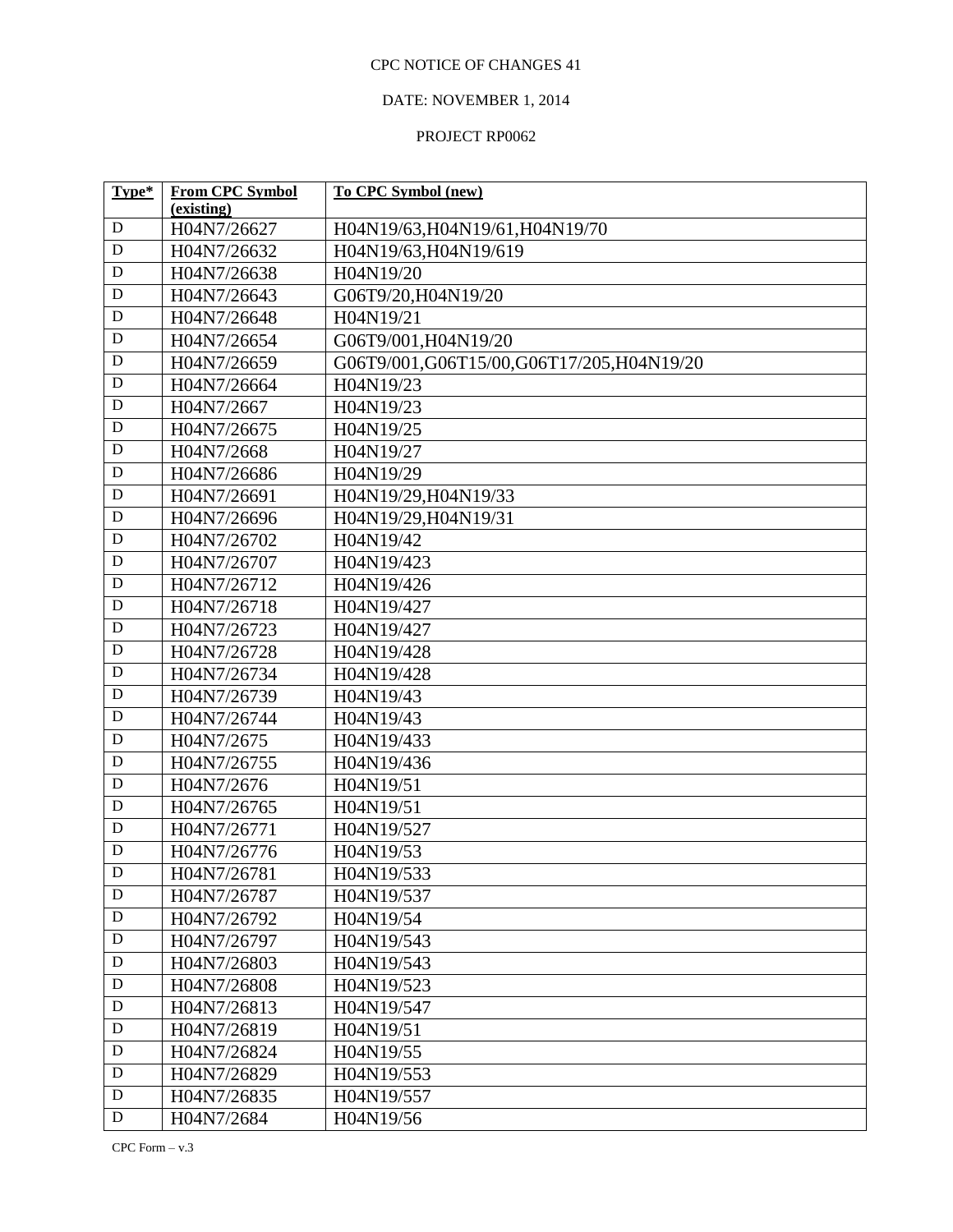# DATE: NOVEMBER 1, 2014

| Type*       | <b>From CPC Symbol</b> | <b>To CPC Symbol (new)</b>        |
|-------------|------------------------|-----------------------------------|
|             | (existing)             |                                   |
| D           | H04N7/26845            | H04N19/563                        |
| D           | H04N7/26851            | H04N19/567                        |
| D           | H04N7/26856            | H04N19/57                         |
| $\mathbf D$ | H04N7/26861            | H04N19/513                        |
| $\mathbf D$ | H04N7/26867            | H04N19/517                        |
| D           | H04N7/26872            | H04N19/52                         |
| D           | H04N7/26877            | H04N19/587                        |
| D           | H04N7/26882            | H04N19/85                         |
| D           | H04N7/26888            | H04N19/86                         |
| D           | H04N7/26893            | H04N7/0115                        |
| D           | H04N7/26898            | H04N19/87                         |
| D           | H04N7/26925            | H04N19/70                         |
| D           | H04N7/2693             | H04N19/70                         |
| D           | H04N7/26936            | H04N19/70                         |
| D           | H04N7/26941            | H04N19/40                         |
| D           | H04N7/26946            | H04N19/70                         |
| $\mathbf D$ | H04N7/26952            | H04N19/90                         |
| D           | H04N7/26957            | H04N19/98                         |
| D           | H04N7/26962            | H04N19/90                         |
| $\mathbf D$ | H04N7/26968            | H04N19/90                         |
| D           | H04N7/26973            | H04N19/90                         |
| D           | H04N7/26978            | H04N19/96                         |
| D           | H04N7/26984            | H04N19/93                         |
| D           | H04N7/26989            | H04N19/97                         |
| $\mathbf D$ | H04N7/26994            | H04N19/99                         |
| D           | H04N7/28               | H04N19/94                         |
| D           | H04N7/30               | H04N19/60                         |
| $\mathbf D$ | H04N7/3005             | H04N19/62                         |
| $\mathbf D$ | H04N7/3011             | H04N19/647                        |
| $\mathbf D$ | H04N7/3016             | H04N19/60, H04N19/10              |
| D           | H04N7/3022             | H04N19/60, H04N19/13, H04N19/91   |
| $\mathbf D$ | H04N7/3027             | H04N19/60, H04N19/124, H04N19/126 |
| ${\bf D}$   | H04N7/3033             | H04N19/60, H04N19/146             |
| $\mathbf D$ | H04N7/3038             | H04N19/60, H04N19/152             |
| $\mathbf D$ | H04N7/3044             | H04N19/60, H04N19/146             |
| D           | H04N7/305              | H04N19/60, H04N19/146             |
| $\mathbf D$ | H04N7/3055             | H04N19/60, H04N19/192, H04N19/146 |
| ${\bf D}$   | H04N7/3061             | H04N19/60                         |
| $\mathbf D$ | H04N7/3066             | H04N19/60, H04N19/129             |
| D           | H04N7/3072             | H04N19/30, H04N19/60              |
| ${\bf D}$   | H04N7/3077             | H04N19/60, H04N19/65              |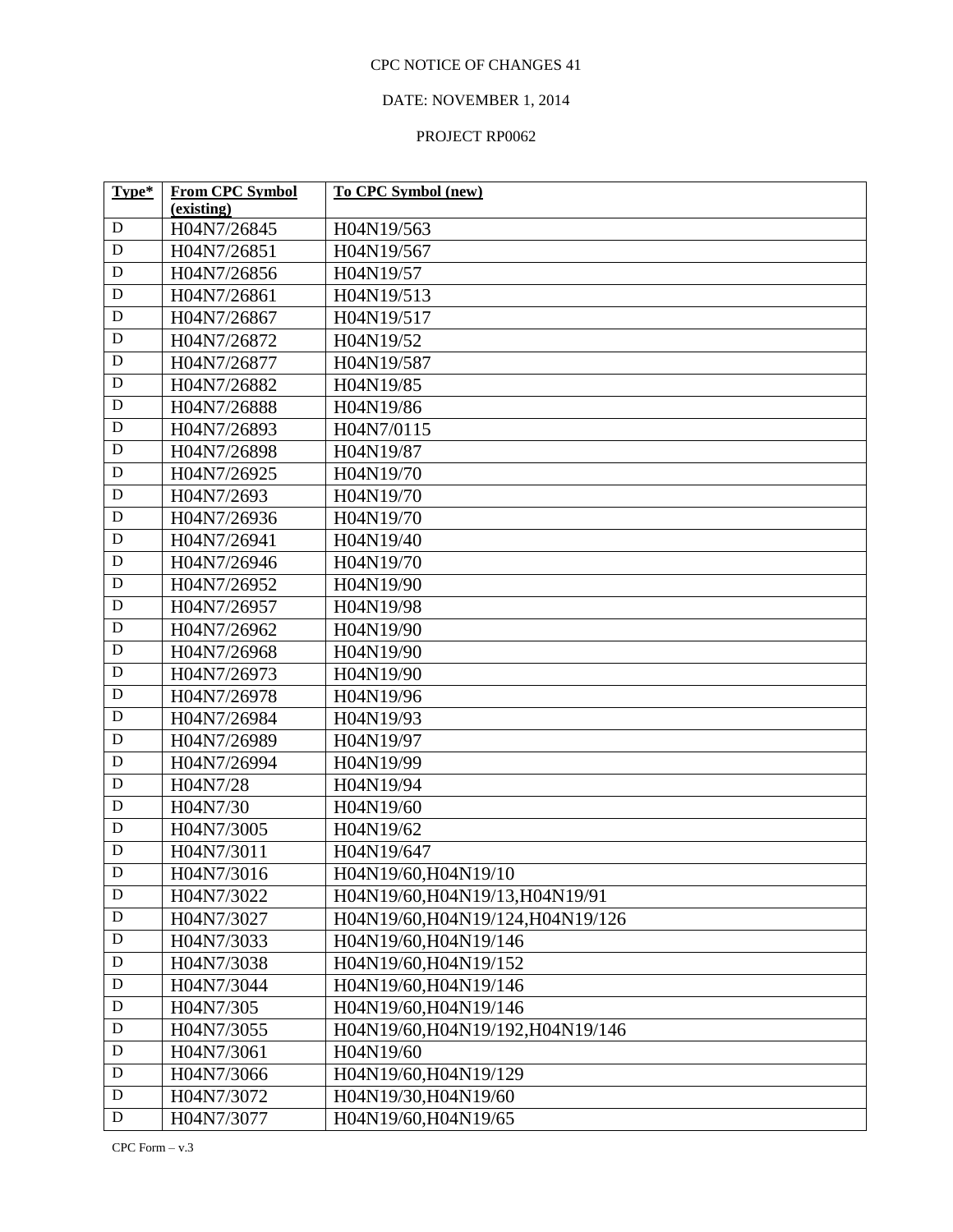# DATE: NOVEMBER 1, 2014

| H04N7/3083<br>D<br>H04N19/86<br>$\mathbf D$<br>H04N19/132, H04N19/124, H04N19/126, H04N19/18, H04N19/60<br>H04N7/3088<br>$\mathbf D$<br>H04N7/32<br>H04N19/50<br>$\mathbf D$<br>H04N7/322<br>H04N19/50, H04N19/152<br>$\mathbf D$<br>H04N19/50, H04N19/124<br>H04N7/325<br>D<br>H04N7/327<br>H04N19/50, H04N19/895<br>$\mathbf D$<br>H04N7/34<br>H04N19/593<br>$\mathbf D$<br>H04N7/345<br>H04N19/593<br>${\bf D}$<br>H04N7/36<br>H04N19/503<br>$\mathbf D$<br>H04N7/361<br>H04N19/51<br>$\mathbf D$<br>H04N7/362<br>H04N19/51<br>$\mathbf D$<br>H04N7/363<br>H04N19/583<br>$\mathbf D$<br>H04N19/523<br>H04N7/364<br>$\mathbf D$<br>H04N7/365<br>H04N19/537 | Type* | <b>From CPC Symbol</b> | To CPC Symbol (new) |  |
|--------------------------------------------------------------------------------------------------------------------------------------------------------------------------------------------------------------------------------------------------------------------------------------------------------------------------------------------------------------------------------------------------------------------------------------------------------------------------------------------------------------------------------------------------------------------------------------------------------------------------------------------------------------|-------|------------------------|---------------------|--|
|                                                                                                                                                                                                                                                                                                                                                                                                                                                                                                                                                                                                                                                              |       | (existing)             |                     |  |
|                                                                                                                                                                                                                                                                                                                                                                                                                                                                                                                                                                                                                                                              |       |                        |                     |  |
|                                                                                                                                                                                                                                                                                                                                                                                                                                                                                                                                                                                                                                                              |       |                        |                     |  |
|                                                                                                                                                                                                                                                                                                                                                                                                                                                                                                                                                                                                                                                              |       |                        |                     |  |
|                                                                                                                                                                                                                                                                                                                                                                                                                                                                                                                                                                                                                                                              |       |                        |                     |  |
|                                                                                                                                                                                                                                                                                                                                                                                                                                                                                                                                                                                                                                                              |       |                        |                     |  |
|                                                                                                                                                                                                                                                                                                                                                                                                                                                                                                                                                                                                                                                              |       |                        |                     |  |
|                                                                                                                                                                                                                                                                                                                                                                                                                                                                                                                                                                                                                                                              |       |                        |                     |  |
|                                                                                                                                                                                                                                                                                                                                                                                                                                                                                                                                                                                                                                                              |       |                        |                     |  |
|                                                                                                                                                                                                                                                                                                                                                                                                                                                                                                                                                                                                                                                              |       |                        |                     |  |
|                                                                                                                                                                                                                                                                                                                                                                                                                                                                                                                                                                                                                                                              |       |                        |                     |  |
|                                                                                                                                                                                                                                                                                                                                                                                                                                                                                                                                                                                                                                                              |       |                        |                     |  |
|                                                                                                                                                                                                                                                                                                                                                                                                                                                                                                                                                                                                                                                              |       |                        |                     |  |
|                                                                                                                                                                                                                                                                                                                                                                                                                                                                                                                                                                                                                                                              |       |                        |                     |  |
|                                                                                                                                                                                                                                                                                                                                                                                                                                                                                                                                                                                                                                                              |       |                        |                     |  |
|                                                                                                                                                                                                                                                                                                                                                                                                                                                                                                                                                                                                                                                              | D     | H04N7/366              | H04N19/573          |  |
| $\mathbf D$<br>H04N7/367<br>H04N19/58                                                                                                                                                                                                                                                                                                                                                                                                                                                                                                                                                                                                                        |       |                        |                     |  |
| $\mathbf D$<br>H04N7/368<br>H04N19/503                                                                                                                                                                                                                                                                                                                                                                                                                                                                                                                                                                                                                       |       |                        |                     |  |
| $\mathbf D$<br>H04N7/369<br>H04N19/507                                                                                                                                                                                                                                                                                                                                                                                                                                                                                                                                                                                                                       |       |                        |                     |  |
| $\mathbf D$<br>H04N7/38<br>H04N19/00                                                                                                                                                                                                                                                                                                                                                                                                                                                                                                                                                                                                                         |       |                        |                     |  |
| $\mathbf D$<br>H04N19/587, H04N19/59<br>H04N7/46                                                                                                                                                                                                                                                                                                                                                                                                                                                                                                                                                                                                             |       |                        |                     |  |
| $\mathbf D$<br>H04N19/103, H04N19/587, H04N19/59<br>H04N7/461                                                                                                                                                                                                                                                                                                                                                                                                                                                                                                                                                                                                |       |                        |                     |  |
| D<br>H04N7/462<br>H04N19/577                                                                                                                                                                                                                                                                                                                                                                                                                                                                                                                                                                                                                                 |       |                        |                     |  |
| $\mathbf D$<br>H04N7/464<br>H04N19/577                                                                                                                                                                                                                                                                                                                                                                                                                                                                                                                                                                                                                       |       |                        |                     |  |
| $\mathbf D$<br>H04N7/465<br>H04N19/59                                                                                                                                                                                                                                                                                                                                                                                                                                                                                                                                                                                                                        |       |                        |                     |  |
| $\mathbf D$<br>H04N7/467<br>H04N19/587                                                                                                                                                                                                                                                                                                                                                                                                                                                                                                                                                                                                                       |       |                        |                     |  |
| $\mathbf D$<br>H04N7/468<br>H04N19/587, H04N19/132, H04N19/172                                                                                                                                                                                                                                                                                                                                                                                                                                                                                                                                                                                               |       |                        |                     |  |
| $\mathbf D$<br>H04N7/48<br>H04N19/00                                                                                                                                                                                                                                                                                                                                                                                                                                                                                                                                                                                                                         |       |                        |                     |  |
| $\mathbf D$<br>H04N7/50<br>H04N19/61                                                                                                                                                                                                                                                                                                                                                                                                                                                                                                                                                                                                                         |       |                        |                     |  |
| $\mathbf D$<br>H04N7/5006<br>H04N19/10, H04N19/61                                                                                                                                                                                                                                                                                                                                                                                                                                                                                                                                                                                                            |       |                        |                     |  |
| $\mathbf D$<br>H04N7/5013<br>H04N19/61, H04N19/13, H04N19/91                                                                                                                                                                                                                                                                                                                                                                                                                                                                                                                                                                                                 |       |                        |                     |  |
| D<br>H04N19/61, H04N19/124, H04N19/126<br>H04N7/502                                                                                                                                                                                                                                                                                                                                                                                                                                                                                                                                                                                                          |       |                        |                     |  |
| ${\bf D}$<br>H04N7/5026<br>H04N19/61, H04N19/146                                                                                                                                                                                                                                                                                                                                                                                                                                                                                                                                                                                                             |       |                        |                     |  |
| ${\bf D}$<br>H04N7/5033<br>H04N19/61, H04N19/152                                                                                                                                                                                                                                                                                                                                                                                                                                                                                                                                                                                                             |       |                        |                     |  |
| $\mathbf D$<br>H04N7/504<br>H04N19/61, H04N19/146                                                                                                                                                                                                                                                                                                                                                                                                                                                                                                                                                                                                            |       |                        |                     |  |
| $\mathbf D$<br>H04N7/5046<br>H04N19/61, H04N19/146                                                                                                                                                                                                                                                                                                                                                                                                                                                                                                                                                                                                           |       |                        |                     |  |
| ${\bf D}$<br>H04N7/5053<br>H04N19/61, H04N19/192, H04N19/146                                                                                                                                                                                                                                                                                                                                                                                                                                                                                                                                                                                                 |       |                        |                     |  |
| $\mathbf D$<br>H04N7/506<br>H04N19/114, H04N19/61                                                                                                                                                                                                                                                                                                                                                                                                                                                                                                                                                                                                            |       |                        |                     |  |
| $\mathbf D$<br>H04N7/5066<br>H04N19/137, H04N19/139, H04N19/61                                                                                                                                                                                                                                                                                                                                                                                                                                                                                                                                                                                               |       |                        |                     |  |
| $\mathbf D$<br>H04N7/5073<br>H04N19/61, H04N19/70, H04N21/236                                                                                                                                                                                                                                                                                                                                                                                                                                                                                                                                                                                                |       |                        |                     |  |
| ${\bf D}$<br>H04N7/508<br>H04N19/12, H04N19/61                                                                                                                                                                                                                                                                                                                                                                                                                                                                                                                                                                                                               |       |                        |                     |  |
| ${\bf D}$<br>H04N7/5093<br>H04N19/619                                                                                                                                                                                                                                                                                                                                                                                                                                                                                                                                                                                                                        |       |                        |                     |  |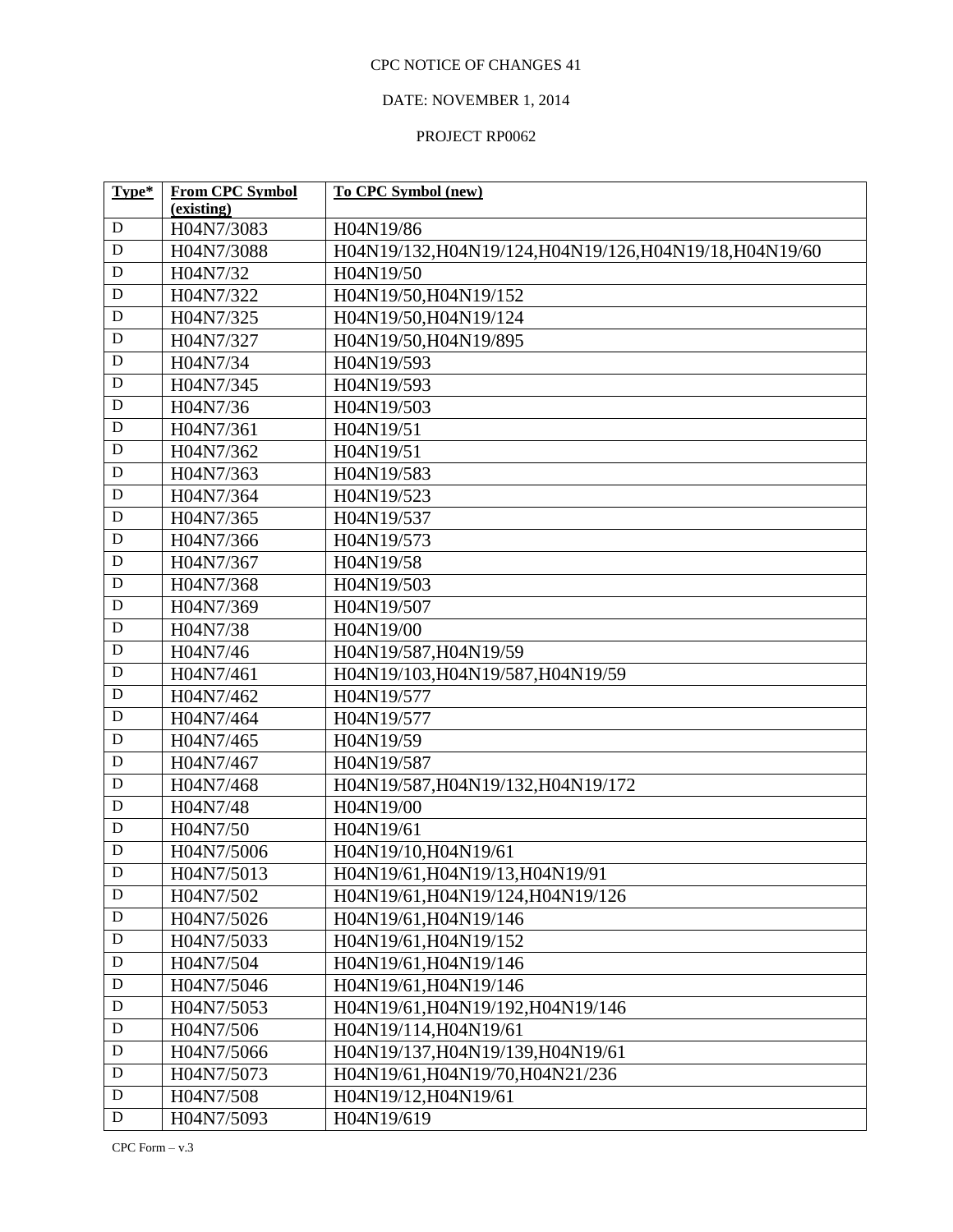# DATE: NOVEMBER 1, 2014

| Type*       | <b>From CPC Symbol</b> | To CPC Symbol (new)   |
|-------------|------------------------|-----------------------|
| ${\bf D}$   | (existing)             |                       |
| ${\bf D}$   | H04N7/64               | H04N19/89             |
|             | H04N7/66               | H04N21/2383           |
| ${\bf D}$   | H04N7/68               | H04N19/895            |
|             |                        |                       |
| ${\bf D}$   | H04N2007/26367         | H04N19/20             |
| $\mathbf D$ | H04N2007/26904         | H04N19/51, H04N19/85  |
| ${\bf D}$   | H04N2007/26909         | H04N19/43, H04N19/85  |
| ${\bf D}$   | H04N2007/26914         | H04N19/43, H04N19/85  |
| ${\bf D}$   | H04N2007/2692          | H04N19/433, H04N19/85 |
| D           | H04N2007/3094          | H04N19/61, H04N19/63  |
|             |                        |                       |
| ${\bf D}$   | H04N19/00006           | H04N19/10             |
| ${\bf D}$   | H04N19/00012           | H04N19/102            |
| $\mathbf D$ | H04N19/00018           | H04N19/103            |
| ${\bf D}$   | H04N19/00024           | H04N19/105            |
| ${\bf D}$   | H04N19/0003            | H04N19/107            |
| ${\bf D}$   | H04N19/00036           | H04N19/109            |
| ${\bf D}$   | H04N19/00042           | H04N19/11             |
| ${\bf D}$   | H04N19/00048           | H04N19/112            |
| ${\bf D}$   | H04N19/00054           | H04N19/114            |
| ${\bf D}$   | H04N19/0006            | H04N19/115            |
| ${\bf D}$   | H04N19/00066           | H04N19/117            |
| ${\bf D}$   | H04N19/00072           | H04N19/119            |
| ${\bf D}$   | H04N19/00078           | H04N19/12             |
| ${\bf D}$   | H04N19/00084           | H04N19/122            |
| $\mathbf D$ | H04N19/0009            | H04N19/124            |
| $\mathbf D$ | H04N19/00096           | H04N19/126            |
| ${\bf D}$   | H04N19/00103           | H04N19/127            |
| $\mathbf D$ | H04N19/00109           | H04N19/129            |
| D           | H04N19/00115           | H04N19/129            |
| ${\bf D}$   | H04N19/00121           | H04N19/13             |
| $\mathbf D$ | H04N19/00127           | H04N19/132            |
| $\mathbf D$ | H04N19/00133           | H04N19/134            |
| $\mathbf D$ | H04N19/00139           | H04N19/136            |
| ${\bf D}$   | H04N19/00145           | H04N19/137            |
| ${\bf D}$   | H04N19/00151           | H04N19/139            |
| ${\bf D}$   | H04N19/00157           | H04N19/14             |
| $\mathbf D$ | H04N19/00163           | H04N19/142            |
| $\mathbf D$ | H04N19/00169           | H04N19/146            |
| $\mathbf D$ | H04N19/00175           | H04N19/147            |
| ${\bf D}$   | H04N19/00181           | H04N19/149            |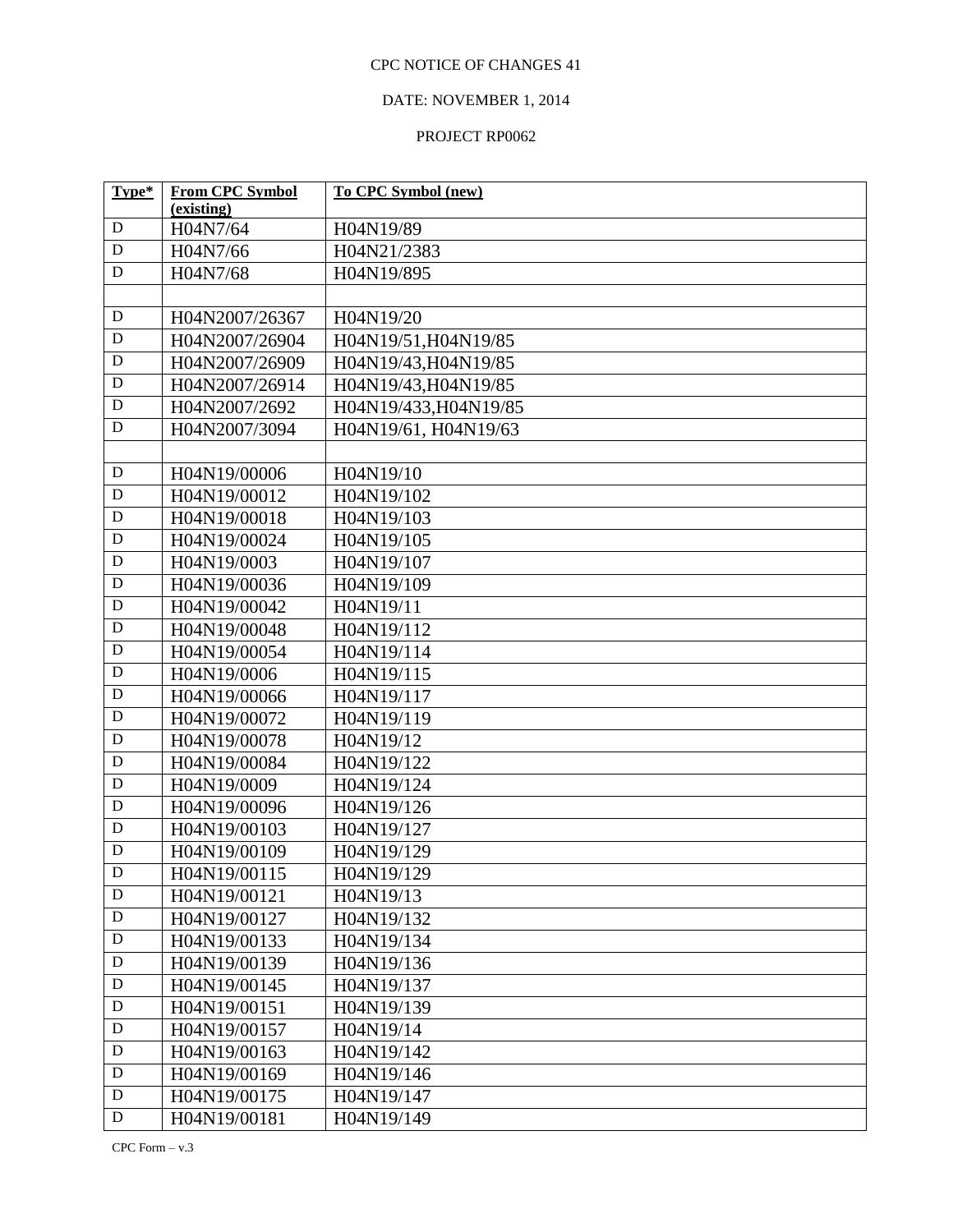# DATE: NOVEMBER 1, 2014

| Type*       | <b>From CPC Symbol</b> | <b>To CPC Symbol (new)</b> |
|-------------|------------------------|----------------------------|
|             | (existing)             |                            |
| D           | H04N19/00187           | H04N19/15                  |
| ${\bf D}$   | H04N19/00193           | H04N19/152                 |
| ${\bf D}$   | H04N19/002             | H04N19/154                 |
| ${\bf D}$   | H04N19/00206           | H04N19/156                 |
| ${\bf D}$   | H04N19/00212           | H04N19/157                 |
| D           | H04N19/00218           | H04N19/159                 |
| D           | H04N19/00224           | H04N19/16                  |
| $\mathbf D$ | H04N19/0023            | H04N19/162                 |
| $\mathbf D$ | H04N19/00236           | H04N19/164                 |
| $\mathbf D$ | H04N19/00242           | H04N19/166                 |
| $\mathbf D$ | H04N19/00248           | H04N19/167                 |
| ${\bf D}$   | H04N19/00254           | H04N19/169                 |
| $\mathbf D$ | H04N19/0026            | H04N19/17                  |
| ${\bf D}$   | H04N19/00266           | H04N19/172                 |
| ${\bf D}$   | H04N19/00272           | H04N19/174                 |
| ${\bf D}$   | H04N19/00278           | H04N19/176                 |
| ${\bf D}$   | H04N19/00284           | H04N19/177                 |
| ${\bf D}$   | H04N19/0029            | H04N19/179                 |
| $\mathbf D$ | H04N19/00296           | H04N19/18                  |
| ${\bf D}$   | H04N19/00303           | H04N19/182                 |
| ${\bf D}$   | H04N19/00309           | H04N19/184                 |
| $\mathbf D$ | H04N19/00315           | H04N19/186                 |
| ${\bf D}$   | H04N19/00321           | H04N19/187                 |
| $\mathbf D$ | H04N19/00327           | H04N19/188                 |
| $\mathbf D$ | H04N19/00333           | H04N19/1883                |
| $\mathbf D$ | H04N19/00339           | H04N19/1887                |
| $\mathbf D$ | H04N19/00345           | H04N19/189                 |
| ${\bf D}$   | H04N19/00351           | H04N19/19                  |
| ${\bf D}$   | H04N19/00357           | H04N19/192                 |
| $\mathbf D$ | H04N19/00363           | H04N19/194                 |
| $\mathbf D$ | H04N19/00369           | H04N19/196                 |
| $\mathbf D$ | H04N19/00375           | H04N19/197                 |
| ${\bf D}$   | H04N19/00381           | H04N19/198                 |
| $\mathbf D$ | H04N19/00387           | H04N19/20                  |
| $\mathbf D$ | H04N19/00393           | H04N19/21                  |
| $\mathbf D$ | H04N19/004             | H04N19/23                  |
| $\mathbf D$ | H04N19/00406           | H04N19/25                  |
| $\mathbf D$ | H04N19/00412           | H04N19/27                  |
| $\mathbf D$ | H04N19/00418           | H04N19/29                  |
| $\mathbf D$ | H04N19/00424           | H04N19/30                  |
| $\mathbf D$ | H04N19/0043            | H04N19/31                  |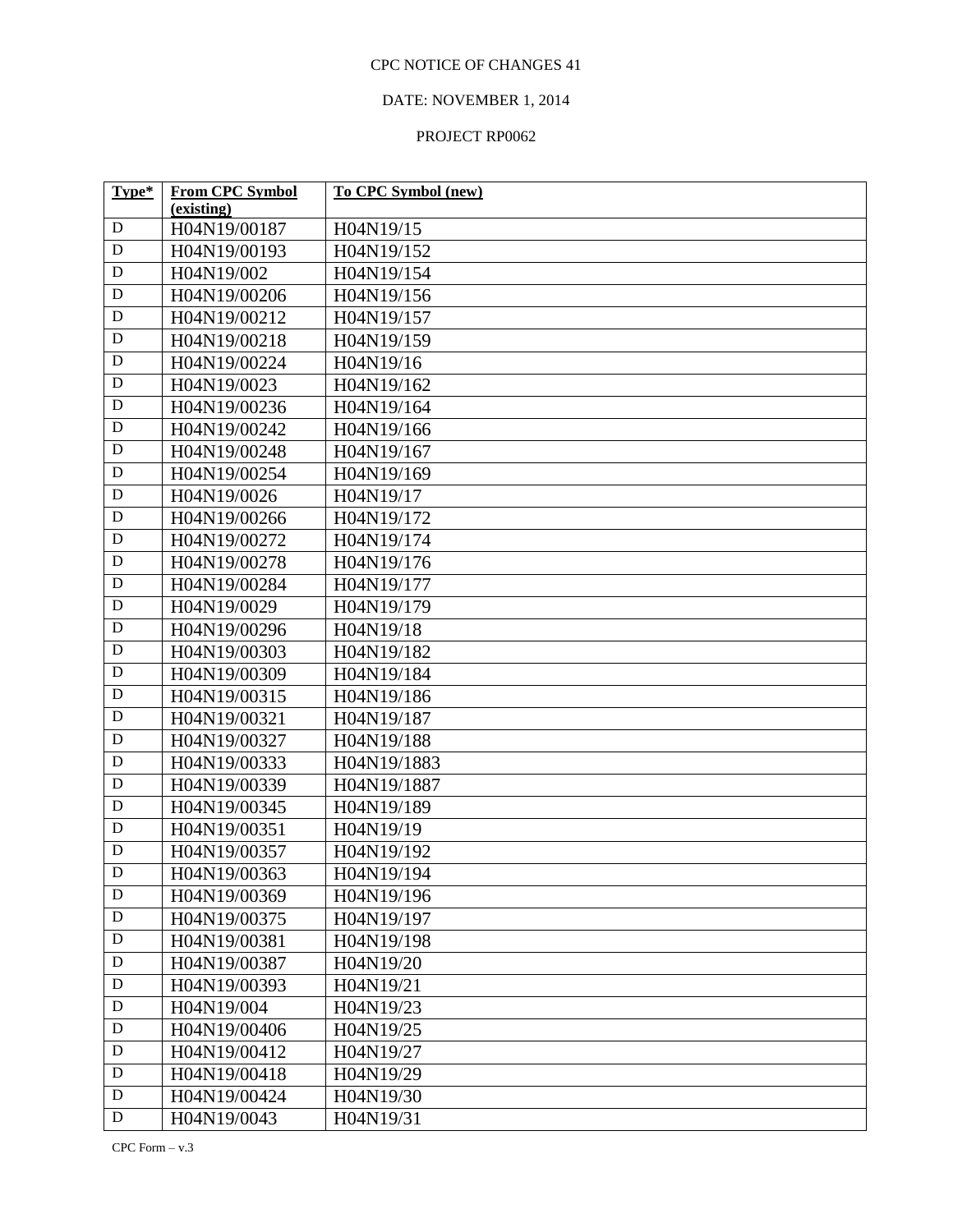# DATE: NOVEMBER 1, 2014

| Type*       | <b>From CPC Symbol</b> | To CPC Symbol (new) |
|-------------|------------------------|---------------------|
|             | (existing)             |                     |
| D           | H04N19/00436           | H04N19/33           |
| D           | H04N19/00442           | H04N19/34           |
| $\mathbf D$ | H04N19/00448           | H04N19/36           |
| $\mathbf D$ | H04N19/00454           | H04N19/37           |
| ${\bf D}$   | H04N19/0046            | H04N19/39           |
| D           | H04N19/00466           | H04N19/395          |
| $\mathbf D$ | H04N19/00472           | H04N19/40           |
| $\mathbf D$ | H04N19/00478           | H04N19/42           |
| $\mathbf D$ | H04N19/00484           | H04N19/423          |
| $\mathbf D$ | H04N19/0049            | H04N19/426          |
| $\mathbf D$ | H04N19/00496           | H04N19/427          |
| D           | H04N19/00503           | H04N19/428          |
| $\mathbf D$ | H04N19/00509           | H04N19/43           |
| $\mathbf D$ | H04N19/00515           | H04N19/433          |
| D           | H04N19/00521           | H04N19/436          |
| $\mathbf D$ | H04N19/00527           | H04N19/439          |
| $\mathbf D$ | H04N19/00533           | H04N19/44           |
| $\mathbf D$ | H04N19/00539           | H04N19/45           |
| $\mathbf D$ | H04N19/00545           | H04N19/46           |
| $\mathbf D$ | H04N19/00551           | H04N19/463          |
| $\mathbf D$ | H04N19/00557           | H04N19/467          |
| D           | H04N19/00563           | H04N19/48           |
| $\mathbf D$ | H04N19/00569           | H04N19/50           |
| $\mathbf D$ | H04N19/00575           | H04N19/503          |
| ${\bf D}$   | H04N19/00581           | H04N19/507          |
| $\mathbf D$ | H04N19/00587           | H04N19/51           |
| $\mathbf D$ | H04N19/00593           | H04N19/527          |
| $\mathbf D$ | H04N19/006             | H04N19/53           |
| $\mathbf D$ | H04N19/00606           | H04N19/533          |
| ${\bf D}$   | H04N19/00612           | H04N19/537          |
| D           | H04N19/00618           | H04N19/54           |
| $\mathbf D$ | H04N19/00624           | H04N19/543          |
| ${\bf D}$   | H04N19/0063            | H04N19/523          |
| $\mathbf D$ | H04N19/00636           | H04N19/547          |
| $\mathbf D$ | H04N19/00642           | H04N19/55           |
| $\mathbf D$ | H04N19/00648           | H04N19/553          |
| $\mathbf D$ | H04N19/00654           | H04N19/557          |
| $\mathbf D$ | H04N19/0066            | H04N19/56           |
| $\mathbf D$ | H04N19/00666           | H04N19/563          |
| ${\bf D}$   | H04N19/00672           | H04N19/567          |
| ${\bf D}$   | H04N19/00678           | H04N19/57           |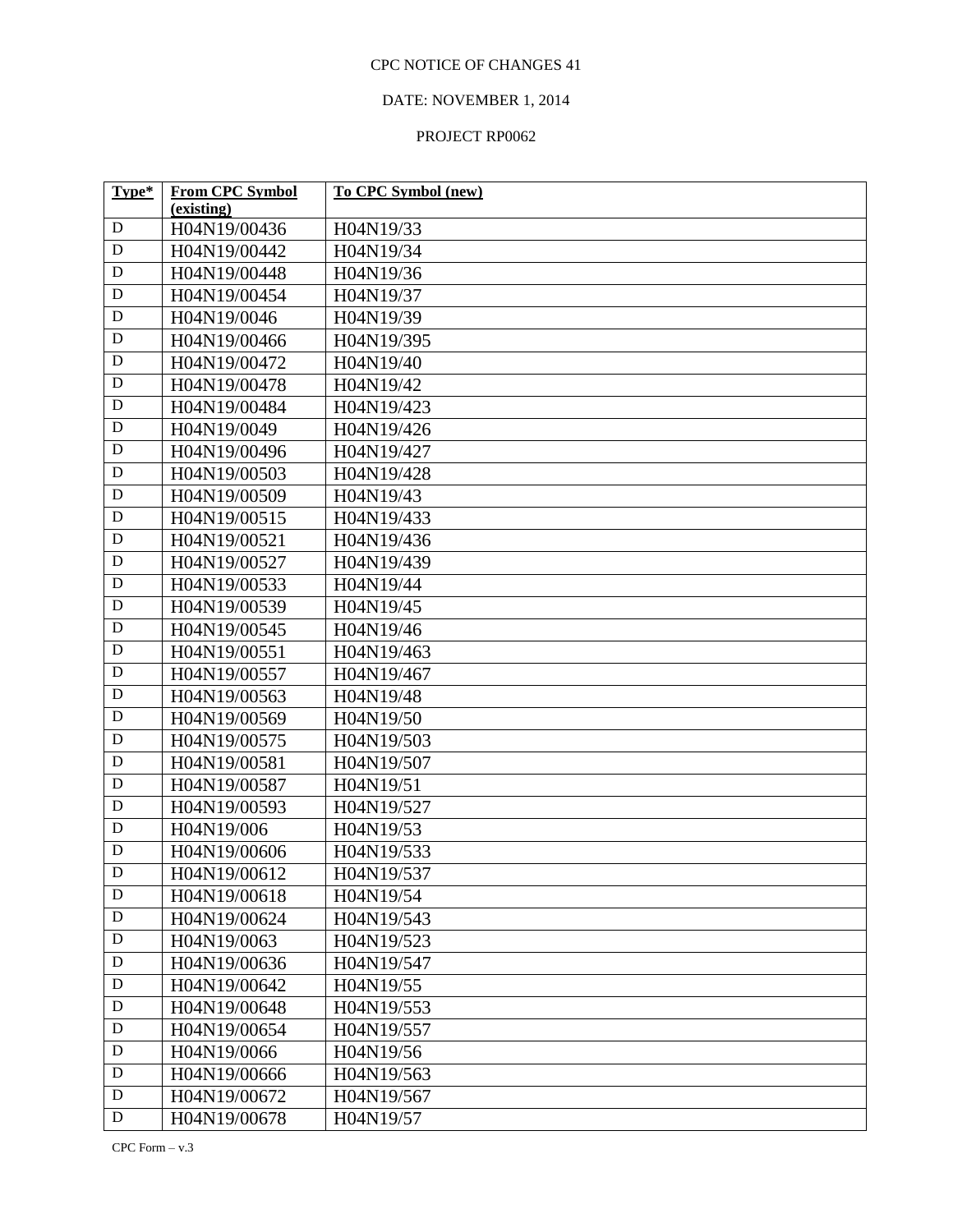# DATE: NOVEMBER 1, 2014

| Type*       | <b>From CPC Symbol</b> | <b>To CPC Symbol (new)</b> |
|-------------|------------------------|----------------------------|
|             | (existing)             |                            |
| $\mathbf D$ | H04N19/00684           | H04N19/513                 |
| ${\bf D}$   | H04N19/0069            | H04N19/517                 |
| ${\bf D}$   | H04N19/00696           | H04N19/52                  |
| ${\bf D}$   | H04N19/00703           | H04N19/521                 |
| ${\bf D}$   | H04N19/00709           | H04N19/583                 |
| $\mathbf D$ | H04N19/00715           | H04N19/573                 |
| ${\bf D}$   | H04N19/00721           | H04N19/577                 |
| ${\bf D}$   | H04N19/00727           | H04N19/58                  |
| $\mathbf D$ | H04N19/00733           | H04N19/51                  |
| ${\bf D}$   | H04N19/00739           | H04N19/523                 |
| $\mathbf D$ | H04N19/00745           | H04N19/537                 |
| ${\bf D}$   | H04N19/00751           | H04N19/587                 |
| $\mathbf D$ | H04N19/00757           | H04N19/59                  |
| ${\bf D}$   | H04N19/00763           | H04N19/593                 |
| ${\bf D}$   | H04N19/00769           | H04N19/597                 |
| ${\bf D}$   | H04N19/00775           | H04N19/60                  |
| ${\bf D}$   | H04N19/00781           | H04N19/61                  |
| ${\bf D}$   | H04N19/00787           | H04N19/615                 |
| $\mathbf D$ | H04N19/00793           | H04N19/61, H04N19/63       |
| ${\bf D}$   | H04N19/008             | H04N19/619                 |
| ${\bf D}$   | H04N19/00806           | H04N19/62                  |
| ${\bf D}$   | H04N19/00812           | H04N19/625                 |
| ${\bf D}$   | H04N19/00818           | H04N19/63                  |
| $\mathbf D$ | H04N19/00824           | H04N19/635                 |
| $\mathbf D$ | H04N19/0083            | H04N19/64                  |
| ${\bf D}$   | H04N19/00836           | H04N19/645                 |
| $\mathbf D$ | H04N19/00842           | H04N19/647                 |
| ${\bf D}$   | H04N19/00848           | H04N19/649                 |
| ${\bf D}$   | H04N19/00854           | H04N19/65                  |
| $\mathbf D$ | H04N19/0086            | H04N19/66                  |
| $\mathbf D$ | H04N19/00866           | H04N19/67                  |
| $\mathbf D$ | H04N19/00872           | H04N19/68                  |
| ${\bf D}$   | H04N19/00878           | H04N19/69                  |
| $\mathbf D$ | H04N19/00884           | H04N19/70                  |
| $\mathbf D$ | H04N19/0089            | H04N19/80                  |
| $\mathbf D$ | H04N19/00896           | H04N19/82                  |
| $\mathbf D$ | H04N19/00903           | H04N19/85                  |
| $\mathbf D$ | H04N19/00909           | H04N19/86                  |
| $\mathbf D$ | H04N19/00915           | H04N19/865                 |
| $\mathbf D$ | H04N19/00921           | H04N19/87                  |
| ${\bf D}$   | H04N19/00927           | H04N19/88                  |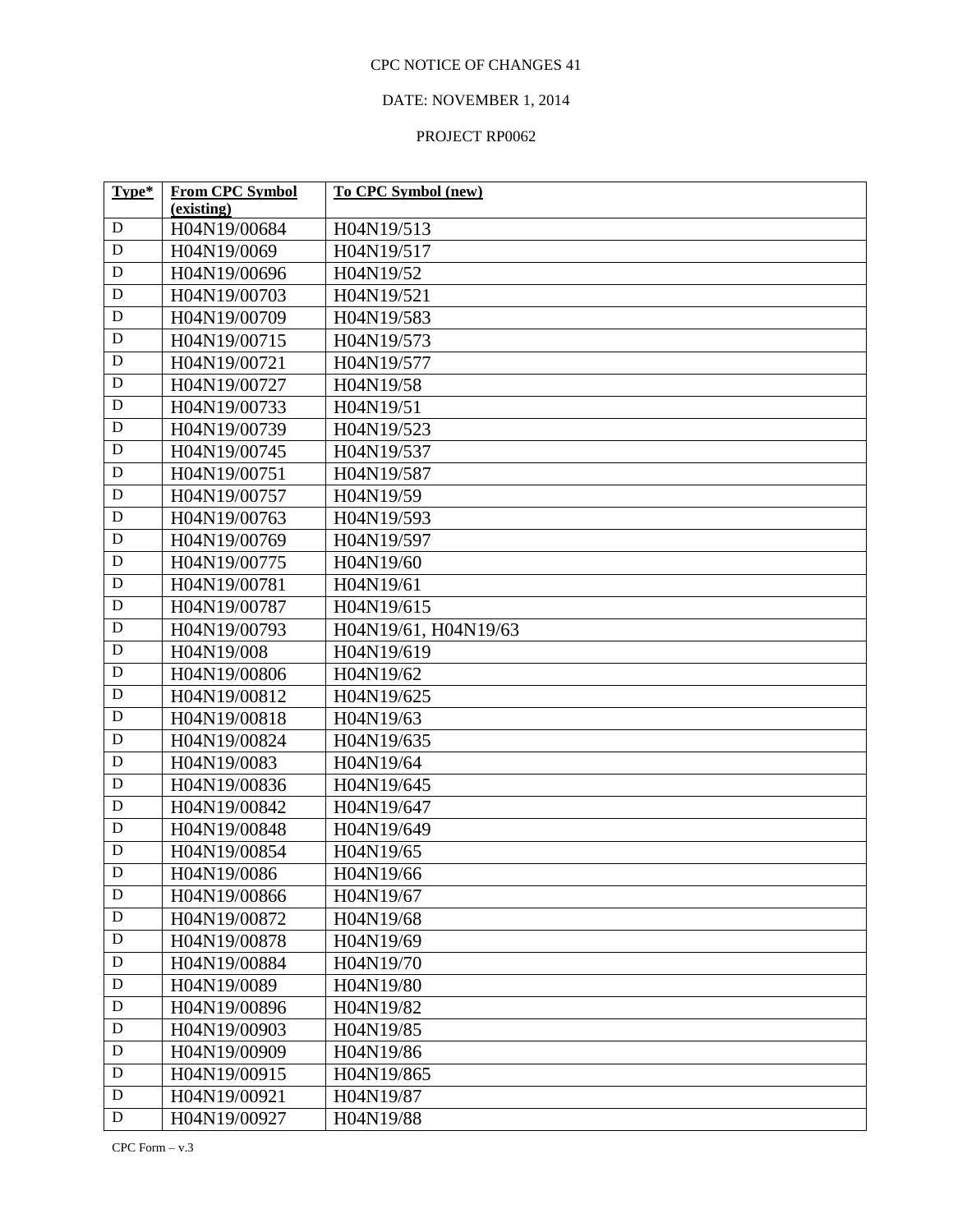## DATE: NOVEMBER 1, 2014

#### PROJECT RP0062

| Type* | <b>From CPC Symbol</b> | To CPC Symbol (new) |
|-------|------------------------|---------------------|
|       | (existing)             |                     |
| D     | H04N19/00933           | H04N19/89           |
| D     | H04N19/00939           | H04N19/895          |
| D     | H04N19/00945           | H04N19/90           |
| D     | H04N19/00951           | H04N19/91           |
| D     | H04N19/00957           | H04N19/93           |
| D     | H04N19/00963           | H04N19/94           |
| D     | H04N19/00969           | H04N19/96           |
| D     | H04N19/00975           | H04N19/97           |
| D     | H04N19/00981           | H04N19/98           |
| D     | H04N19/00987           | H04N19/90           |
| D     | H04N19/00993           | H04N19/99           |

 $*C$  = entries with modified file scope (reclassification involved); D = deleted entries,

NOTE: Frozen (F) symbols are not included in the RCL table above.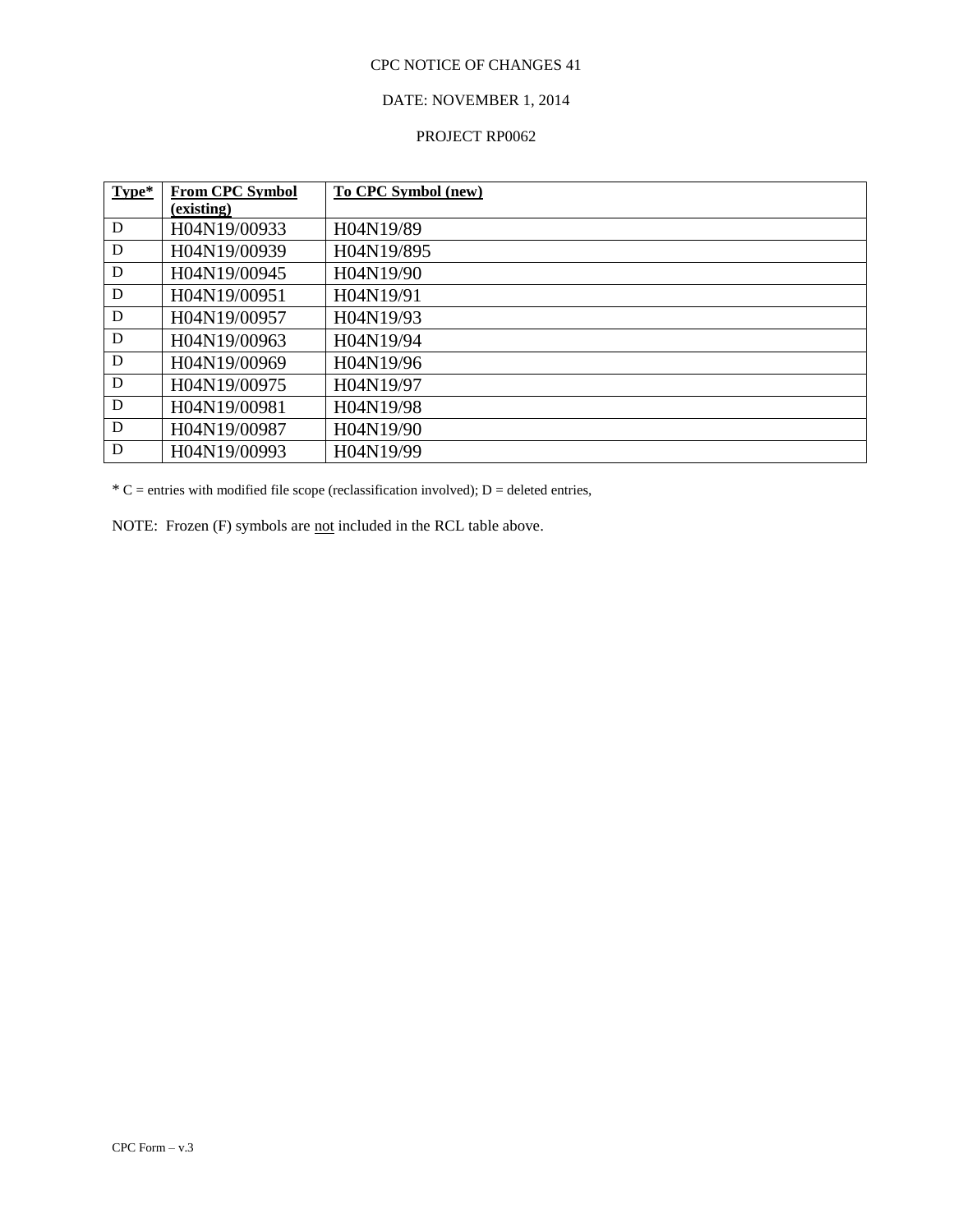#### DATE: NOVEMBER 1, 2014

#### PROJECT RP0062

# 4. CHANGES TO THE CPC-TO-IPC CONCORDANCE LIST (CICL)

| CPC                     | $_{\rm IPC}$            | Action*       |
|-------------------------|-------------------------|---------------|
| H04N7/26 - H04N7/5093   |                         | <b>DELETE</b> |
| H04N7/64                |                         | <b>DELETE</b> |
| H04N7/66                |                         | <b>DELETE</b> |
| H04N7/68                |                         | <b>DELETE</b> |
| H04N2007/26367          |                         | <b>DELETE</b> |
| H04N2007/26904          |                         | <b>DELETE</b> |
| H04N2007/26909          |                         | <b>DELETE</b> |
| H04N2007/26914          |                         | <b>DELETE</b> |
| H04N2007/2692           |                         | <b>DELETE</b> |
| H04N2007/3094           |                         | <b>DELETE</b> |
| H04N19/00006 -          |                         | <b>DELETE</b> |
| H04N19/00993            |                         |               |
|                         |                         |               |
| H04N19/00               | H04N 19/00              | <b>UPDATE</b> |
| H04N 19/10              | H04N 19/10              | <b>ADD</b>    |
| H04N 19/102             | H04N 19/102             | <b>ADD</b>    |
| H04N 19/103             | H04N 19/103             | <b>ADD</b>    |
| H04N 19/105             | H04N 19/105             | <b>ADD</b>    |
| H04N 19/107             | H04N 19/107             | <b>ADD</b>    |
| H04N 19/109             | H04N 19/109             | ADD           |
| H04N 19/11              | H04N 19/11              | <b>ADD</b>    |
| H04N 19/112             | H04N 19/112             | <b>ADD</b>    |
| H04N 19/114             | H04N 19/114             | <b>ADD</b>    |
| H04N 19/115             | H04N 19/115             | <b>ADD</b>    |
| H04N 19/117             | H04N 19/117             | ADD           |
| H04N 19/119             | H04N 19/119             | <b>ADD</b>    |
| H04N 19/12              | H04N 19/12              | <b>ADD</b>    |
| H04N 19/122             | H04N 19/122             | ADD           |
| H04N 19/124             | H04N 19/124             | ADD           |
| H04N 19/126             | H04N 19/126             | ADD           |
| H04N 19/127             | H04N 19/127             | <b>ADD</b>    |
| H04N 19/129             | H04N 19/129             | <b>ADD</b>    |
| H <sub>04</sub> N 19/13 | H <sub>04</sub> N 19/13 | <b>ADD</b>    |
| H04N 19/132             | H04N 19/132             | ADD           |
| H04N 19/134             | H04N 19/134             | <b>ADD</b>    |
| H04N 19/136             | H04N 19/136             | <b>ADD</b>    |
| H04N 19/137             | H04N 19/137             | <b>ADD</b>    |
| H04N 19/139             | H04N 19/139             | <b>ADD</b>    |
| H04N 19/14              | H04N 19/14              | <b>ADD</b>    |
| H04N 19/142             | H04N 19/142             | ADD           |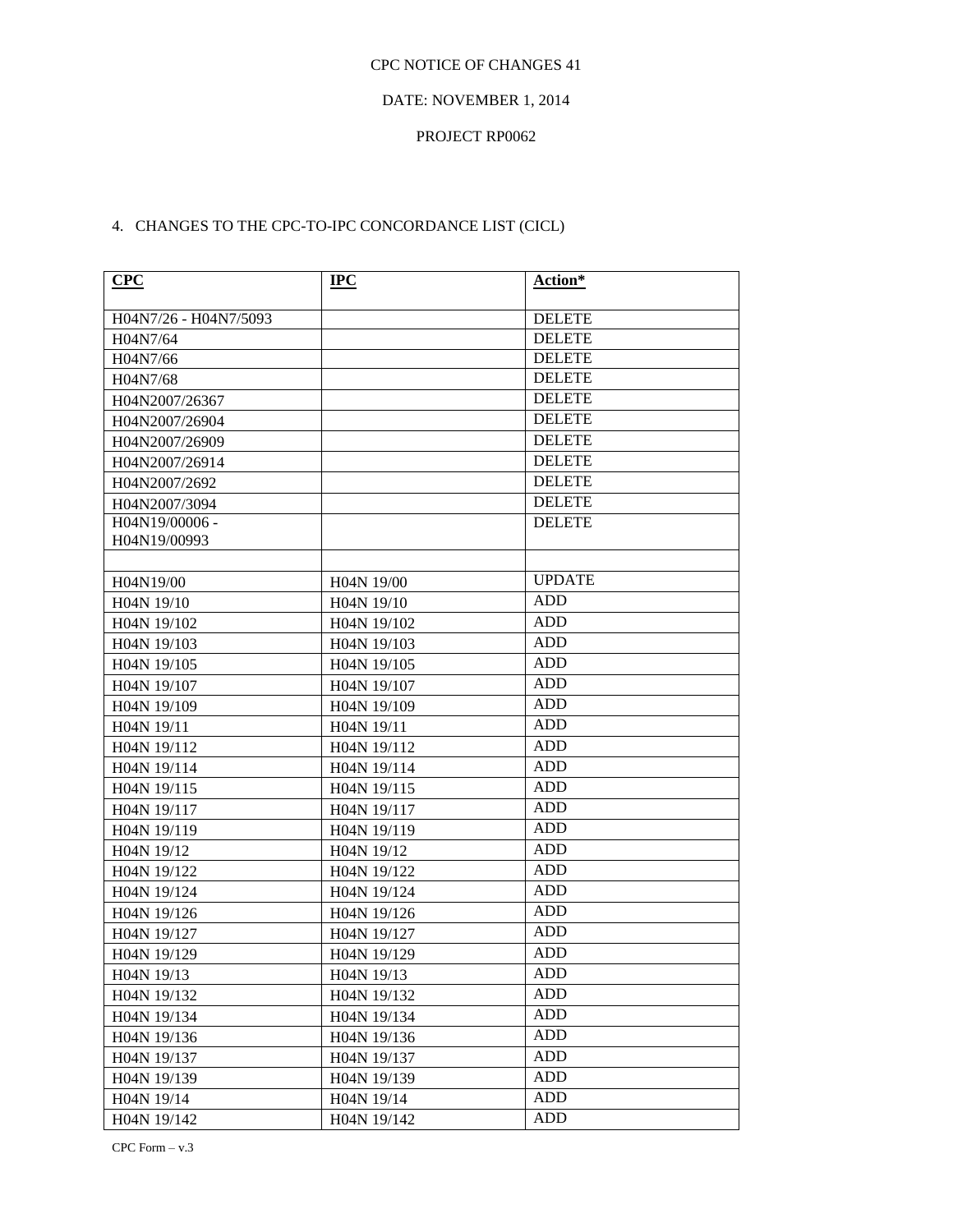## DATE: NOVEMBER 1, 2014

| CPC                      | $IPC$                    | Action*    |
|--------------------------|--------------------------|------------|
| H04N 19/146              | H04N 19/146              | <b>ADD</b> |
| H04N 19/147              | H04N 19/147              | <b>ADD</b> |
| H04N 19/149              | H04N 19/149              | <b>ADD</b> |
| H04N 19/15               | H <sub>04</sub> N 19/15  | <b>ADD</b> |
| H04N 19/152              | H04N 19/152              | ADD        |
| H04N 19/154              | H04N 19/154              | ADD        |
| H04N 19/156              | H04N 19/156              | <b>ADD</b> |
| H04N 19/157              | H04N 19/157              | <b>ADD</b> |
| H04N 19/159              | H04N 19/159              | <b>ADD</b> |
| H04N 19/16               | H04N 19/16               | <b>ADD</b> |
| H04N 19/162              | H04N 19/162              | ADD        |
| H04N 19/164              | H04N 19/164              | <b>ADD</b> |
| H04N 19/166              | H04N 19/166              | ADD        |
| H04N 19/167              | H04N 19/167              | ADD        |
| H04N 19/169              | H04N 19/169              | ADD        |
| H04N 19/17               | H04N 19/17               | <b>ADD</b> |
| H04N 19/172              | H04N 19/172              | ADD        |
| H04N 19/174              | H04N 19/174              | <b>ADD</b> |
| H04N 19/176              | H04N 19/176              | ADD        |
| H04N 19/177              | H04N 19/177              | ADD        |
| H04N 19/179              | H04N 19/179              | <b>ADD</b> |
| H04N 19/18               | H04N 19/18               | ADD        |
| H <sub>04</sub> N 19/182 | H <sub>04</sub> N 19/182 | ADD        |
| H04N 19/184              | H04N 19/184              | ADD        |
| H04N 19/186              | H04N 19/186              | ADD        |
| H04N 19/187              | H04N 19/187              | <b>ADD</b> |
| H <sub>04</sub> N 19/188 | H04N 19/169              | ADD        |
| H04N 19/1883             | H04N 19/169              | ADD        |
| H04N 19/1887             | H04N 19/169              | <b>ADD</b> |
| H04N 19/189              | H04N 19/189              | <b>ADD</b> |
| H04N 19/19               | H04N 19/19               | ADD        |
| H04N 19/192              | H04N 19/192              | ADD        |
| H04N 19/194              | H04N 19/194              | ADD        |
| H04N 19/196              | H04N 19/196              | <b>ADD</b> |
| H04N 19/197              | H04N 19/196              | <b>ADD</b> |
| H04N 19/198              | H04N 19/196              | ADD        |
| H04N 19/20               | H04N 19/20               | <b>ADD</b> |
| H04N 19/21               | H04N 19/21               | <b>ADD</b> |
| H04N 19/23               | H04N 19/23               | <b>ADD</b> |
| H04N 19/25               | H04N 19/25               | <b>ADD</b> |
| H04N 19/27               | H04N 19/27               | ADD        |
| H04N 19/29               | H04N 19/29               | <b>ADD</b> |
| H04N 19/30               | H04N 19/30               | ADD        |
| H04N 19/31               | H04N 19/31               | <b>ADD</b> |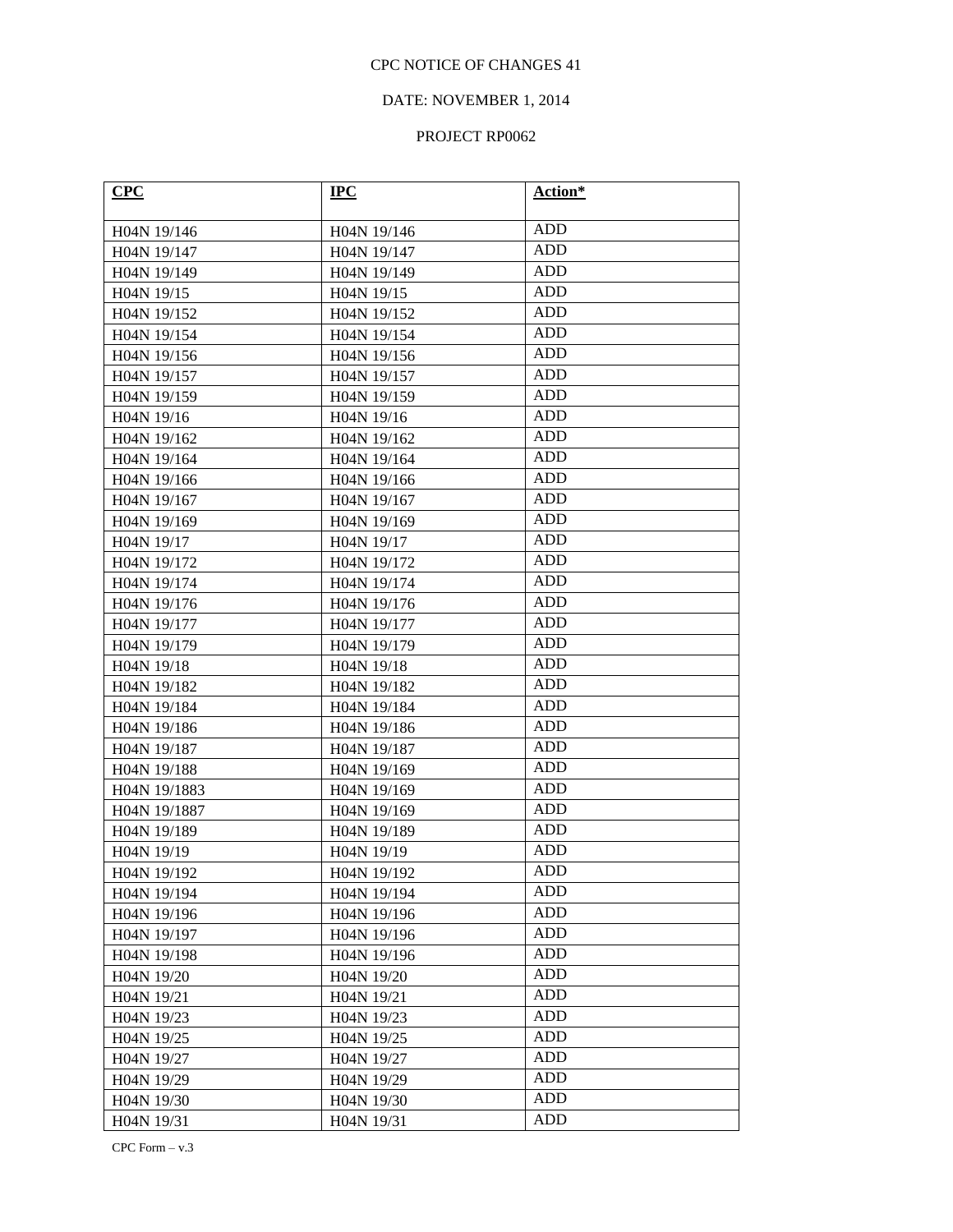## DATE: NOVEMBER 1, 2014

| CPC                      | $IPC$                    | Action*    |
|--------------------------|--------------------------|------------|
| H04N 19/33               | H04N 19/33               | ADD        |
| H <sub>04</sub> N 19/34  | H04N 19/34               | <b>ADD</b> |
| H <sub>04</sub> N 19/36  | H <sub>04</sub> N 19/36  | <b>ADD</b> |
| H04N 19/37               | H <sub>04</sub> N 19/37  | ADD        |
| H04N 19/39               | H04N 19/39               | ADD        |
| H04N 19/395              | H04N 19/30               | ADD        |
| H04N 19/40               | H04N 19/40               | ADD        |
| H04N 19/42               | H04N 19/42               | <b>ADD</b> |
| H <sub>04</sub> N 19/423 | H <sub>04</sub> N 19/423 | ADD        |
| H04N 19/426              | H04N 19/426              | ADD        |
| H04N 19/427              | H04N 19/426              | ADD        |
| H <sub>04</sub> N 19/428 | H <sub>04</sub> N 19/426 | <b>ADD</b> |
| H04N 19/43               | H04N 19/43               | ADD        |
| H04N 19/433              | H04N 19/433              | ADD        |
| H04N 19/436              | H04N 19/436              | <b>ADD</b> |
| H04N 19/439              | H04N 19/42               | <b>ADD</b> |
| H04N 19/44               | H04N 19/44               | <b>ADD</b> |
| H04N 19/45               | H04N 19/44               | ADD        |
| H <sub>04</sub> N 19/46  | H04N 19/46               | ADD        |
| H04N 19/463              | H04N 19/463              | <b>ADD</b> |
| H04N 19/467              | H04N 19/467              | <b>ADD</b> |
| H04N 19/48               | H04N 19/48               | ADD        |
| H04N 19/50               | H04N 19/50               | ADD        |
| H04N 19/503              | H04N 19/503              | ADD        |
| H04N 19/507              | H04N 19/507              | ADD        |
| H <sub>04</sub> N 19/51  | H04N 19/51               | <b>ADD</b> |
| H <sub>04</sub> N 19/513 | H <sub>04</sub> N 19/513 | ADD        |
| H04N 19/517              | H04N 19/517              | ADD        |
| H04N 19/52               | H04N 19/52               | ADD        |
| H04N 19/521              | H04N 19/513              | <b>ADD</b> |
| H04N 19/523              | H04N 19/523              | ADD        |
| H04N 19/527              | H04N 19/527              | ADD        |
| H04N 19/53               | H04N 19/53               | <b>ADD</b> |
| H04N 19/533              | H04N 19/533              | ADD        |
| H04N 19/537              | H04N 19/537              | <b>ADD</b> |
| H04N 19/54               | H04N 19/54               | <b>ADD</b> |
| H04N 19/543              | H04N 19/543              | <b>ADD</b> |
| H04N 19/547              | H04N 19/547              | ADD        |
| H04N 19/55               | H04N 19/55               | <b>ADD</b> |
| H04N 19/553              | H04N 19/553              | <b>ADD</b> |
| H04N 19/557              | H04N 19/557              | ADD        |
| H04N 19/56               | H04N 19/56               | <b>ADD</b> |
| H04N 19/563              | H04N 19/563              | <b>ADD</b> |
| H04N 19/567              | H04N 19/567              | <b>ADD</b> |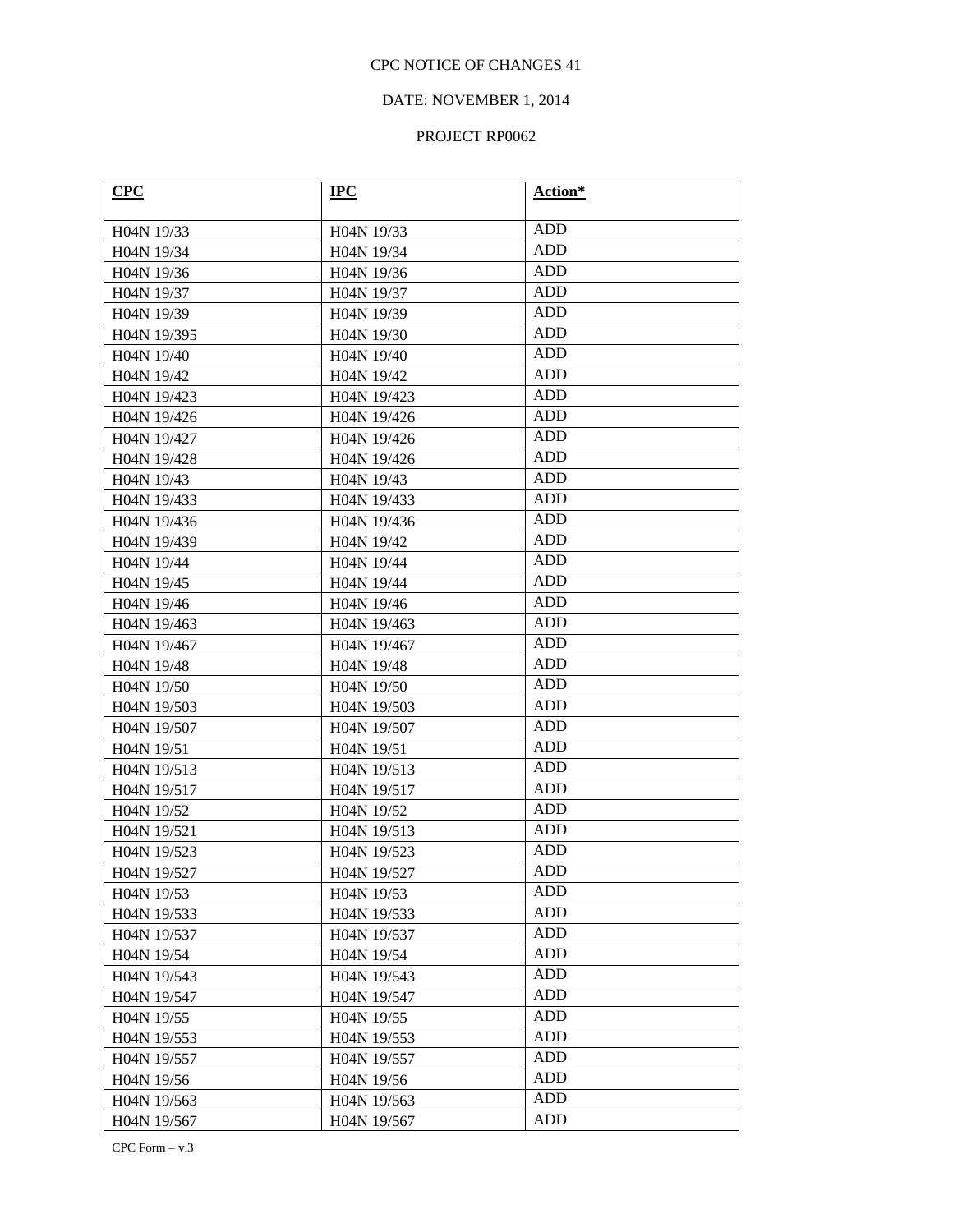## DATE: NOVEMBER 1, 2014

| CPC                      | $IPC$                    | Action*    |
|--------------------------|--------------------------|------------|
| H04N 19/57               | H04N 19/57               | ADD        |
| H04N 19/573              | H04N 19/573              | <b>ADD</b> |
| H <sub>04</sub> N 19/577 | H <sub>04</sub> N 19/577 | <b>ADD</b> |
| H04N 19/58               | H <sub>04</sub> N 19/58  | ADD        |
| H04N 19/583              | H04N 19/583              | ADD        |
| H04N 19/587              | H04N 19/587              | ADD        |
| H04N 19/59               | H04N 19/59               | <b>ADD</b> |
| H04N 19/593              | H04N 19/593              | ADD        |
| H04N 19/597              | H04N 19/597              | ADD        |
| H04N 19/60               | H04N 19/60               | ADD        |
| H04N 19/61               | H04N 19/61               | ADD        |
| H <sub>04</sub> N 19/615 | H04N 19/615              | <b>ADD</b> |
| H04N 19/619              | H04N 19/61               | ADD        |
| H04N 19/62               | H04N 19/62               | ADD        |
| H04N 19/625              | H04N 19/625              | ADD        |
| H04N 19/63               | H04N 19/63               | <b>ADD</b> |
| H04N 19/635              | H04N 19/635              | ADD        |
| H04N 19/64               | H04N 19/64               | ADD        |
| H04N 19/645              | H04N 19/645              | ADD        |
| H04N 19/647              | H04N 19/64               | ADD        |
| H <sub>04</sub> N 19/649 | H04N 19/60               | <b>ADD</b> |
| H04N 19/65               | H04N 19/65               | ADD        |
| H <sub>04</sub> N 19/66  | H04N 19/66               | ADD        |
| H04N 19/67               | H04N 19/67               | ADD        |
| H04N 19/68               | H04N 19/68               | ADD        |
| H04N 19/69               | H04N 19/69               | <b>ADD</b> |
| H04N 19/70               | H04N 19/70               | ADD        |
| H04N 19/80               | H04N 19/80               | ADD        |
| H04N 19/82               | H04N 19/82               | ADD        |
| H04N 19/85               | H04N 19/85               | <b>ADD</b> |
| H04N 19/86               | H04N 19/86               | ADD        |
| H04N 19/865              | H04N 19/86               | ADD        |
| H04N 19/87               | H04N 19/87               | ADD        |
| H04N 19/88               | H04N 19/88               | <b>ADD</b> |
| H04N 19/89               | H04N 19/89               | <b>ADD</b> |
| H04N 19/895              | H04N 19/895              | ADD        |
| H04N 19/90               | H04N 19/90               | <b>ADD</b> |
| H04N 19/91               | H04N 19/91               | <b>ADD</b> |
| H04N 19/93               | H04N 19/93               | <b>ADD</b> |
| H04N 19/94               | H04N 19/94               | <b>ADD</b> |
| H04N 19/96               | H04N 19/96               | ADD        |
| H04N 19/97               | H04N 19/97               | ADD        |
| H04N 19/98               | H04N 19/98               | ADD        |
| H04N 19/99               | H04N 19/90               | <b>ADD</b> |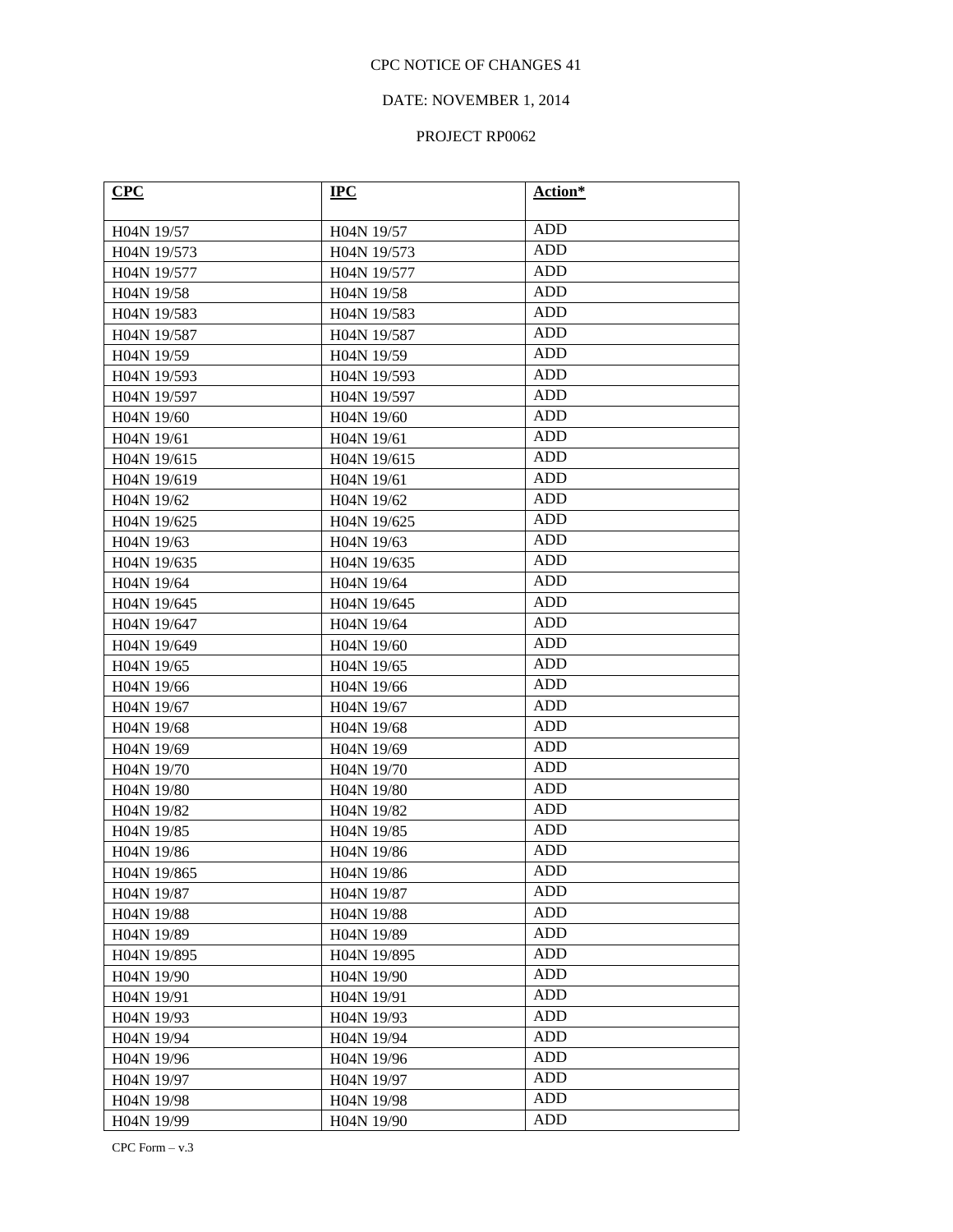### DATE: NOVEMBER 1, 2014

#### PROJECT RP0062

# 5. CROSS-REFERENCE LIST (CRL)

# Scheme references impacted by this revision project

| <b>Location of reference</b> | <b>Referenced subclass or</b> | <b>Change</b>                  |  |
|------------------------------|-------------------------------|--------------------------------|--|
| to be changed                | group to be changed           |                                |  |
| G06F17/30781                 | H04N7/26                      | H04N19/00                      |  |
| G06K9/527                    | H04N7/26                      | H04N19/00                      |  |
| G06K9/6249                   | H04N7/26989                   | H04N19/97                      |  |
| G06T7/20                     | H04N7/2676                    | H04N19/51                      |  |
| G11B20/00007                 | H04N7/26                      | H04N19/00                      |  |
| H03M3/04                     | H04N7/26                      | H04N19/00                      |  |
| H03M7/3044                   | H04N7/26                      | H04N19/00                      |  |
| H03M7/3082                   | H04N7/28                      | H04N19/94                      |  |
| H04B1/667                    | H04N7/26388                   | H04N19/63                      |  |
| H04L29/08783                 | H04N7/26                      | H04N19/00                      |  |
| H04L29/08792                 | H04N7/26                      | H04N19/00                      |  |
| H04L67/2828                  | H04N7/26                      | H04N19/00                      |  |
| H04N1/41                     | H04N7/26                      | H04N19/00                      |  |
| H04N1/64                     | H04N7/26                      | H04N19/00                      |  |
| H04N13/0003                  | H04N7/26                      | H04N19/00                      |  |
| H04N13/0007                  | H04N19/00769                  | H04N19/597                     |  |
| H04N13/0048                  | H04N19/00769                  | H04N19/597                     |  |
| H04N21/234                   | H04N7/26                      | H04N19/00                      |  |
| H04N21/2343                  | H04N7/26941                   | H04N19/40                      |  |
| H04N21/4402                  | H04N7/26941                   | H04N19/40                      |  |
| H04N21/8358                  | H04N7/26372                   | H04N19/467                     |  |
| H04N5/144                    | H04N7/368                     | H04N19/503                     |  |
| H04N5/145                    | H04N7/2676                    | H04N19/51                      |  |
| H04N7/01                     | H04N7/26941                   | H04N19/40                      |  |
|                              |                               | Change H04N7/46 to H04N19/587, |  |
| H04N7/0135                   | H04N7/46                      | H04N19/59                      |  |
|                              |                               | Merge H04N7/2676, H04N7/361 to |  |
| H04N7/014                    | H04N7/2676, H04N7/361         | H04N19/51                      |  |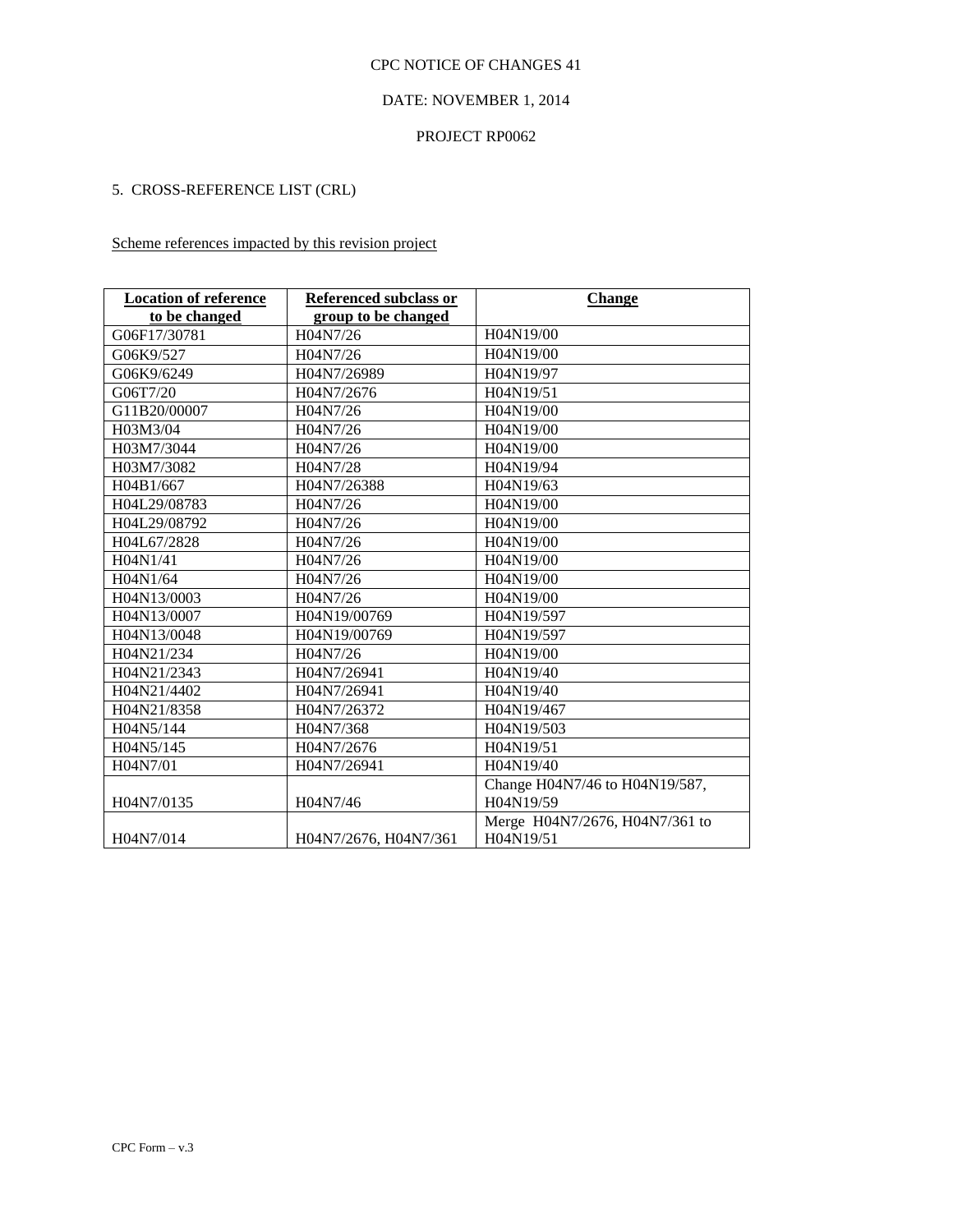# DATE: NOVEMBER 1, 2014

#### PROJECT RP0062

Definitions references impacted by this revision project

| <b>Location of reference</b><br>to be changed | <b>Referenced subclass or</b><br>group to be changed | <b>Section of</b><br>definition | <b>Change</b>     |
|-----------------------------------------------|------------------------------------------------------|---------------------------------|-------------------|
|                                               |                                                      |                                 |                   |
|                                               |                                                      | Informative                     | H04N19/60         |
| G06F17/147                                    | H04N19/00775                                         | References                      |                   |
|                                               |                                                      | Informative                     | H04N19/625        |
| G06F17/147                                    | H04N19/00812                                         | References                      |                   |
|                                               |                                                      | Informative                     | H04N19/63         |
| G06F17/148                                    | H04N19/00818                                         | References                      |                   |
|                                               |                                                      | Title/                          | H04N19/00         |
|                                               |                                                      | Limiting                        |                   |
| G06F17/30781                                  | H04N7/26                                             | References                      |                   |
|                                               |                                                      | Limiting                        | H04N19/00         |
| G06F3/0638                                    | H04N7/26                                             | References                      |                   |
|                                               |                                                      | Informative                     | H04N19/20         |
| G06T13/00                                     | H04N7/26638                                          | References                      |                   |
|                                               |                                                      | Informative                     | H04N19/51         |
| G06T7/2013                                    | H04N7/2676                                           | References                      |                   |
|                                               |                                                      | Informative                     | H04N19/503        |
| G06T7/2013                                    | H04N7/368                                            | References                      |                   |
| G06T9/00                                      | H04N7/26                                             | Relationships                   | H04N19/00         |
|                                               |                                                      | Informative                     | G06T9/20,         |
| G06T9/00                                      | H04N7/26643                                          | References                      | H04N19/20         |
|                                               |                                                      | Informative                     | G06T9/001,G06     |
|                                               |                                                      | References                      | T <sub>15</sub> , |
|                                               |                                                      |                                 | G06T17, H04N1     |
| G06T9/00                                      | H04N7/26654                                          |                                 | 9/20              |
|                                               |                                                      | Informative                     | H04N19/25         |
| G06T9/00                                      | H04N7/26675                                          | References                      |                   |
|                                               |                                                      | Informative                     | H04N19/27         |
| G06T9/00                                      | H04N7/2668                                           | References                      |                   |
|                                               |                                                      | Informative                     | H04N19/96         |
| G06T9/00                                      | H04N7/26978                                          | References                      |                   |
|                                               |                                                      | Informative                     | H04N19/99         |
| G06T9/00                                      | H04N7/26994                                          | References                      |                   |
|                                               |                                                      | Informative                     | H04N19/94         |
| G06T9/00                                      | H04N7/28                                             | References                      |                   |
|                                               |                                                      | Informative                     | G06T9/001,        |
|                                               |                                                      | References/                     | H04N19/20         |
| G06T9/001                                     | H04N7/26654                                          | <b>Special Rules</b>            |                   |
| G06T9/001                                     | H04N7/26659                                          | Informative                     | G06T9/001,G06     |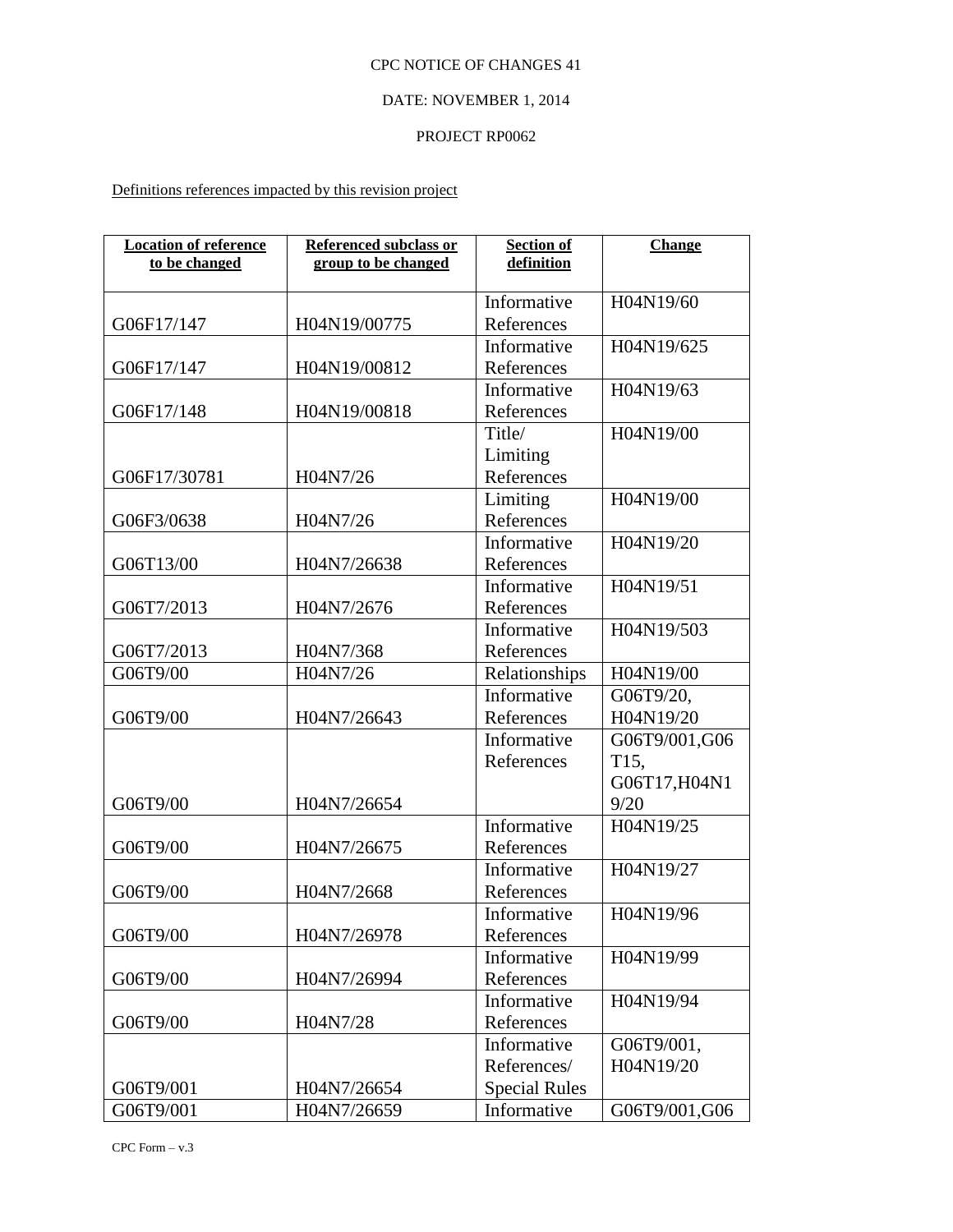# DATE: NOVEMBER 1, 2014

#### PROJECT RP0062

| <b>Location of reference</b> | Referenced subclass or | <b>Section of</b>    | <b>Change</b>  |
|------------------------------|------------------------|----------------------|----------------|
| to be changed                | group to be changed    | definition           |                |
|                              |                        | References/          | T15/00,G06T17/ |
|                              |                        | <b>Special Rules</b> | 00,H04N19/20   |
|                              |                        | Informative          | H04N19/105     |
|                              |                        | References/          |                |
|                              |                        | Definition           |                |
| G06T9/004                    | H04N7/26015            | Statement            |                |
|                              |                        | Informative          | H04N19/103     |
|                              |                        | References/          |                |
|                              |                        | Definition           |                |
| G06T9/004                    | H04N7/26021            | Statement            |                |
|                              |                        | Informative          | H04N19/107     |
|                              |                        | References/          |                |
|                              |                        | Definition           |                |
| G06T9/004                    | H04N7/26031            | Statement            |                |
|                              |                        | Informative          | H04N19/13, H04 |
|                              |                        | References/          | N19/91         |
|                              |                        | Definition           |                |
| G06T9/005                    | H04N7/26106            | Statement            |                |
|                              |                        | Informative          | H04N19/60      |
|                              |                        | References/          |                |
|                              |                        | Definition           |                |
| G06T9/007                    | H04N7/30               | <b>Statement</b>     |                |
|                              |                        | Definition           | H04N19/94      |
|                              |                        | statement/           |                |
|                              |                        | Informative          |                |
| G06T9/008                    | H04N7/28               | References           |                |
|                              |                        | Informative          | G06T9/20,      |
|                              |                        | References/          | H04N19/20      |
| G06T9/20                     | H04N7/26643            | <b>Special Rules</b> |                |
|                              |                        | Limiting/            | H04N19/96      |
|                              |                        | Informative          |                |
| G06T9/40                     | H04N7/26978            | References           |                |
|                              |                        | Informative          | H04N19/00      |
| G11B20/00007                 | H04N7/26               | References           |                |
|                              |                        | Informative          | H04N19/467     |
| G11B20/00086                 | H04N7/26372            | References           |                |
|                              |                        | Limiting             | H04N19/00,     |
| G11B27/00                    | H04N7/26               | References           | G11B20/00      |
|                              |                        | Relationships/       | H04N19/00      |
|                              |                        | Informative          |                |
| G11B27/00                    | H04N7/26               | References           |                |

CPC Form  $-$  v.3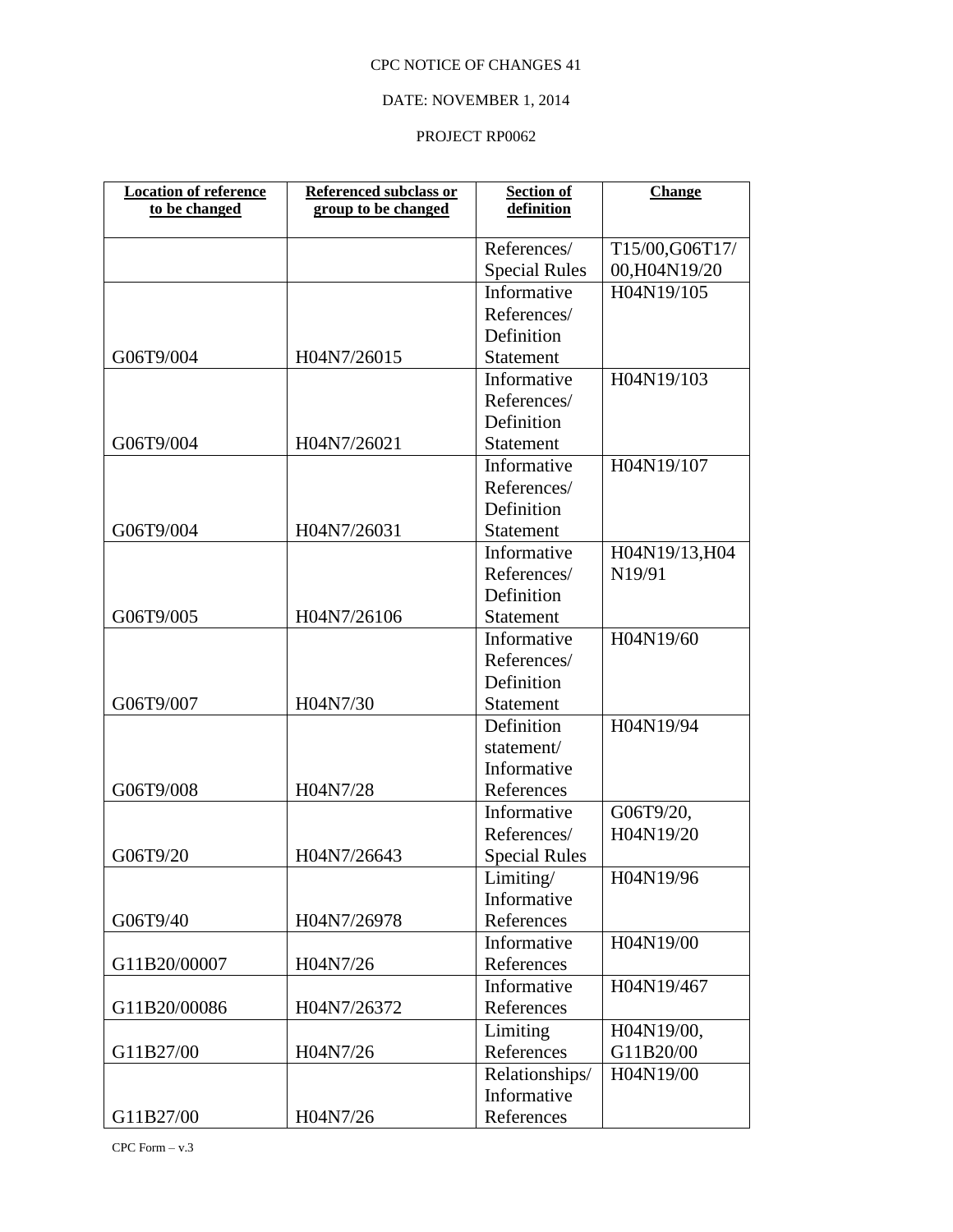## DATE: NOVEMBER 1, 2014

#### PROJECT RP0062

| <b>Location of reference</b><br>to be changed | <b>Referenced subclass or</b><br>group to be changed | <b>Section of</b><br>definition | <b>Change</b> |
|-----------------------------------------------|------------------------------------------------------|---------------------------------|---------------|
| H03M13/00                                     | H04N7/64                                             | Relationship                    | H04N19/89     |
|                                               |                                                      | Informative                     | H04N19/00     |
| H03M7/00                                      | H04N7/26                                             | References                      |               |
|                                               |                                                      | Limiting                        | H04N19/00     |
| H03M7/00                                      | H04N7/26                                             | References                      |               |
| H03M7/00                                      | H04N7/26                                             | Relationship                    | H04N19/00     |
|                                               |                                                      | Informative                     | H04N19/89     |
| H04L1/00                                      | H04N7/64                                             | References                      |               |
|                                               |                                                      | Informative                     | H04N21/2383   |
| H04L1/00                                      | H04N7/66                                             | References                      |               |
|                                               |                                                      | Limiting                        | H04N19/10     |
| H04L1/0014                                    | H04N7/26005                                          | References                      |               |
|                                               |                                                      | Limiting                        | H04N19/89     |
| H04L1/004                                     | H04N7/64                                             | References                      |               |
|                                               |                                                      | Definition                      | H04N19/00     |
| H04L12/18                                     | H04N7/26                                             | statement                       |               |
|                                               |                                                      | Informative                     | H04N19/00     |
| H04L67/2828                                   | H04N7/26                                             | References                      |               |
|                                               |                                                      | Informative                     | H04N19/467    |
| H04N1/32101                                   | H04N7/26372                                          | References                      |               |
|                                               |                                                      | Informative                     | H04N19/467    |
| H04N1/32154                                   | H04N7/26372                                          | References                      |               |
|                                               |                                                      | Informative                     | H04N19/90     |
| H04N1/40087                                   | H04N7/26968                                          | References                      |               |
|                                               |                                                      | Informative                     | H04N19/00     |
| H04N1/41                                      | H04N7/26                                             | References                      |               |
|                                               |                                                      | Limiting                        | H04N19/12     |
| H04N1/41                                      | H04N7/26069                                          | References                      |               |
|                                               |                                                      | Informative                     | H04N19/00     |
| H04N1/411                                     | H04N7/26                                             | References                      |               |
|                                               |                                                      | Informative                     | H04N19/00     |
| H04N1/64                                      | H04N7/26                                             | References                      |               |
|                                               |                                                      | Limiting                        | H04N19/597    |
| H04N13/00                                     | H04N19/00769                                         | References                      |               |
| H04N13/0003                                   | H04N19/00769                                         | <b>Special Rules</b>            | H04N19/597    |
|                                               |                                                      | Informative                     | H04N19/40     |
| H04N21/00                                     | H04N7/26941                                          | References                      |               |
|                                               |                                                      | Limiting                        | H04N19/00     |
| H04N21/234                                    | H04N7/26                                             | References                      |               |
|                                               |                                                      | Limiting                        | H04N19/40     |
| H04N21/2343                                   | H04N7/26941                                          | References                      |               |

CPC Form  $-$  v.3